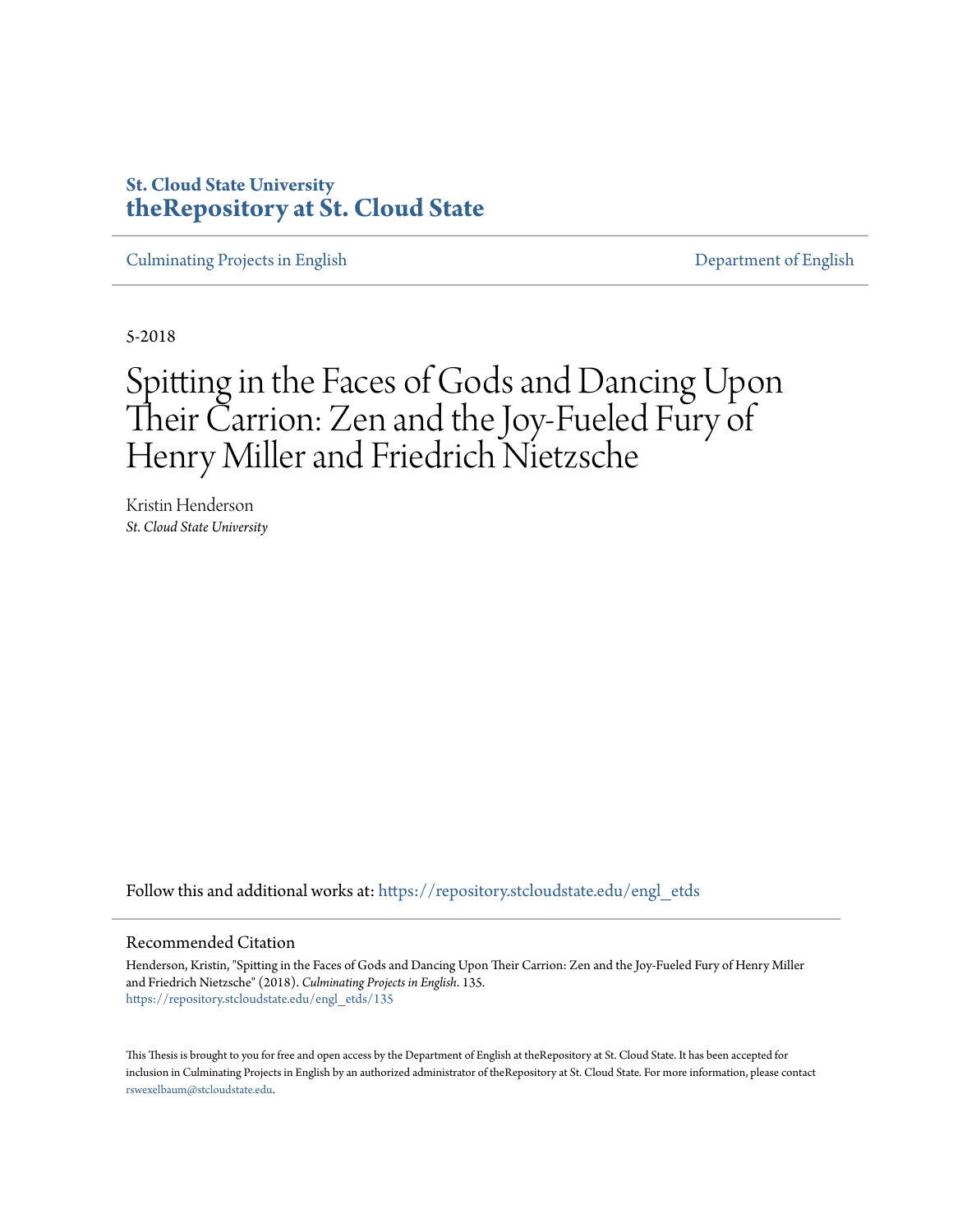# **Spitting in the Faces of Gods and Dancing Upon Their Carrion:**

# **Zen and the Joy-Fueled Fury of Henry Miller and Friedrich Nietzsche**

by

Kristin Jean Henderson

## A Thesis

Submitted to the Graduate Faculty of

St. Cloud State University

in Partial Fulfillment of the Requirements

for the Degree of

Master of Arts

in English Studies

## May, 2018

Thesis Committee: Constance Perry, Chairperson Judith Dorn Carol Mohrbacher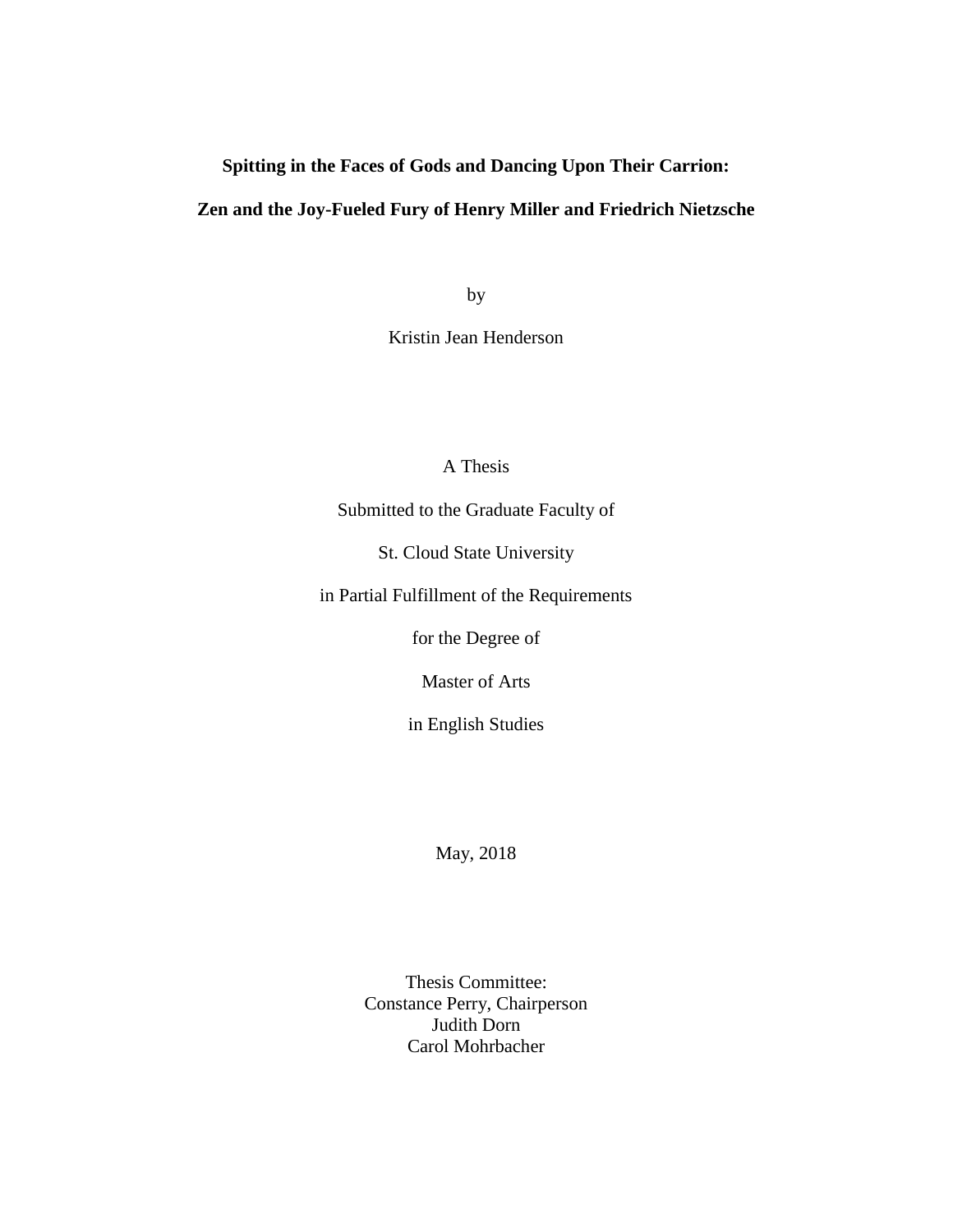#### **Abstract**

Henry Miller, the notorious and frequently misjudged author, and Friedrich Nietzsche, the furiously passionate and often misunderstood philosopher, share striking similarities in the theoretical concerns found throughout their works. Partially appropriated from and inspired by Zen-Buddhism, Miller and Nietzsche's related philosophies led both authors to conclude that the greatest task in life is to pursue the honest creation of Art, the Self, and Joy. Additionally, these two enigmatic essayists mutually emphasized the importance of loving the physical world and physical existence while living joyfully by uniting with other elated, *lean* and *free spirits* to deconstruct and recreate the Self, as well as social constructs such as Art and God. This exploration surveys the similar presence of Zen-Buddhist theories visible in both Miller's *Tropic of Cancer* and Nietzsche's *Thus Spoke Zarathustra: A Book for All and None*. In close analysis of their related texts, insights into the life and times of Henry Miller and his infamous muse, Friedrich Nietzsche, will be discussed in examination of the Zen-Buddhist influence and representations evident throughout their respective works.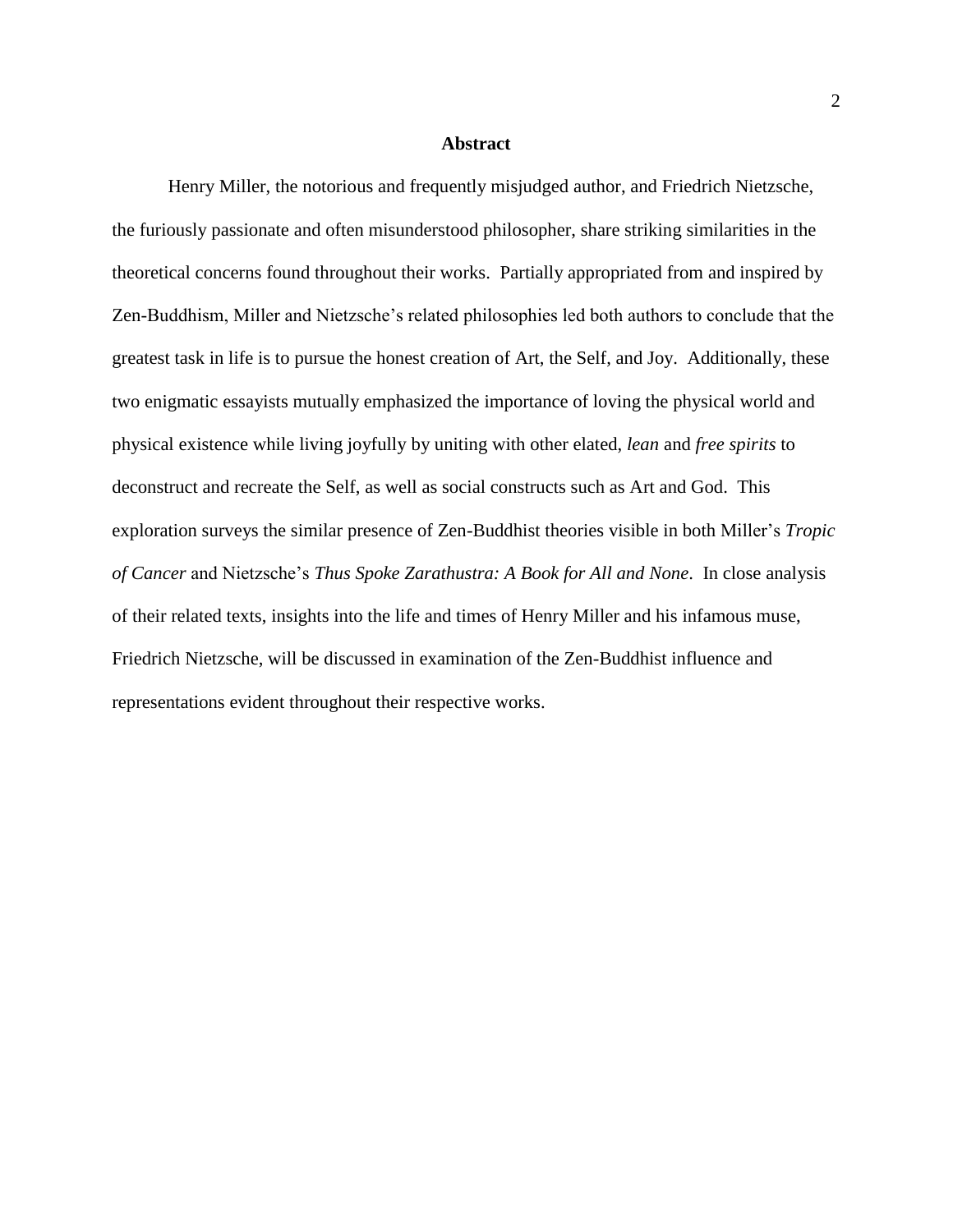## **Acknowledgements**

To Constance Perry, Judith Dorn, and Carol Mohrbacher: Thank you for your recurring aid and instrumental guidance To Julie Henderson, Robert Newton, and Kelsey Henderson: Thank you for your ceaseless love and support And to Stephen Henderson:

Thank you for everything else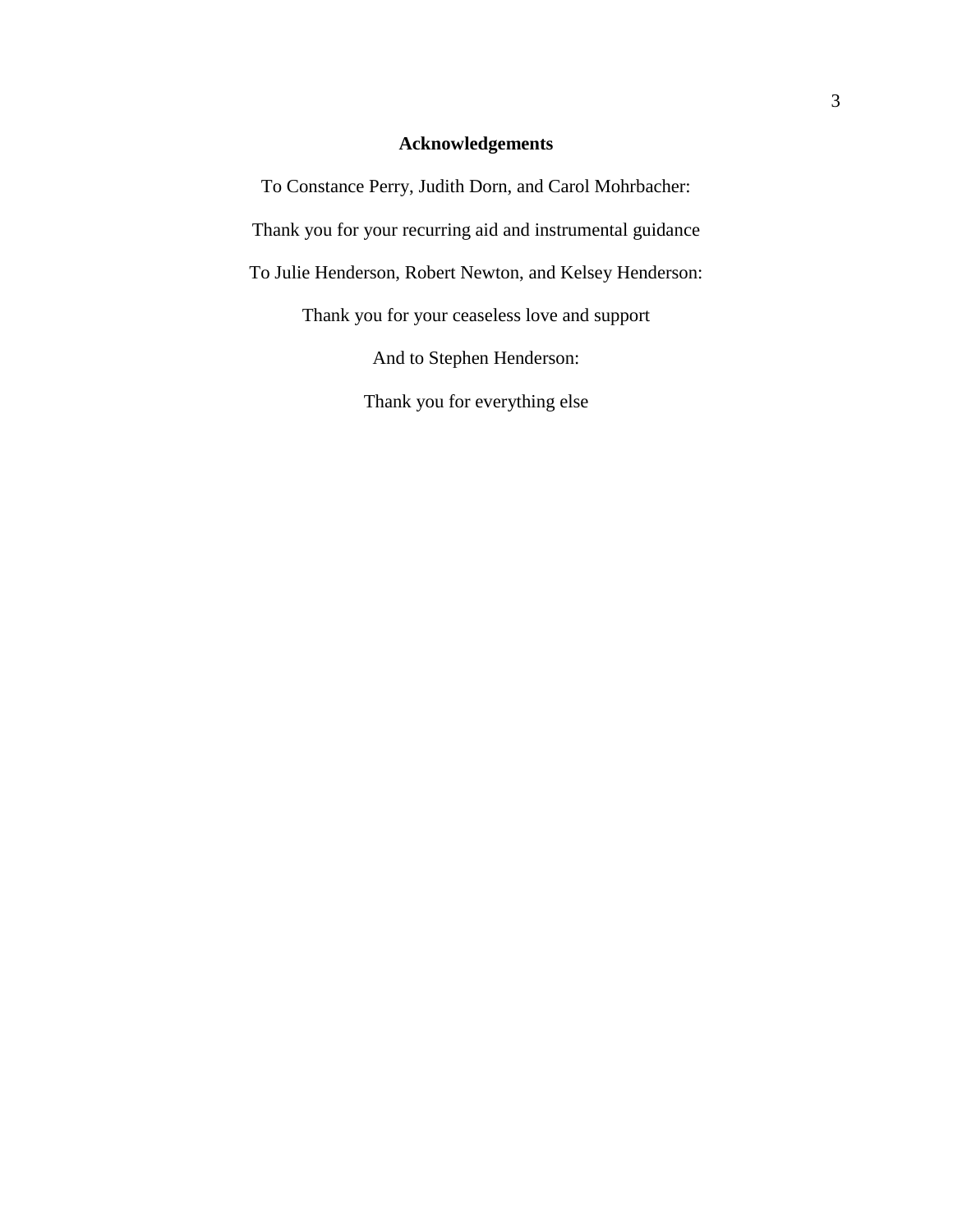# **Table of Contents**

| Eternal Recurrence, Everything that Flows, and the Wheel of Life 46 |  |
|---------------------------------------------------------------------|--|
|                                                                     |  |
|                                                                     |  |
|                                                                     |  |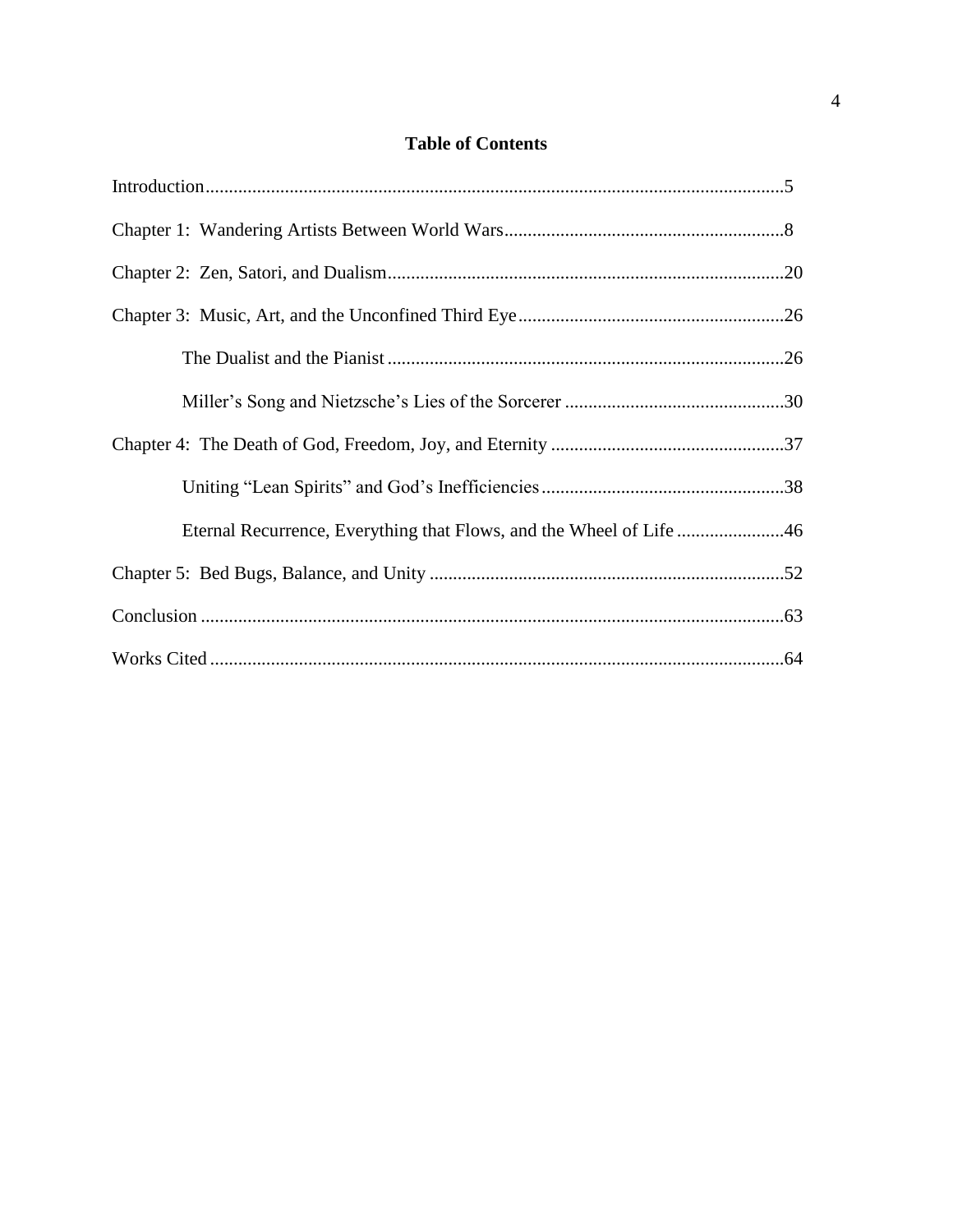#### **Introduction**

Decades after Friedrich Nietzsche first proclaimed "God is dead" in his piece *The Gay Science* (1882), Henry Miller wrote, "I have found God, but he is insufficient" (98) in *Tropic of Cancer* (1934). In an age when *God is dead* or, at best, *insufficient*, Miller and Nietzsche attempt to redefine God, Art, and the meaning of their own existence. Partly inspired by Zen-Buddhist principles including Zen, Satori, Dualism, the Wheel of Life, and the Unconfined Third Perspective, Miller and Nietzsche both challenge dualist constructions of what God is and what defines *good* and *bad* Art. Although Paul R. Jackson's essay "Henry Miller, Emerson, and the Divided Self" emphasizes the presence of Emerson's influence in Miller's works, this thesis focuses on both the Nietzschean and Zen-Buddhist depictions existing in Miller's *Tropic of Cancer* (*TOC*). Related examples of Buddhist inspired theory from Nietzsche's works will vary from text to text throughout, but great emphasis is placed on *Thus Spoke Zarathustra: A Book for Everyone and No One* (or *All and None* (*TSZ*)) concerning the following discussions of specific Buddhist principles visible within Nietzsche's works relative to Miller's *Tropic of Cancer*.

To begin with, Chapter 1 of this discussion predominantly highlights similarities in the lives and times of Miller and Nietzsche, concentrating on their comparable fall from the Lutheran faith, their mutual nomadic tendencies, and the tense era in which Nietzsche published his core works and Miller wrote *Tropic of Cancer*, the time between World Wars. Emphasis is also placed on displaying textual evidence of Miller's profound appreciation for Nietzschean philosophy, as well as examining resemblances in the critical reception of their works during their particular time periods. With biographical information in place for both Miller and Nietzsche, Chapter 2 discusses their related introduction to Buddhism, as well as defines the precise Zen-Buddhist theories evident in both *Tropic of Cancer* and *Thus Spoke Zarathustra*.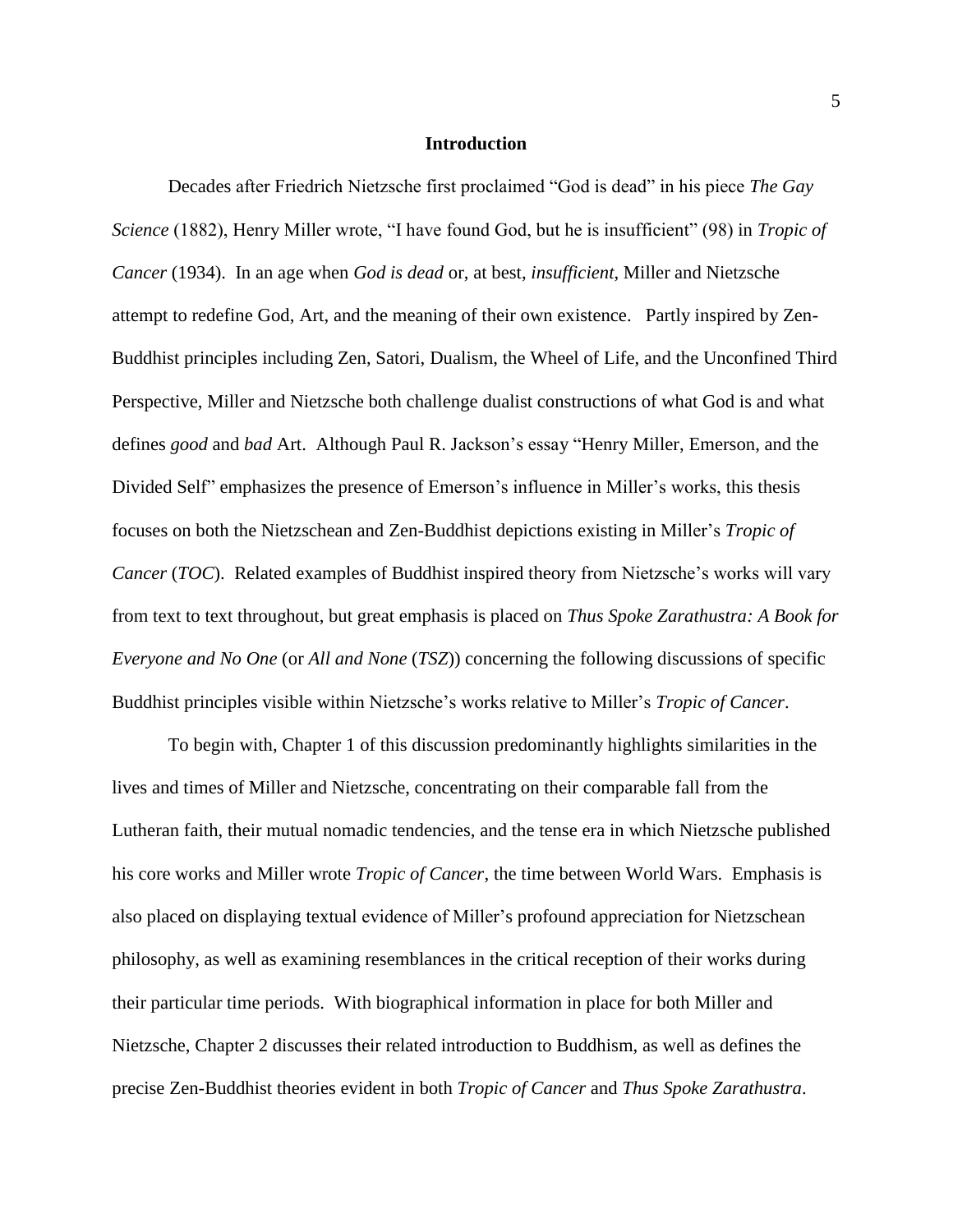Correspondingly, Chapters 3 and 4 concentrates on examples of Buddhist influenced philosophy within *Tropic of Cancer* and *Thus Spoke Zarathustra.* In examination of their analogous use of recurring themes (including music, art, poverty, laughter, and dance) found throughout both authors' works, similarities in the Buddhist inspired theory visible throughout Miller and Nietzsche's works will be highlighted as well. Although James W. Decker noted the presence of Nietzschean connections within the literary structure and philosophy of *Tropic of Cancer* in his essay *Henry Miller and the Narrative Form: Constructing the Self, Rejecting Modernity*, similarities in the biographical lives, philosophical musings, and literary representations of Zen-Buddhist theories found throughout Miller and Nietzsche's texts will be analyzed to greater extent. With evidence from their related works, the opportunity to advance knowledge of *Tropic of Cancer* and Henry Miller's motivations as a writer and artist arises. In the exploration of Miller and Nietzsche's use of similar themes within their literature, resemblances to the Zen-Buddhist doctrines of Zen, Satori, Dualism, and the Wheel of Life become recognizable in both authors' texts and shall be brought to the forefront of this discussion, revealing parallels in the philosophies of Miller and Nietzsche alike

Accordingly, the discussion of Miller and Nietzsche's related literature in Chapter 4 emphasizes their mutual appreciation for the honest creation of the Self, Art, and eternal Joy, while Chapter Five will focus on the cultural relevance, importance, and implications of Miller's *Tropic of Cancer* and Nietzsche's *Zarathustra*. As the discussion of Nietzschean and Buddhist influence evident in Miller's *Tropic of Cancer* unfolds in the following chapters, this conversation also points out areas where further academic research is required regarding issues in both Miller and Nietzsche's works. This section determines that greater research and scholarly discussions of Miller's works in academic circles are both essential and relevant due to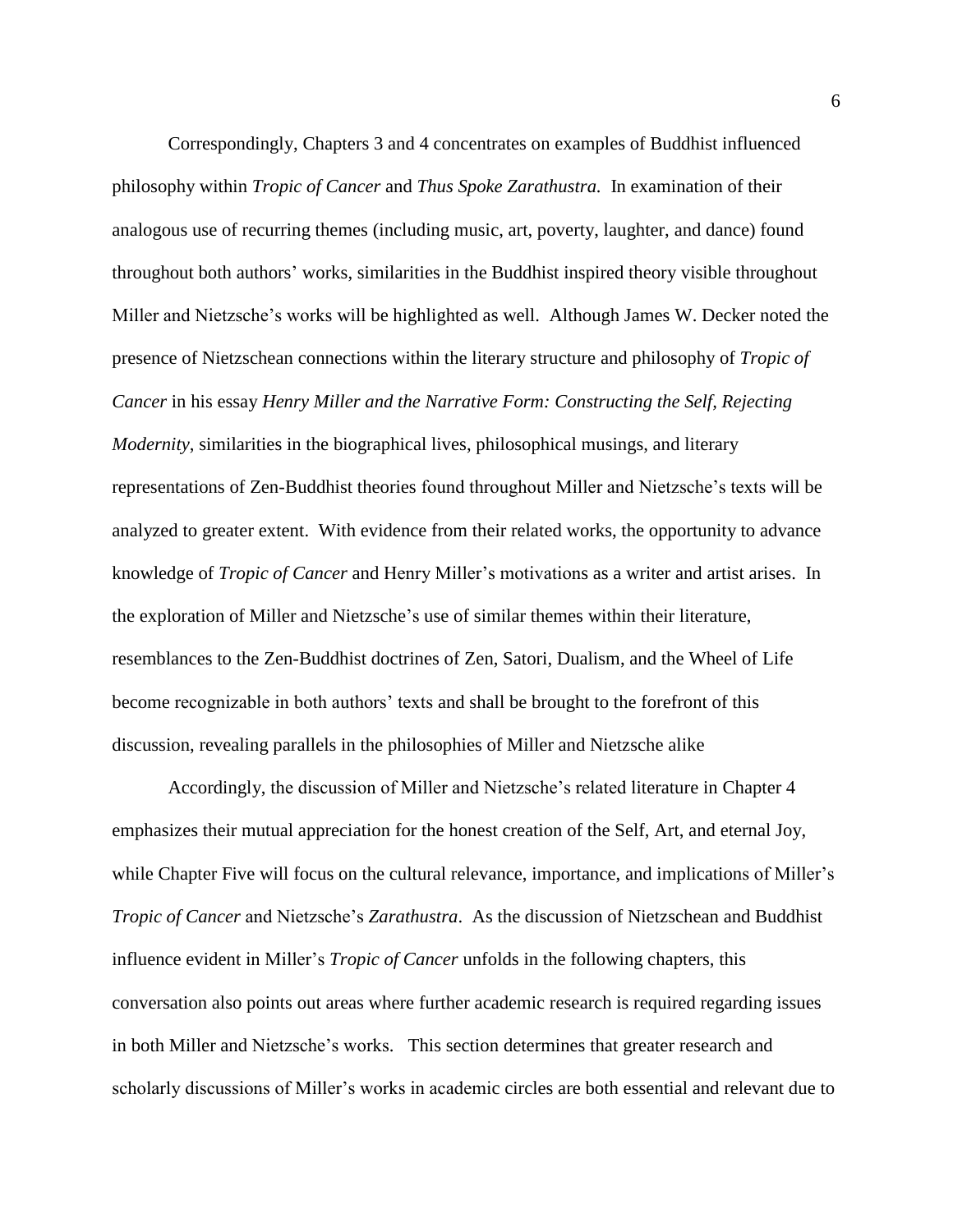the current lack of critical academic discourse regarding Miller's texts, particularly pointing out the scarcity of feminist critique concerning *Tropic of Cancer* today.

This exploration concludes that Miller, the poetic novelist, and Nietzsche, the furiously passionate philosopher, share striking similarities in the theoretical reflections found within their works. Stirred by several Buddhist doctrines, Miller and Nietzsche ultimately agreed that the greatest task in life is to pursue the honest creation of the self and Art, to live jubilantly, and to repeat that joyful existence recurrently by uniting with other *lean spirits* to deconstruct and recreate socially accepted truths and communally created constructs such as Art and God.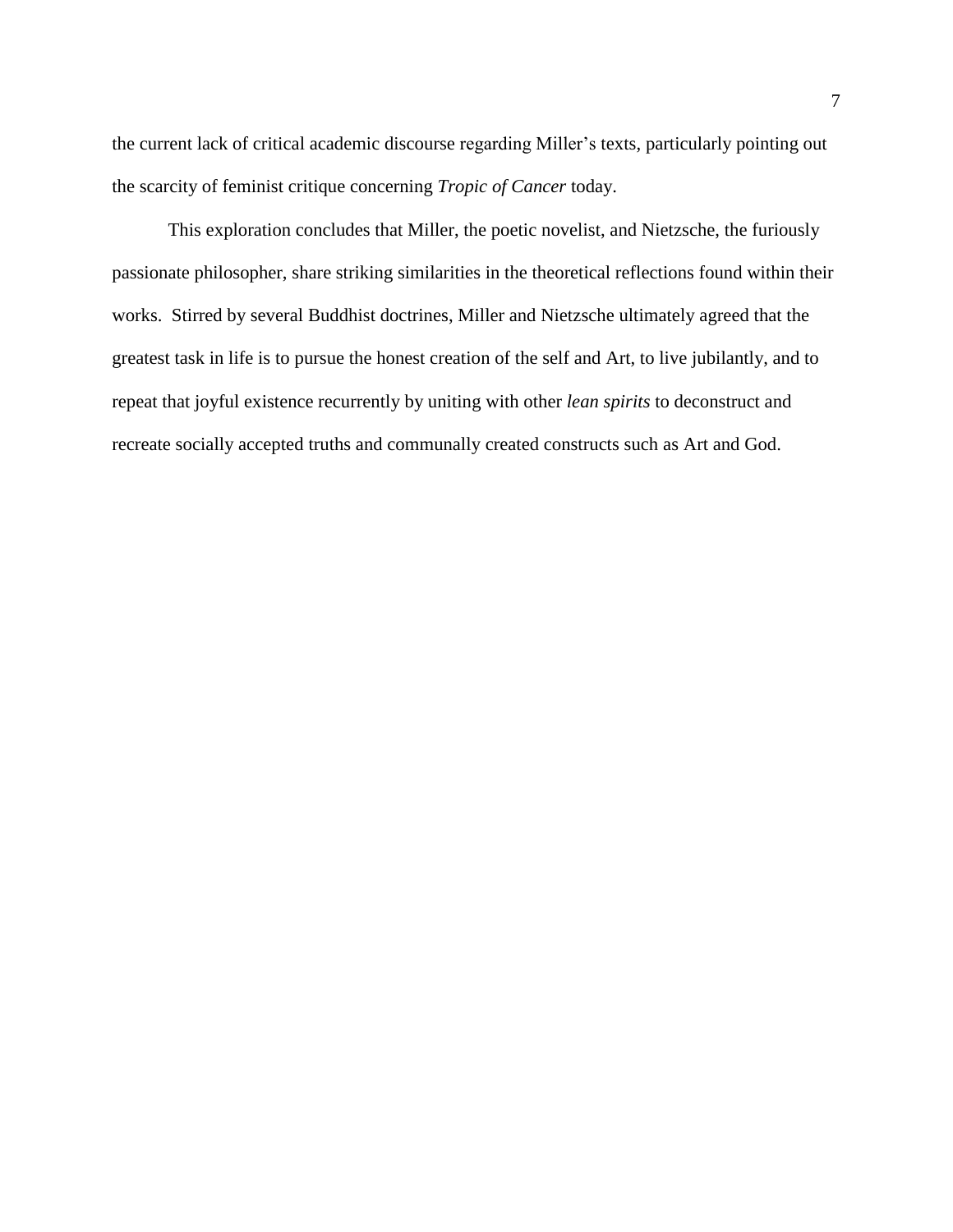#### **Chapter 1: Wandering Artists Between World Wars**

Parallel to the philosophical similarities visible throughout their works, the biographical lives and times of Miller and Nietzsche share some resemblances as well. For example, both authors developed nomadic inclinations which led them to leave their home countries for significant periods of time. Miller, an American Expatriate who left the United States in favor of France, and Nietzsche, the enigmatic philosopher who spent several years in Switzerland and the Mediterranean (primarily Italy), left their homelands for extended stays, eventually returning to their home countries to settle, but for different reasons. While Miller traveled extensively throughout Europe and North America before returning to the United States to establish a homestead in Big Sur, California (1944), Nietzsche's progressively problematic health concerns ultimately sent him back to his mother's home in Naumburg, Germany. Furthermore, the following chapter examines Miller and Nietzsche's related rejections of their Lutheran faiths, comparisons regarding the cultural conflicts during their time, and discusses parallels in the critical and often controversial reception of their works.

In order to expand upon the lives and times of both authors, it is important to note that not unlike Miller's origins, Friedrich Wilhelm Nietzsche, born in 1844 in Röcken, Germany, was descended from a long line of Christian ministers. Nietzsche's father was a Lutheran pastor in Röcken, and both of his grandfathers were Lutheran ministers as well. In addition, one of Nietzsche's grandfathers wrote theologically driven books, "including, *Gamaliel, or the Everlasting Duration of Christianity: For Instruction and Sedation* . . . (1796)" (Kaufmann 22). Comparatively, Henry Miller's parents were confirmed Lutherans of German descent living in Yorkville, New York when Miller was born in 1891. In resemblance to Miller's eventual detachment from the Lutheran faith, Nietzsche also firmly rejected Christianity. In a stark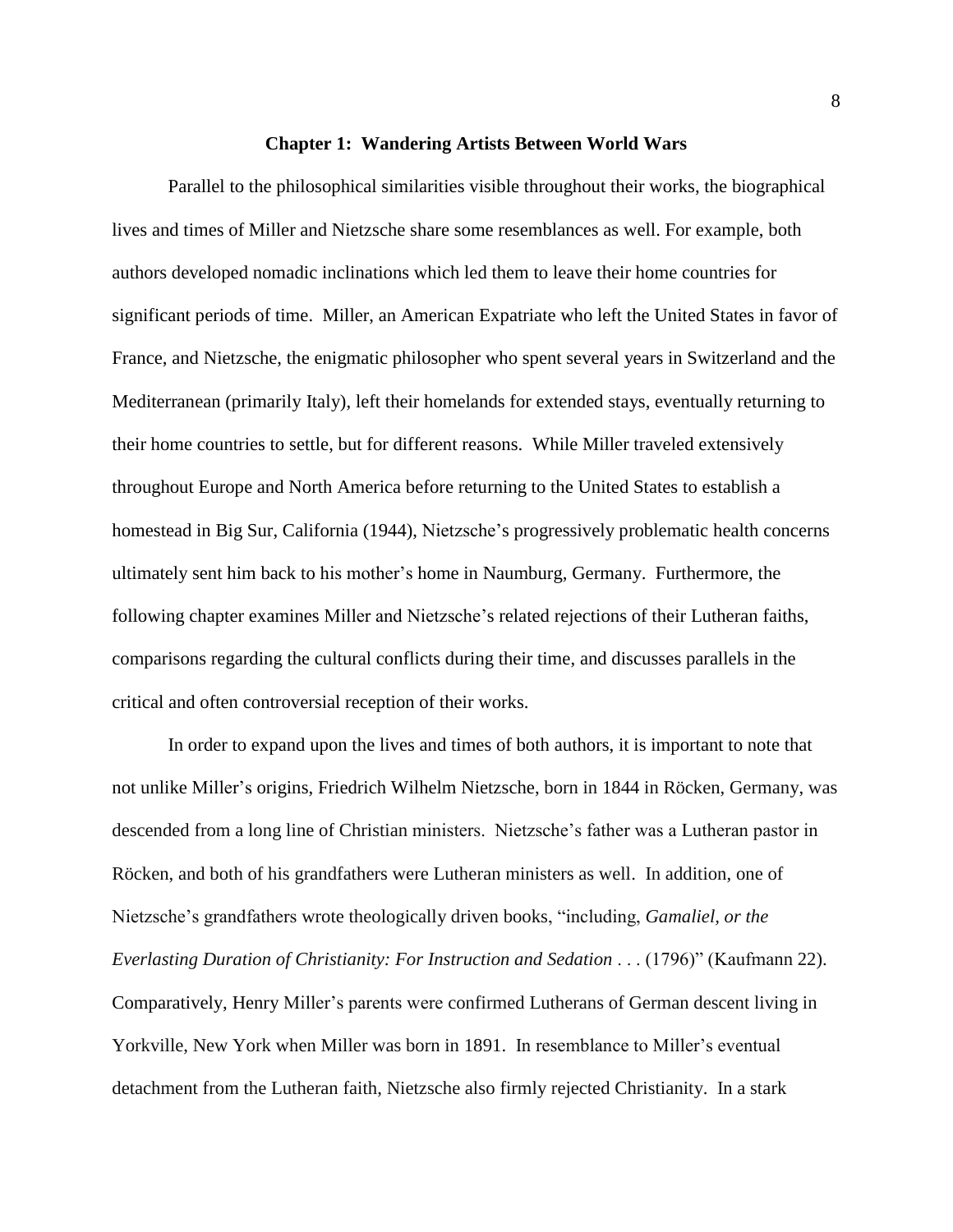change of course from the professional direction of his Christian forefathers, Nietzsche would later become one of the most infamous critics of Christianity within scholarly communities during the nineteenth century.

Nietzsche's criticisms of Christianity are present within the majority of his works, but one of Nietzsche's more unambiguously damning sentiments regarding Christianity is when he directly "*condemn*(s) Christianity…" (*Twilight of the Idols and The Anti-Christ* 198), declaring that Christianity "is the extremist thinkable form of corruption, it has had the will to the ultimate corruption conceivably possible" (198). Despite this scornful evaluation, Christianity was only one of numerous organized religions and authoritative institutions he would passionately question. Moreover, prior to the completion of Nietzsche's core texts, such as the unapologetic *Anti-Christ*, he was appointed a chair in classical philology at Basel University where he would teach until illness befell him in 1879 and he was required to leave teaching altogether. Despite his resignation, Nietzsche became increasingly productive, publishing several works in the following years which are now widely praised as his most notable and important contributions to philosophy and intellectual discussion in the West (Anderson, sec. 1-2).

During this time of heightened creative productivity, Nietzsche left his homeland of Germany, spending many of his following summers in Sils Maria, Switzerland, and winters further south (frequently in Italy) until he collapsed in the streets of Turin, Italy (January, 1889). Unfortunately, when Nietzsche regained consciousness he displayed symptoms similar to dementia and was never to fully recover. During this time, Nietzsche's mother cared for him at her home in Germany after several unsuccessful treatment attempts, and he was "later in the care of his sister eventually lapsing entirely into silence" (Anderson, sec. 1) until his death in 1900. Although the exact cause of Nietzsche's death remains unverified and under debate, literary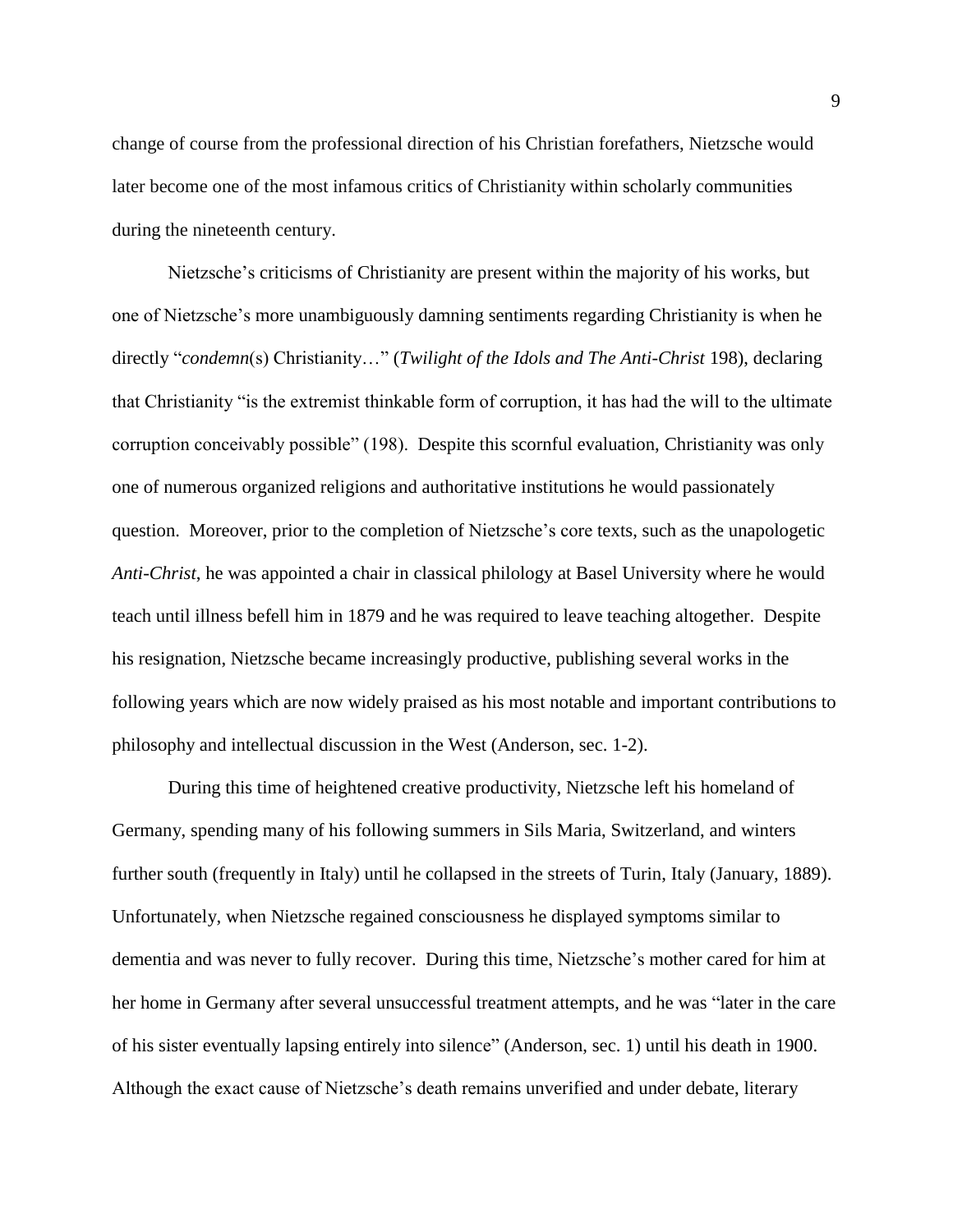theorists have varying explanations for Nietzsche's physical and mental decline. While the cause of Nietzsche's health problems remains unknown and in dispute due to a lack of physical evidence, "Recent work (Hueneman 2013) has convincingly argued that he probably suffered from a retro-orbital meningioma, a slow-growing tumor on the brain surface behind his right eye" (Anderson, sec. 1), which dispels commonly held misbeliefs that Nietzsche unknowingly suffered from a syphilitic infection attacking his brain, as well as the myth that his psychosis was brought on by the extremities and eccentricities of his own philosophies.

Regardless of the exact cause of Nietzsche's physical and mental deterioration, Nietzsche's sister, Elisabeth Förster-Nietzsche, "assumed control of his literary legacy…" (Anderson, sec. 1). Prior to Nietzsche's passing, and in the years following his death, Elisabeth printed incomplete and previously unpublished works such as *The Anti-Christ* (1895), *The Will to Power* (1901), and *Ecce Homo* (1908). Of these works, *The Will to Power* was substantially unfinished at the time of Nietzsche's death and "surviving plans for the book [were] marred by Elisabeth's strong anti-Semitic commitments, which were extremely distressing to Nietzsche himself" (Anderson, sec. 1). Because *The Will to Power* was incomplete and fragmented at the time of Nietzsche's death, and due to the fact his anti-Semitic sister heavily edited the work prior to its publication, the work is questionable at best and is a large contributing factor to public misunderstandings of Nietzsche and his works. Nevertheless, literary theorists have since removed many of the anti-Semitic sentiments and alterations made by Nietzsche's sister, helping to refute commonly held myths surrounding *The Will to Power* and Nietzsche's theoretical intentions.

In further consideration, during the years between World War I and World War II (1918- 1939), Miller and Nietzsche received mixed reception from critics and the public alike. To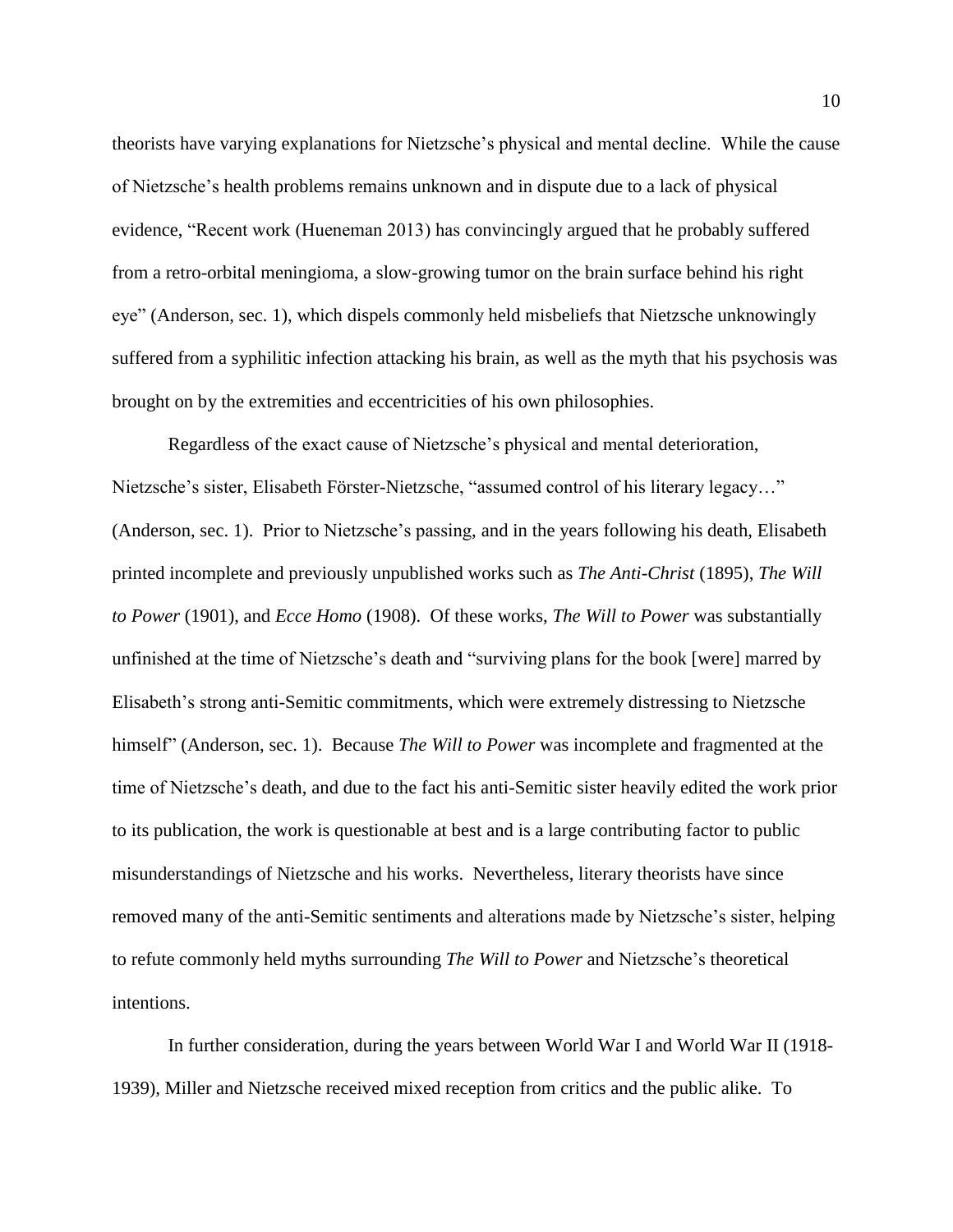explain, both authors wrote extensively during the rise of anti-Semitism in Germany and Austria, and "When enough of Nietzsche's works and notes had finally been published to make possible a scholarly appraisal of his thought, the First World War broke out" (Kaufmann 8). This era was a particularly inopportune period for any serious discussion of Nietzsche's works to take place, because tensions ran high throughout the post-World War I and pre-World War II era. In Germany, "where Zarathustra was pushed to new sales records as a 'must' for the soldier's knapsack" (Kaufmann 8), the same was not the case in England and the United States where the public quickly misidentified Nietzsche "as the apostle of German ruthlessness and barbarism" (Kaufmann 8). Similarly, "the Italians were marching into Abyssinia and Hitler's concentration camps were already bulging…" (Orwell 10) when *Tropic of Cancer* was first published in 1934. As it was for Nietzsche before him, Miller was not writing in a favorable period for thoughtful discussions to take place concerning an American's written accounts of their expatriate escapades in France just before the beginning of World War II when Nazi Germany invaded Poland in 1939.

Although Miller and Nietzsche both received varied and often negative critiques from literary theorists, at the same time Nietzsche was receiving disapproval in England and the United States, he gained in popularity in France. A leading theorist on Nietzsche's works, Walter Kaufmann, explains that "The French, incidentally, on whom Nietzsche had so frequently lavished his praise, on the whole have retained a far more favorable picture of his thought…" (9) than British and American readers. Comparatively, Miller's *Tropic of Cancer*, banned in both England and the United States upon its publication in France (1934), also received more favorable reviews by French critics than by those in the United States and England. Like Nietzsche, Miller also praised France (principally Paris) in *Tropic of Cancer* as well. For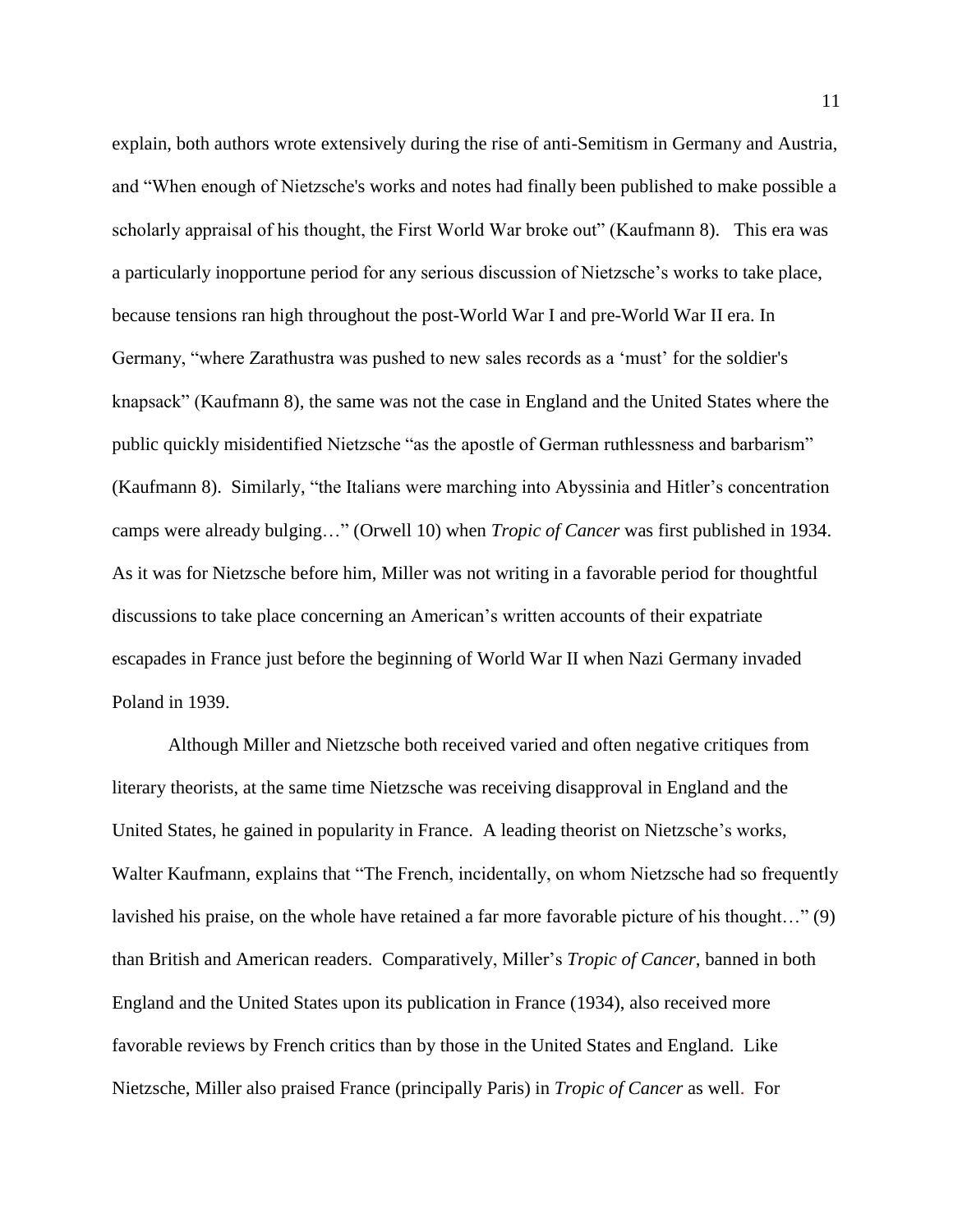example, Miller comments on his view of the perfect Parisian way of life, wondering that "There must be some other explanation for the art of living which they have brought to such a degree of perfection" (154). Miller also describes Paris as the place he died and was reborn in *Henry Miller on Writing*, stating, "In the first year or so in Paris I literally died, was literally annihilated – and resurrected as a new man" (119). Perhaps Miller suggests his love for Paris is, in part, due to the transcendental experiences he had during his Parisian travels.

Placing matters of death and rebirth aside for now, Miller's work was often negatively reviewed or dismissed altogether amongst critics in the United States and England, but several authors (including T.S. Eliot, Herbert Read, Aldous Huxley, John Dos Passos, Ezra Pound, and George Orwell) praised Miller's controversial *Tropic of Cancer* (Orwell 9) to varying extents. Known for his resilient opposition to totalitarianism, strong support for democratic socialism, and powerful prose, George Orwell clarifies that even amongst those who publicly applauded *Tropic of Cancer*, the novel "was greeted with rather cautious praise, obviously conditioned in some cases by fear of seeming to enjoy pornography" (9). This *fear* Orwell described may have resulted in ultimate silence from some literary critics who may have otherwise applauded *Tropic of Cancer* if it were not for the *fear* of being labeled a supporter of pornography and moral atrophy.

Unlike in the case of Nietzsche, who received negative reception due to misconstructions surrounding his texts, the mutilation of his works by his anti-Semitic sister, and the appalling misappropriation of his writings by fascists with gravely false and hateful interpretations of Nietzsche's *The Will to Power* (of which Nietzsche's sister heavily distorted), Miller's negative reception predominantly stemmed from misunderstandings and moral disagreements regarding his use of sexual imageries, vulgarities, and obscenities. In regards to the reaction amongst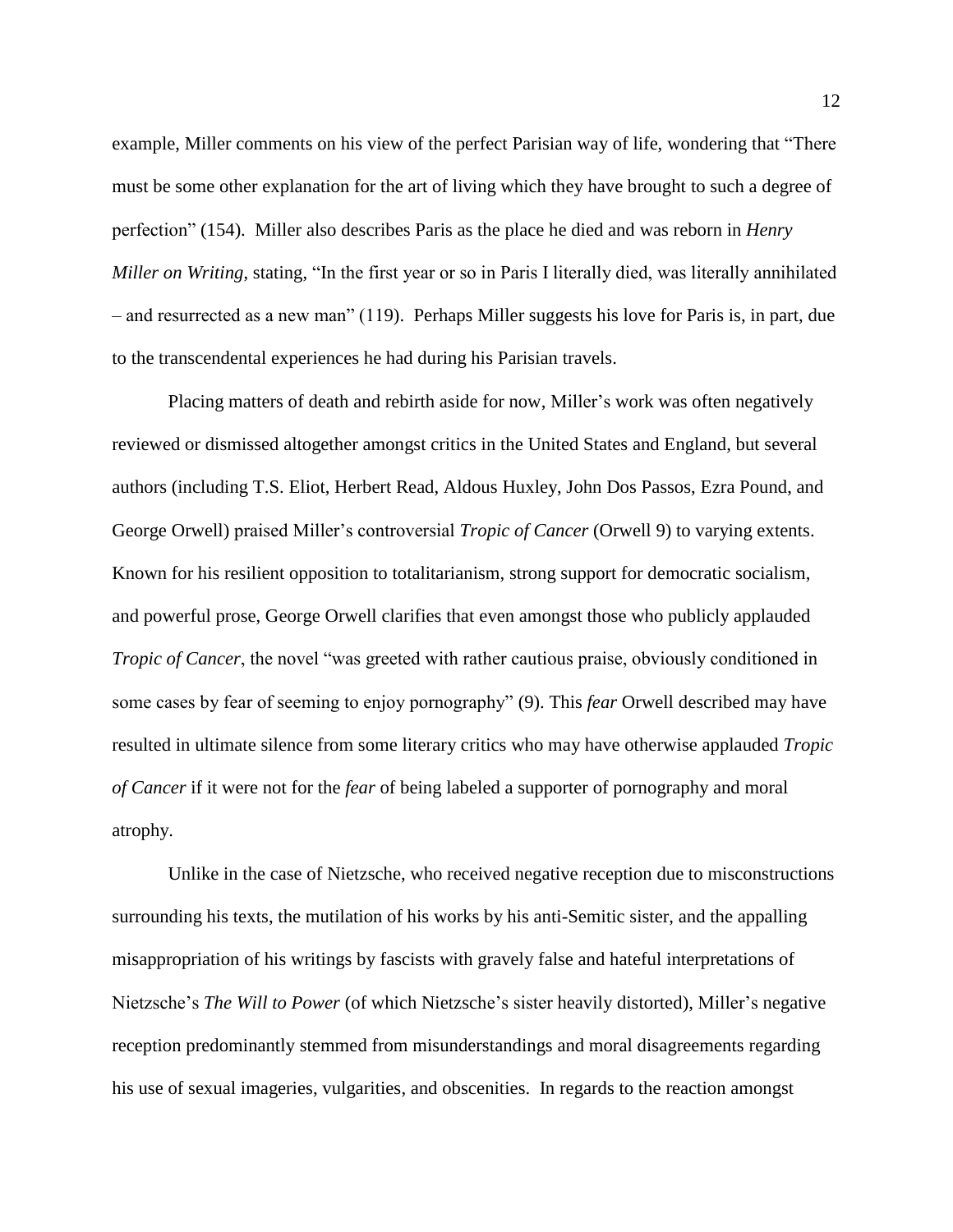readers of *Tropic of Cancer*, Orwell explains, "It is rather the fashion to say that nothing is easier than to write an obscene book, that people only do it in order to get themselves talked about and make money…" (14); however, Orwell insists upon challenging the notion that Miller simply wished to make money by writing pornographic novels, asserting Miller, "is the only imaginative prose-writer of the slightest value who has appeared among English-speaking races for some years past" (50). Orwell's statement is high praise for Miller considering how negatively other critics reacted to *Tropic of Cancer* during the same time. Of course, and unfortunately, many other readers during this era simply overlooked and wrote off *Tropic of Cancer* as unintelligent and crude, pornographic smut.

In contrast to Miller's active social life, promiscuity, and numerous sexual affairs, Nietzsche lived a somewhat solitary existence, having pursued only one woman, Lou Salomé, seriously during the course of his life. Salomé, a young Russian scholar, rejected Nietzsche's marriage proposal and their friendship was soon to dissolve after (Anderson, sec. 1). Additionally, some theorists suggest that Nietzsche's near constant and debilitating health issues may have contributed to his solitary lifestyle. In contrast, Miller would marry four different women over the course of his life, pursuing and congressing with various women, including prostitutes, along the way. Despite these blatant differences between Miller and Nietzsche's respective love lives, like Nietzsche, Miller was nomadic during a highly creative period of his life. While Nietzsche predominantly roamed throughout Switzerland and Italy, Miller traveled extensively across Europe and North America.

Prior to his nomadism, Henry Valentine Miller (born on December 26th, 1891) attended the City College of New York in 1909, but left after two months, because he "rebelled against educational methods" (Miller, *The Henry Miller Reader* (*HMR*) 383). In 1917, Miller married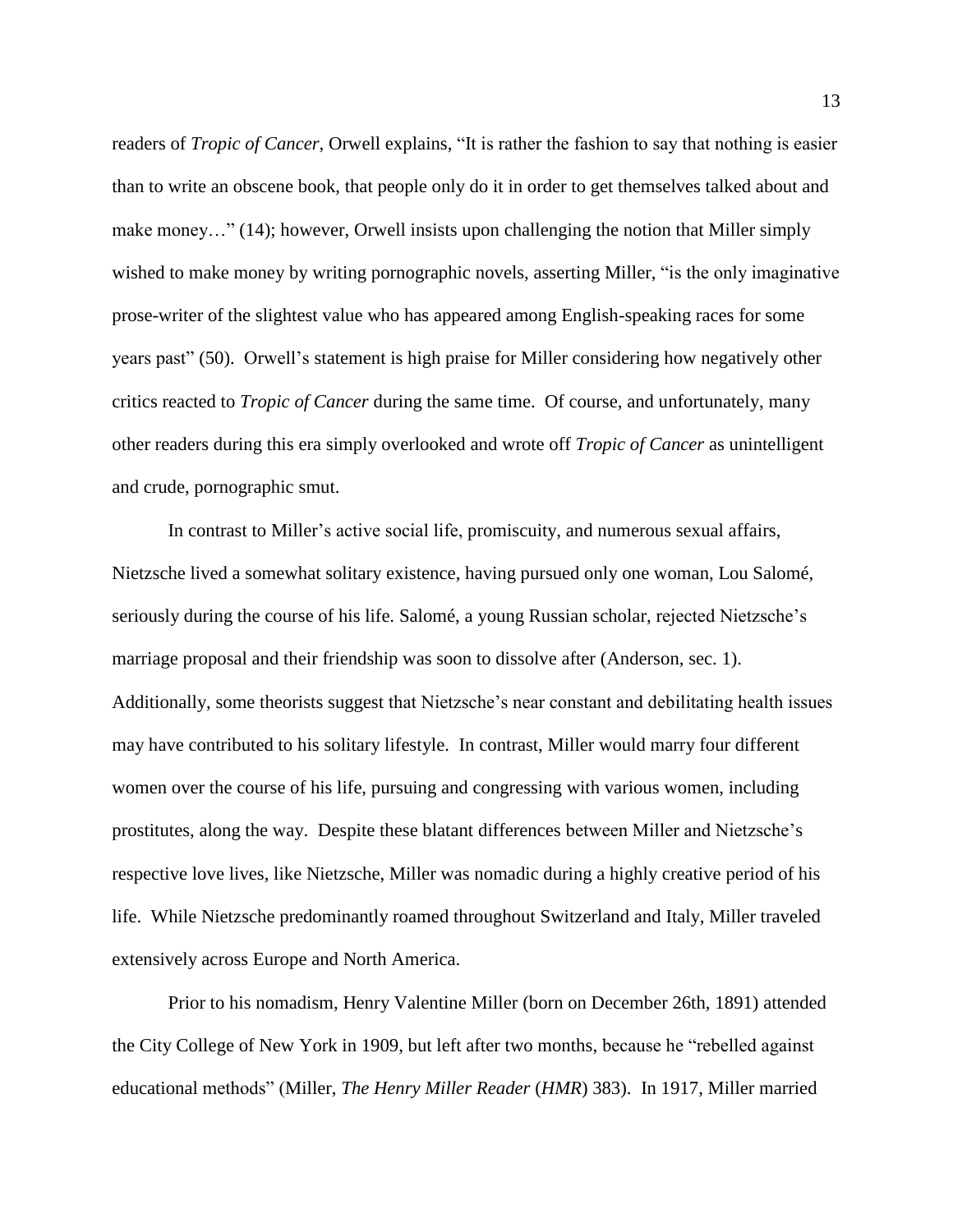his first wife (Beatrice Sylvas Wickens), a young pianist, and after their divorce in 1924, Miller married his second wife, June Smith. Moreover, Miller also left his position at Western Union, "determined never to take a job again, but to devote his entire energy to writing" (384). Resolute to fulfill his reveries as a fulltime writer, Miller began writing more frequently, even selling "prose poems 'mezzotints' from door to door…" (384) as a means of survival.

In 1930, Miller returned to Europe alone after a tour with his wife, June, the previous year. Miller and June were divorced in 1934, but while in Paris alone, Miller met fellow author Anaïs Nin, who encouraged and supported him both financially and intellectually while he wrote *Tropic of Cancer.* Just one year prior to France's surrender to Nazi Germany in 1939, Miller left France at the invitation of a friend and headed for Greece, where he would stay for one year before returning to New York in 1940. Miller then continued to write while traveling throughout the United States, most markedly between New York, California, and Colorado. The "Great vagabond of literature that he is…" (Durrell xi), Miller did not maintain a steady homestead until settling in Big Sur, California, in 1944. Even after establishing a permanent residence for the first time in several years, Miller continued to travel both abroad and in his native country throughout the rest of his life, but always returned home to Big Sur between travels until his death on June  $7<sup>th</sup>$ , 1980.

Although Miller and Nietzsche are both known as roving authors within the literary community, they also enjoyed and achieved varying degrees of success within the arts outside of literature as well. While Nietzsche composed several classical, orchestral pieces during the course of his life, Miller was an amateur pianist and relatively successful water-colorist. Furthermore, whereas Miller befriended, shared abode, and engaged in extensive correspondence with several musicians, including Minnesotan musician Harolde O. Ross and German pianist and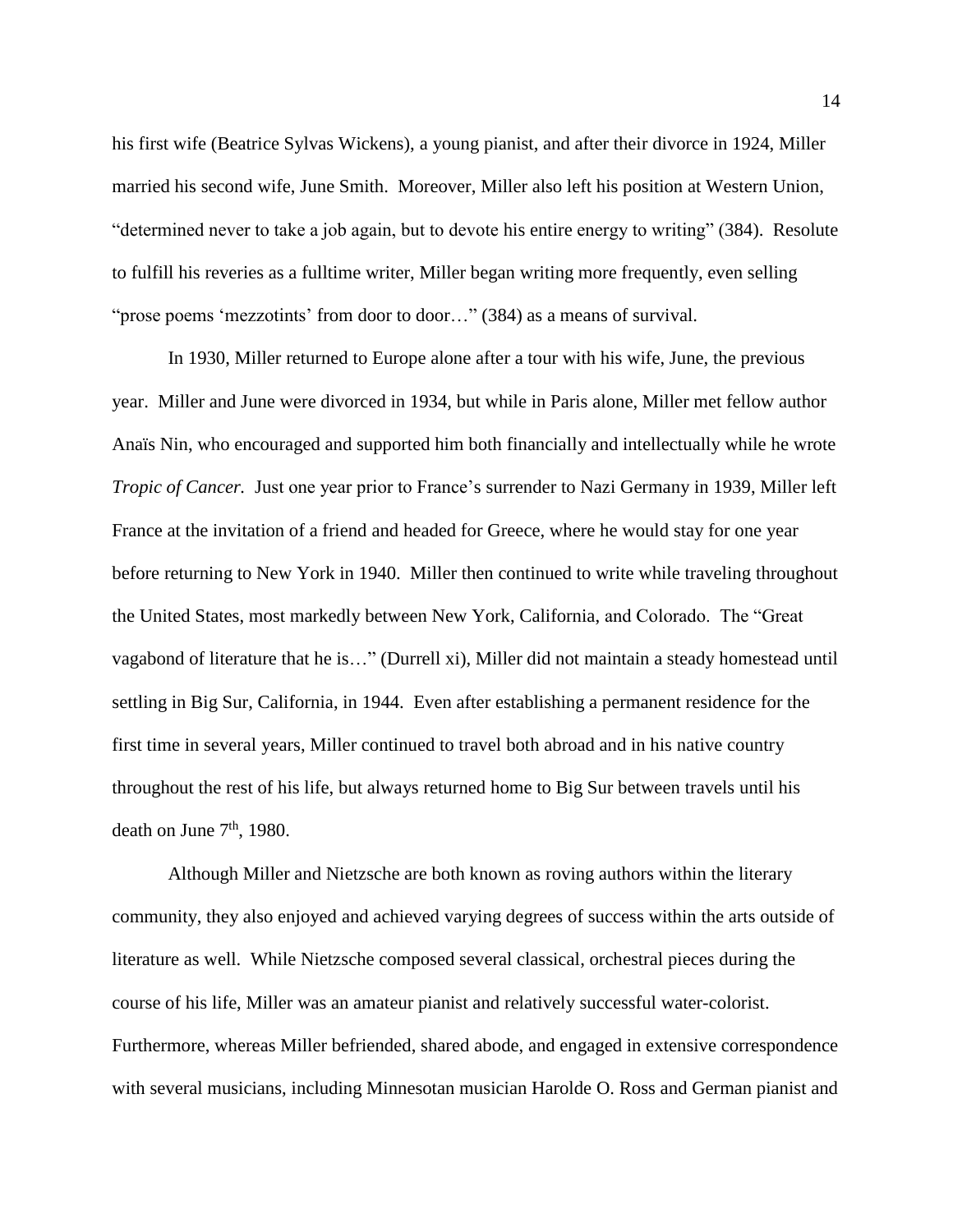composer Gerhardt Muench (*HMR* 384), Nietzsche also befriended the German composer Richard Wagner, eventually regarding the composer's works as an enduring muse. Wagner is also cited numerous times within Nietzsche's various essays, including *The Birth of Tragedy* (1872), a work in which Nietzsche lavishes Wagner with applause.

Successively, in *The Case of Wagner* (1888), Nietzsche's former acclaim for Wagner turns to harsh condemnations. Said reproach arose in a swift change of course for Nietzsche's relationship with Wagner and his following works, resulting after Nietzsche assisted "in early planning for Wagner's Bayreuth project and attended the first festival" (Anderson, sec.1). Furthermore, Nietzsche "was not favorably impressed by the cultural atmosphere there, and his relationship with the Wagners soured after 1876" (Anderson, sec. 1). Theorists essentially agree that the dissolution of their friendship is due, in large part, to Wagner's own anti-Semitism and involvement in the early anti-Semitic movements that were already gaining traction in Germany and Austria prior to Adolf Hitler's birth in 1889, just eleven years before Nietzsche's death in 1900 (Anderson, sec. 1).

Comparatively, the escalation of anti-Semitism in Germany would later affect Henry Miller indirectly as well. After war broke out in France, and Miller's editor, Jack Kahane of Obelisk Press, died in 1939, Miller no longer received funds for sales of *Tropic of Cancer* until it was reprinted in 1961**.** Although Miller left Paris one year before France would surrender to Nazi Germany, as previously mentioned, Miller was of both German and Lutheran descent, so it should be noted that Miller likely did not leave France to avoid direct persecution. On a related note, during the Nazi book burning campaigns of the early twentieth century, Miller's *Tropic of Cancer* (1934) went seemingly ignored by the Nazis and was never included on their banned books list as far as remaining records detail; however, in the United States and Great Britain,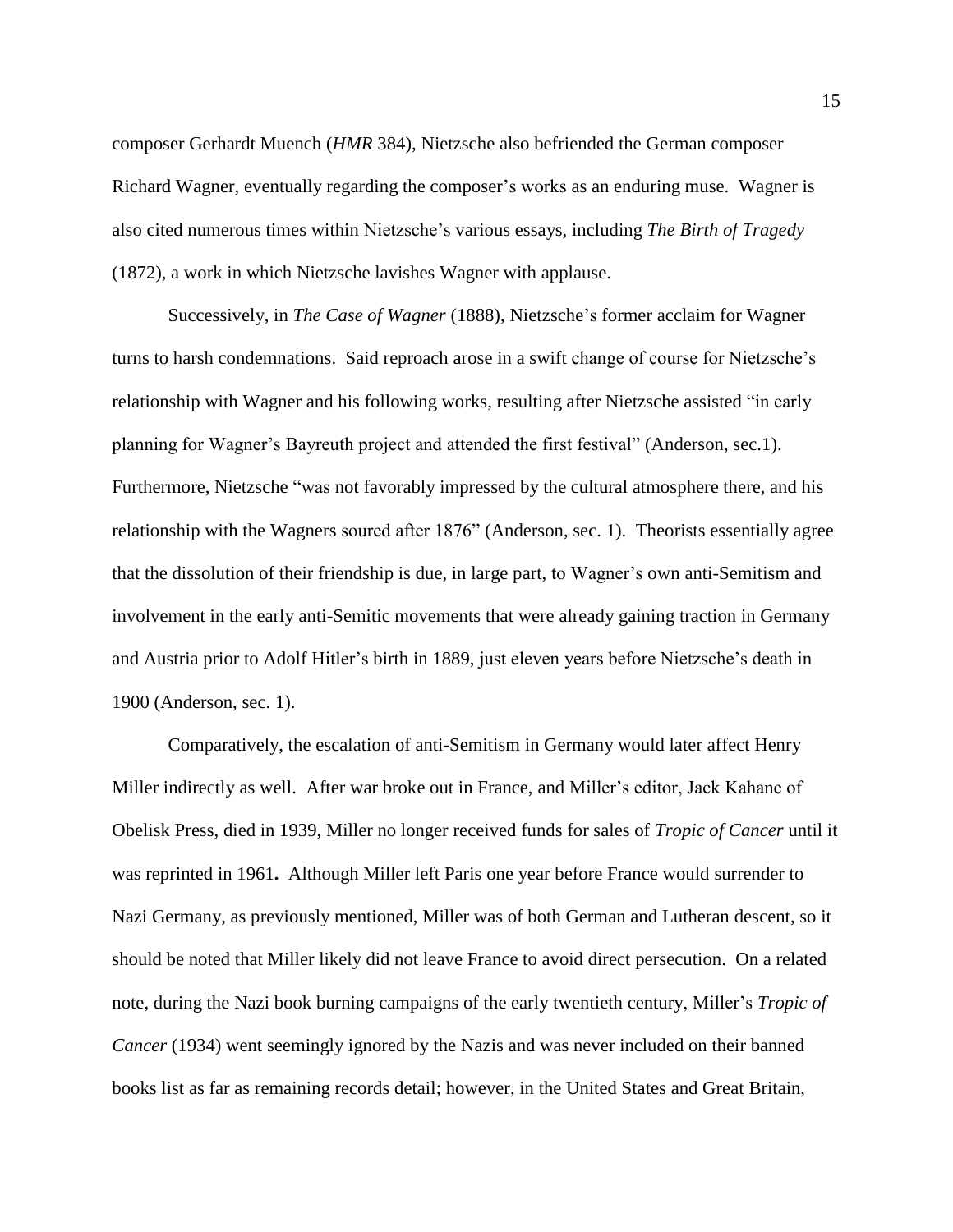*Tropic of Cancer* was banned shortly after its publication and would remain banned until 1961 (nearly 30 years after its first publication). Additional works by Miller also forbidden inside the United States during this time include *Black Spring* (1936), *Tropic of Capricorn* (1934) and *The Rosy Crucifixion Trilogy* (*Sexus* (1949), *Plexus* (1953), and *Nexus* (1959)).

During the same era, early twentieth century Nazis destroyed numerous texts from several authors. Although they primarily targeted books by Jewish authors, the Nazis also destroyed works from Marxist, Communist, Darwinist, Socialist, and Atheist authors, as well as authors the Nazis believed to be too pornographic and sexually expressive or out-spoken (Whitfield 219). With this in mind, it is curious these Nazis seemingly ignored Miller altogether and either overlooked or entirely failed to comprehend Nietzsche's obvious criticisms of Christianity, monotheism, and anti-Semitism. Relating to the latter possibility, Walter Kaufmann concludes that Nietzsche's "motivation is clearly anti-anti-Semitic" (qtd. in Nietzsche, *The Gay Science* 23). Comparatively, Henry Miller, with his vividly described sexual affairs, and Nietzsche, with his unforgiving criticisms of Christianity, monotheism, and anti-Semitism would both seem likely candidates for the insidious bonfires of the Nazis, that is, had Hitler and his fellow fascists comprehended their works**.**

Although the deceitful editing of Nietzsche's works by his Nazi sister certainly led to the corruption, misapplication, and abuse of Nietzsche's texts, why the Nazis ignored Miller's sexdriven and arguably "non-Christian" works is not as clear. Perhaps one reason they overlooked *Tropic of Cancer* may be due to Miller's German ancestry and Christian upbringing, or perhaps the Nazis simply did not have ready access or knowledge of his works during the anti-Semitics' active years of malevolent destruction. With this in mind, it is important to note that the presence (or lack of existence) of anti-Semitism in Nietzsche's writings in still under debate in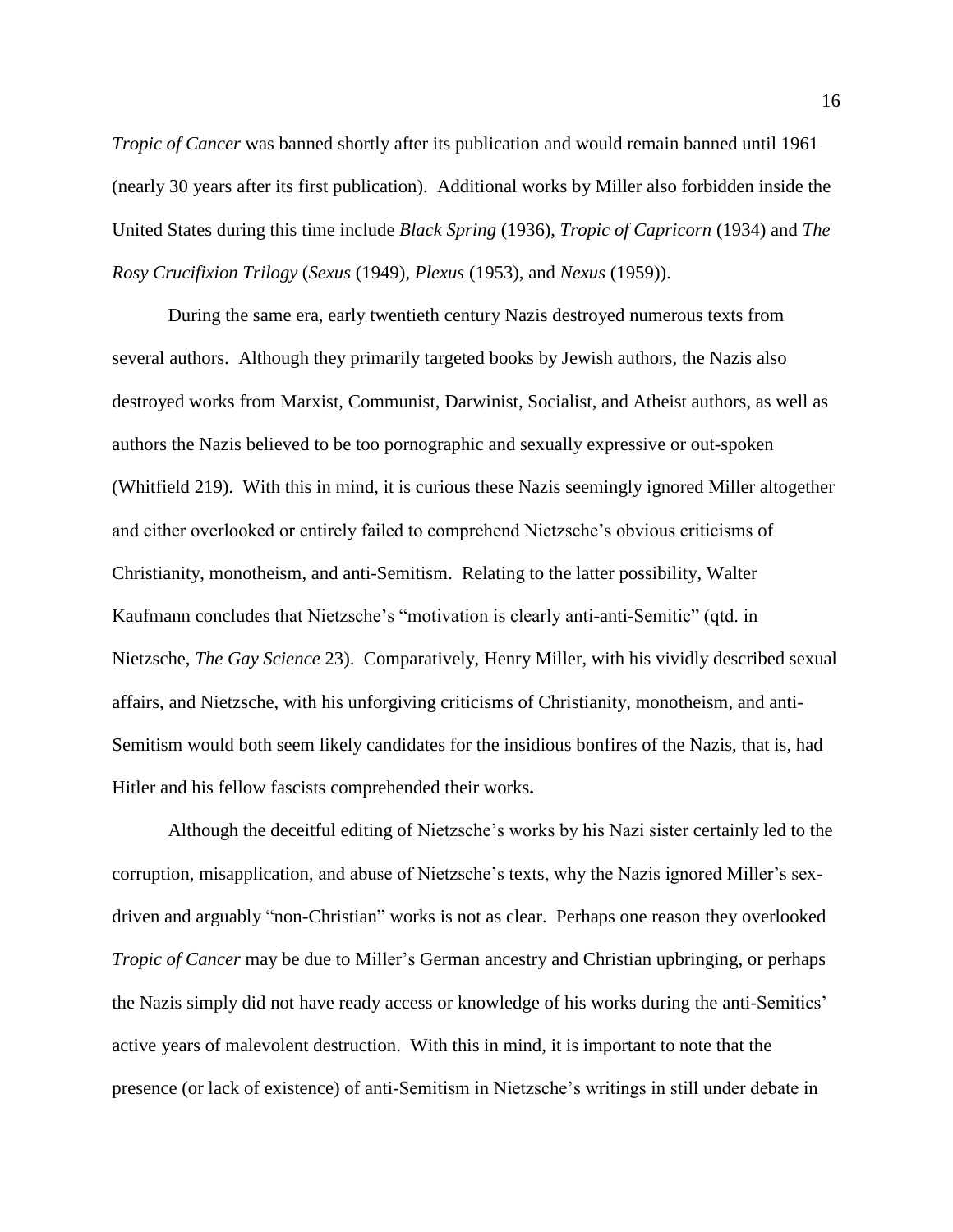scholarly circles today. While Kaufmann passionately argues Nietzsche was not, in fact, an anti-Semite, other theorists (such as Joanne Faulkner and Sarah Kofman) have noted the existence of anti-Semitic sentiments in Nietzsche's writings (Faulkner 42). These differing conclusions are still under debate amongst scholars. Furthermore, little if any research or discussion exists regarding the varying thoughts Miller expresses pertaining to both the Jewish religion and Jewish people in *Tropic of Cancer* (i.e. on pages xxiii, 3, 9-10, 24-25, 35, 41, and 171 (etc.))*.* While indepth deliberation of possible anti-Semitic expressions, or potential lack thereof, in both authors' works will not take place in this conversation, Miller and Nietzsche's general position regarding the Judeo-Christian religions will be debated in further detail in Chapter 4 of this discussion, concluding that Miller and Nietzsche were generally opposed to all systems of religion.

On an associated note, the same time early twentieth century Nazis were attempting to obliterate numerous authors' works, *Tropic of Cancer* gained in popularity amongst readers in America during its banned years. Due to high demand, copies of Miller's banned works were smuggled into the United States and England recurrently despite the possibility of looming legal punishments if caught (Orwell 49). The censure of Miller's works in the United States continued until Grove Press republished *Tropic of Cancer* in 1961, leading to several trials which challenged the obscenity and pornography laws in the United States. Regardless of the fact that several of Miller's primary works were still outlawed in the United States until 1961, Miller achieved a moderately sustainable degree of success within the literary community, principally in Europe, when he wrote *The Books in My Life* (1952), an autobiographical account of the exact writers, poets, and philosophers who influenced his life and work.

Desiring to share and emphasize the importance of his own muses, Miller included a list of the top 100 writers who heavily impacted his own writing and world views. Friedrich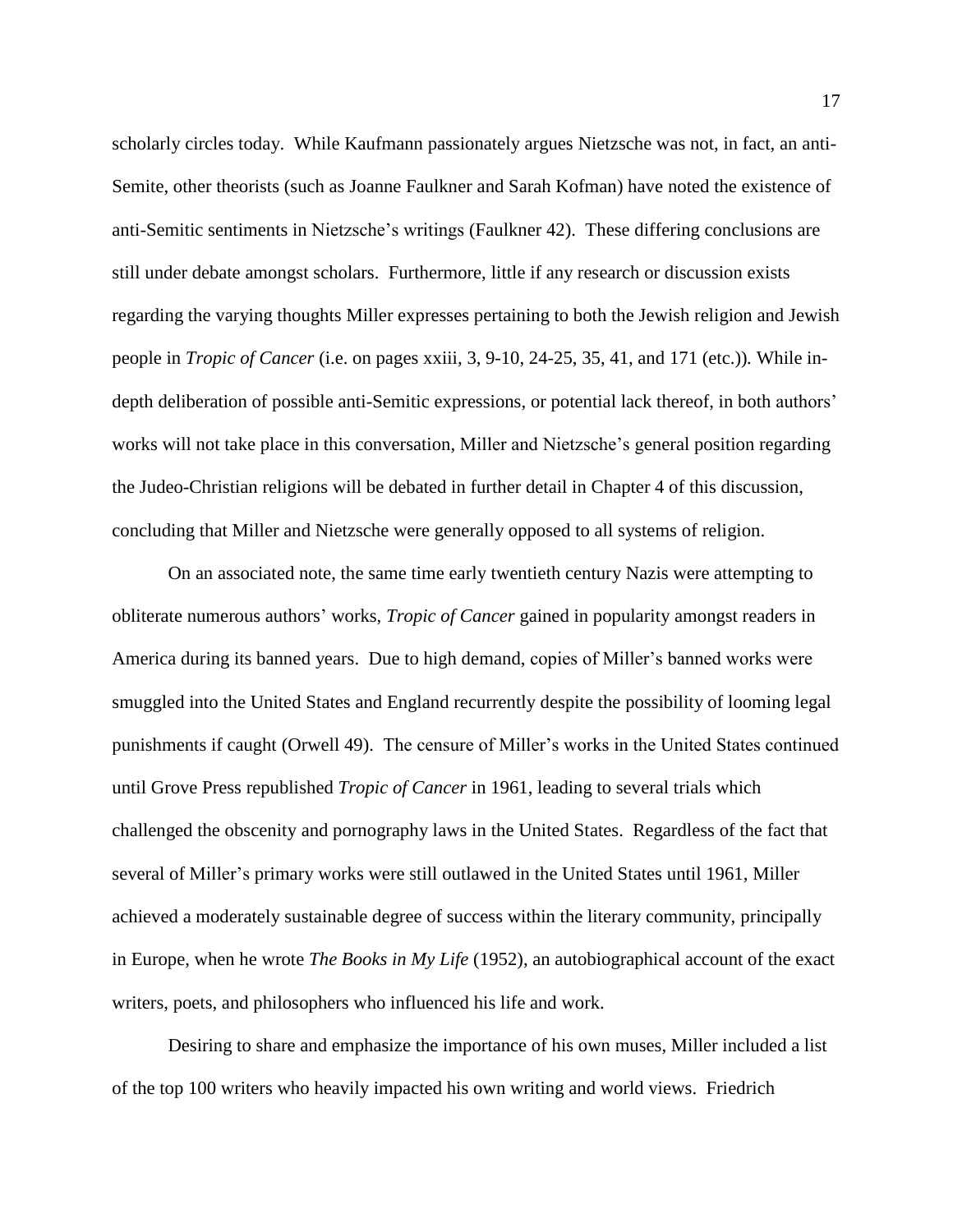Nietzsche, among the most influential authors appearing on Miller's list, is mentioned twelve times throughout *The Books in My Life* (*BIML*). Nietzsche's significance to Miller is evident in Miller's incorporation of specific texts written by each author next to their name on his list; however, appearing next to Friedrich Nietzsche's name is "His works in general" (*BIML* 318). Miller asserts that Friedrich Nietzsche's entire body of literature influenced his ideals and individual outlook which, in turn, inspired Miller's own writing as well.

In addition to Miller's overall accounts of Nietzschean influence, Miller stated he was once fired from an editorial position when he was "caught reading Nietzsche instead of editing the mail order catalogue" (264). With no remorse, Miller commented on the loss of his job by asking, "Was not Nietzsche vastly more important in my life than a knowledge of the mail order business" (264)? Miller also explains that Nietzsche, amongst various other authors, is a part of his "genealogical line..." (124), and also recalls that his "very first piece of prose was an essay on Nietzsche's *Anti-Christ*" (48). If the scale of Nietzsche's impact on Miller is not yet clear, in *The Books in My Life*, Miller also reminisces of a time when he revisited Nietzsche's *The Birth of Tragedy*, and remembers "being positively stunned by Nietzsche's magical use of language" (40). In further consideration of Miller's most profound literary influences, Miller once referred to Nietzsche and the American transcendentalist writer, Ralph Waldo Emerson, as embodiments of "real radical[s]" (qtd. in Jackson 232). Moreover, Miller also expresses his admiration of Emerson, Rimbaud, Whitman, and Nietzsche by "recalling the tremendous impact of their utterances…" (*BIML* 178), and declares these authors to be "Zen masters especially – I think with fury and resentment" (178). Regarding Nietzsche's works, Miller is not entirely wrong, as two of the most noticeable emotions recognizable within many of Nietzsche's writings and Miller's *Tropic of Cancer* are passionate fury and antipathy, but where did Nietzsche's vehement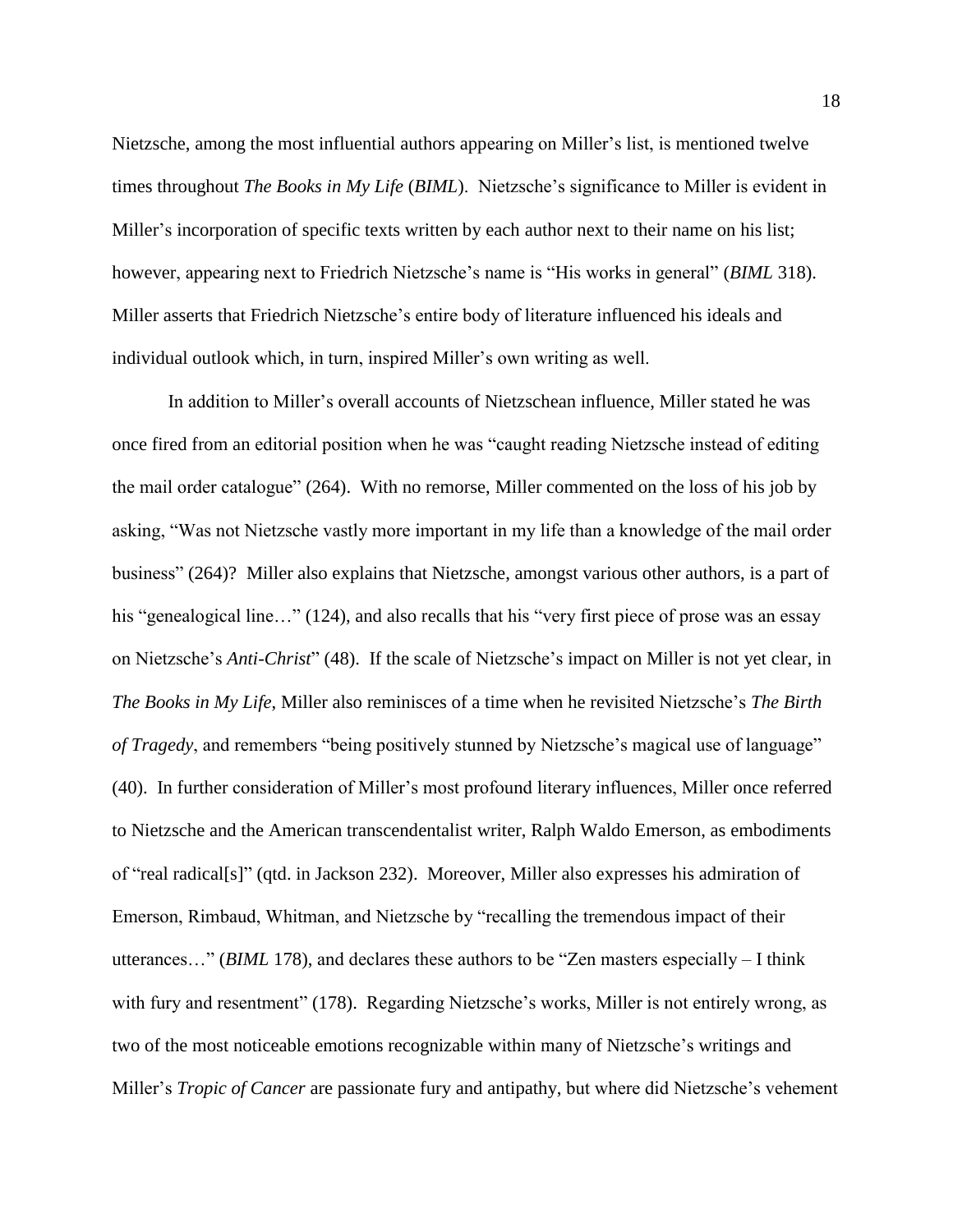intensity erupt from and why does Miller refer to Nietzsche's philosophical expressions of fury and resentment as *Zen*?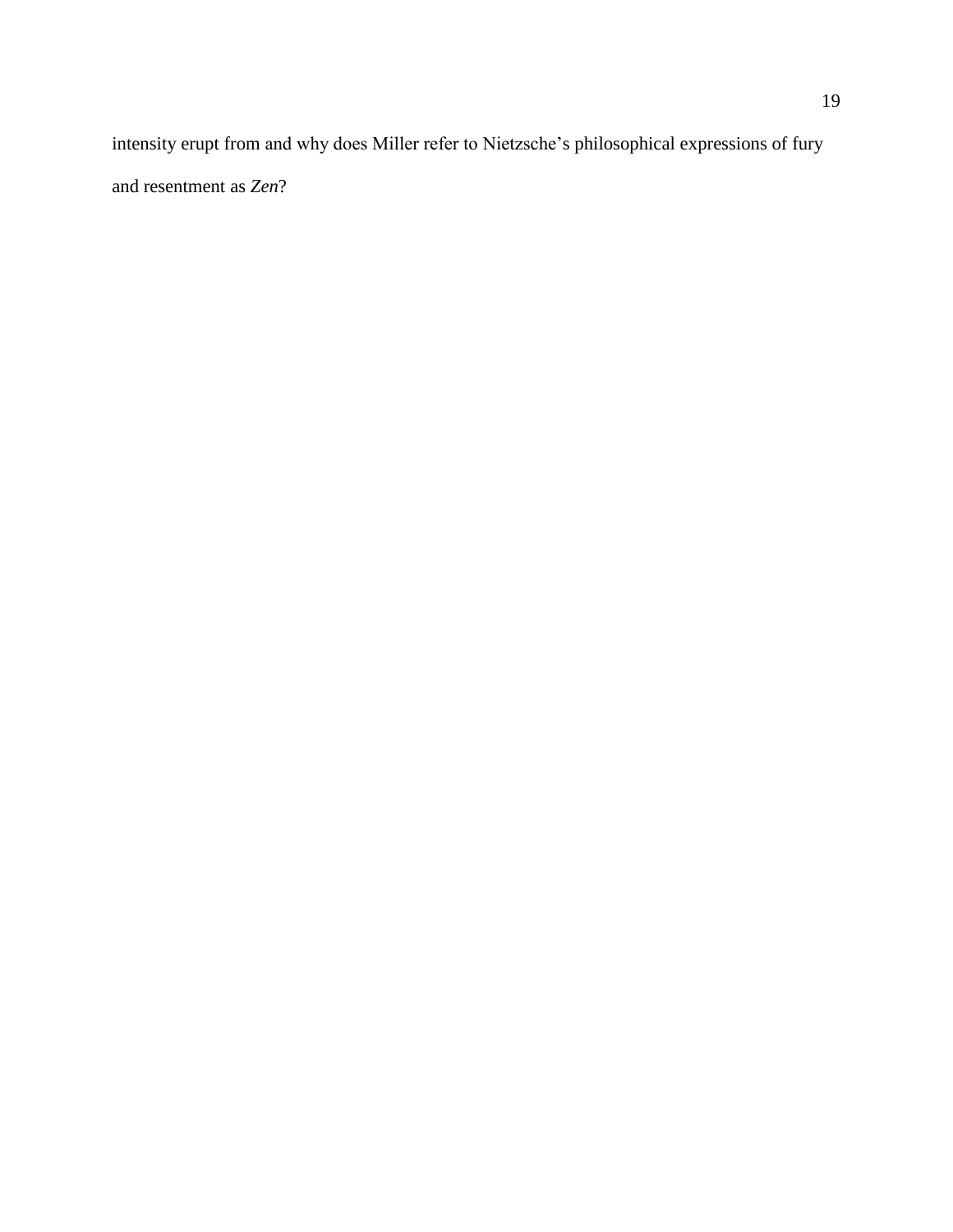#### **Chapter 2: Zen, Satori, and Dualism**

In order to develop an understanding of Miller's possible interpretations and textual reincarnations of Nietzschean ideals and Zen Buddhist-inspired philosophies, Nietzsche's theoretical origins must be drawn into discussion first. One of Nietzsche's most influential mentors, Arthur Schopenhauer, was a German philosopher who wrote until his death in 1860, passing just sixteen years after Nietzsche's birth in 1844. While a student at the University of Leipzig (1865), Nietzsche comprehensively studied Schopenhauer's works. Years after developing a lasting admiration for Schopenhauer's literature, Nietzsche wrote *Schopenhauer als Erzieher* (Schopenhauer as Educator), and insists "One repays a teacher badly if one always remains nothing but a pupil" (qtd. in Elmen 675). Nietzsche, aspiring to *repay* Schopenhauer with his own advancements in philosophy, began writing more frequently while researching a multitude of works from various authors, including those which influenced Schopenhauer as well.

Often regarded as one of the most important and relentlessly pessimistic philosophers of his time, Schopenhauer repeatedly concerned himself with different Eastern philosophies and religions first emerging into critical discussion among Western theorists in Europe during the nineteenth century. In his article "Nietzsche and Buddhism," author Benjamin A. Elmen describes Schopenhauer's profound influence on Nietzsche, for he, like many theoretical thinkers of the West writing during the nineteenth century, "began his acquaintance with Oriental philosophies under the influence of Schopenhauer" (Elmen 676). Predicting the rise of Eastern religious and philosophical ideals in the West, and in spite of the authoritative efforts underway which sought to convert Eastern communities to Christianity during the nineteenth century, Schopenhauer explains: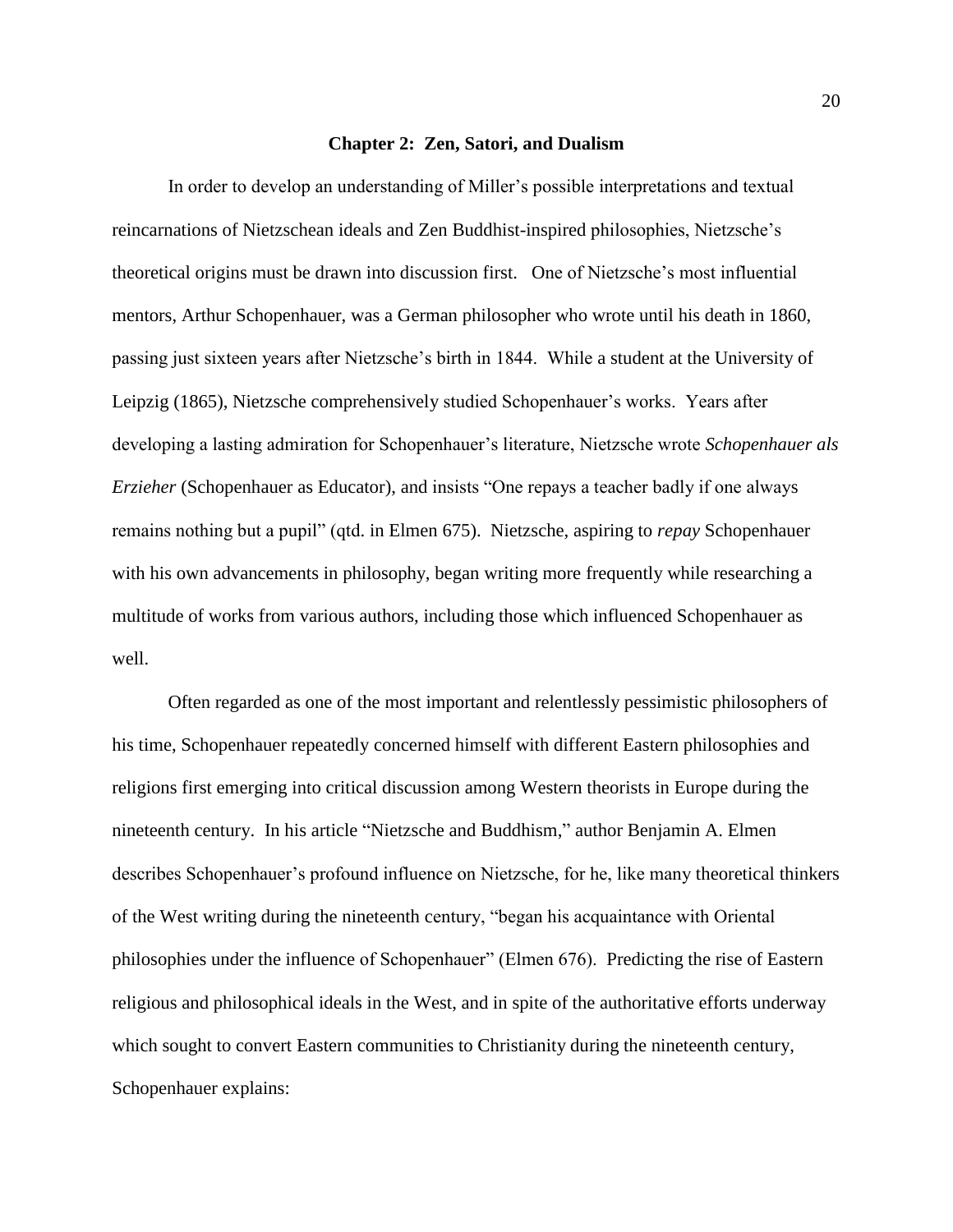In India our religions will never take root. The ancient wisdom of the human race will not be displaced by what happened in Galilee. On the contrary, Indian philosophy streams back to Europe, and will produce a fundamental change in our knowledge and thought. (Schopenhauer qtd. in Elmen 671)

With this hunch, Schopenhauer not only foretold the appropriation and integration of Eastern philosophies into traditional idealisms of the West on a large scale (which is still occurring today), he also predicted the influence of Eastern philosophies on individuals and theorists alike. Fulfilling Schopenhauer's theoretical forecast, specific traditions of Buddhism, particularly Japanese Zen Buddhism, later became noticeable in the works of Nietzsche and Miller alike.

Furthermore, Nietzsche's origins of Buddhist muse most notably arose from the love and appreciation for his fellow European philosopher (Schopenhauer) who inspired Nietzsche to conduct further exploratory research into the ideologies of the East. However, Miller's interest in Buddhism can be traced back to several sources of inspiration. According to literary theorist Manuel Yang, Miller's introduction to Buddhism first occurred when he was still a young man, reading "A.P. Sinnett's *Esoteric Buddhism* (1883) from the Brooklyn Public Library at 18" (74). Yang also insists that "Miller identified especially with Zen Buddhism" (74). Furthermore, Miller also "listed D.T. Suzuki's essay in Zen Buddhism: First Series (1927) as one of the hundred most influential books in his life" (Yang 71). Of clear influence on Miller, D.T. Suzuki (1870-1966) was a Japanese author known for translating "Buddhism into a comparative religious vocabulary suitable for modern Western readers" (Yang 75). Yang adds that Miller's writing "echoes the medieval Japanese Zen monk Ikkyu's visits to a brothel, and his erotic verses composed in his dotage to his blind, much younger lover" (73). In addition, while Miller's frequent trips to brothels are well documented in *Tropic of Cancer*, Miller was correspondingly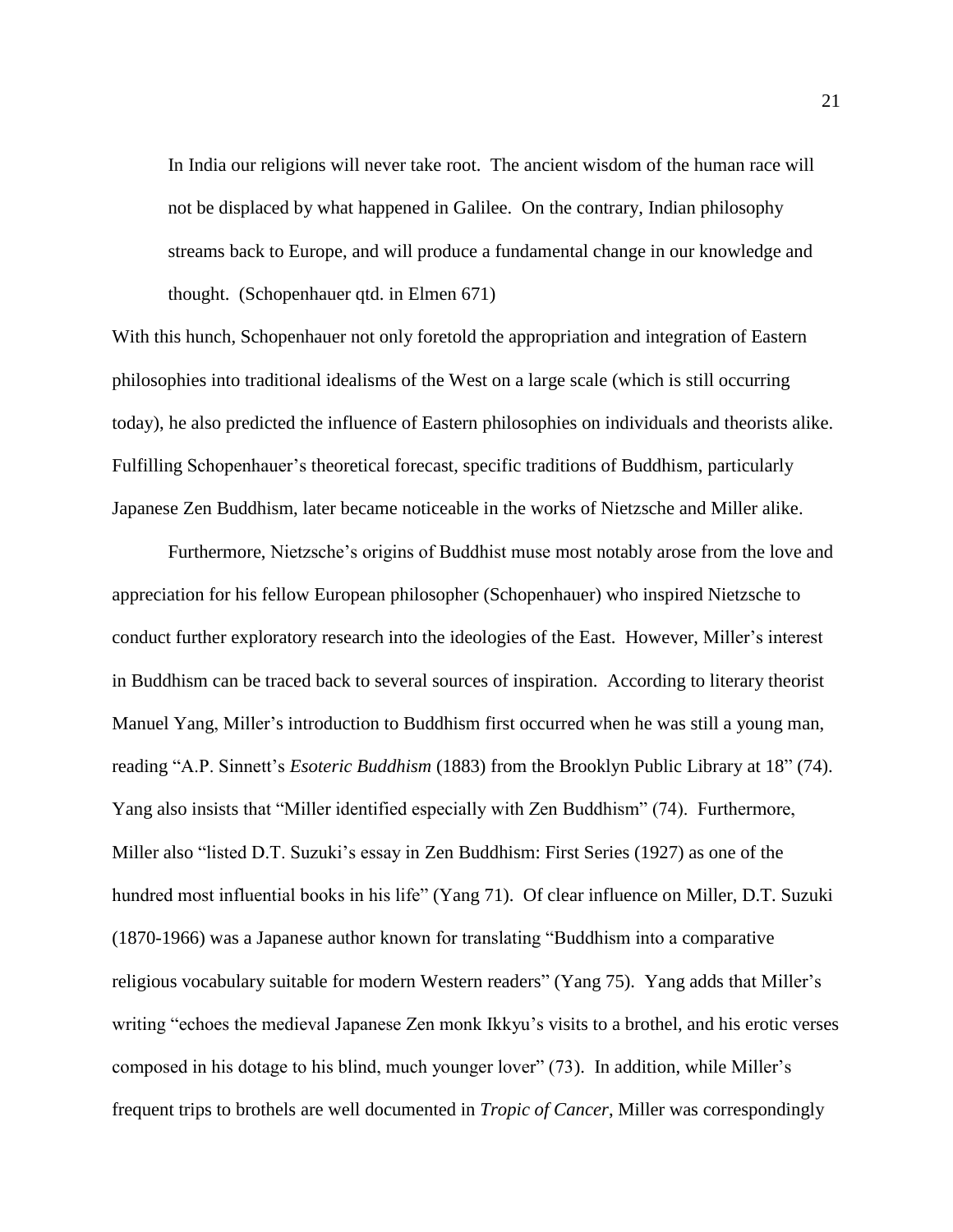"fond of recounting the tale of Zen Monk 'Bobo-roshi' who experienced satori in the midst of sexual congress with a prostitute" (Yang 73), alluding to both Miller's sexual pursuits and Zen-Buddhist stimulations.

Alongside Miller's appreciation for Zen-Buddhism, it should be noted that Miller also concerned himself with the ideologies of India's Hinduism. Karl Shapiro insists that he personally and "Morally [regards] Miller as a holy man, as most of his adherents do – Gandhi with a penis" (xv), indicating Miller's possible Hinduist motivations. On pages 87 to 93 of *Tropic of Cancer*, Miller also refers to Gandhi, India, and Hinduism, offering textual material for theorists to further consider regarding the possible roles Hinduism plays in both Miller's life and works. Although this discussion will not focus on the presence of Hinduist representations in *Tropic of Cancer*, the Zen-Buddhist described experience of Satori, or Kenshō (seeing into one's true nature), became a highly significant Zen-Buddhist tradition for Miller. In correspondence with close friend Lawrence Durrell, Miller confessed he is a:

Zen addict through and through…if you want to penetrate Buddhism, read Zen. No intelligent person, no sensitive person, can help but be a Buddhist; 'I am a Zen right here in Paris, and never felt so well, so lucid, so right, so centered'. 'The nearest philosophy to my heart and temperament is Zen, as you probably know'; and 'zen is more and more the only thing which makes sense to me'. (qtd. in Yang 74)

Quite clearly, Miller expresses that Zen is, "The nearest philosophy to [his] heart.." (74), and further emphasizes Zen's impact on him by stating Zen is increasingly "the only thing which makes sense [to him]" (74). Although this passage serves to highlight Miller's deep appreciation for and self-admitted *addiction* to Zen customs, even developing the notion that *intelligent* and *sensitive* people are drawn to Buddhism, further discussion is due in order to understand which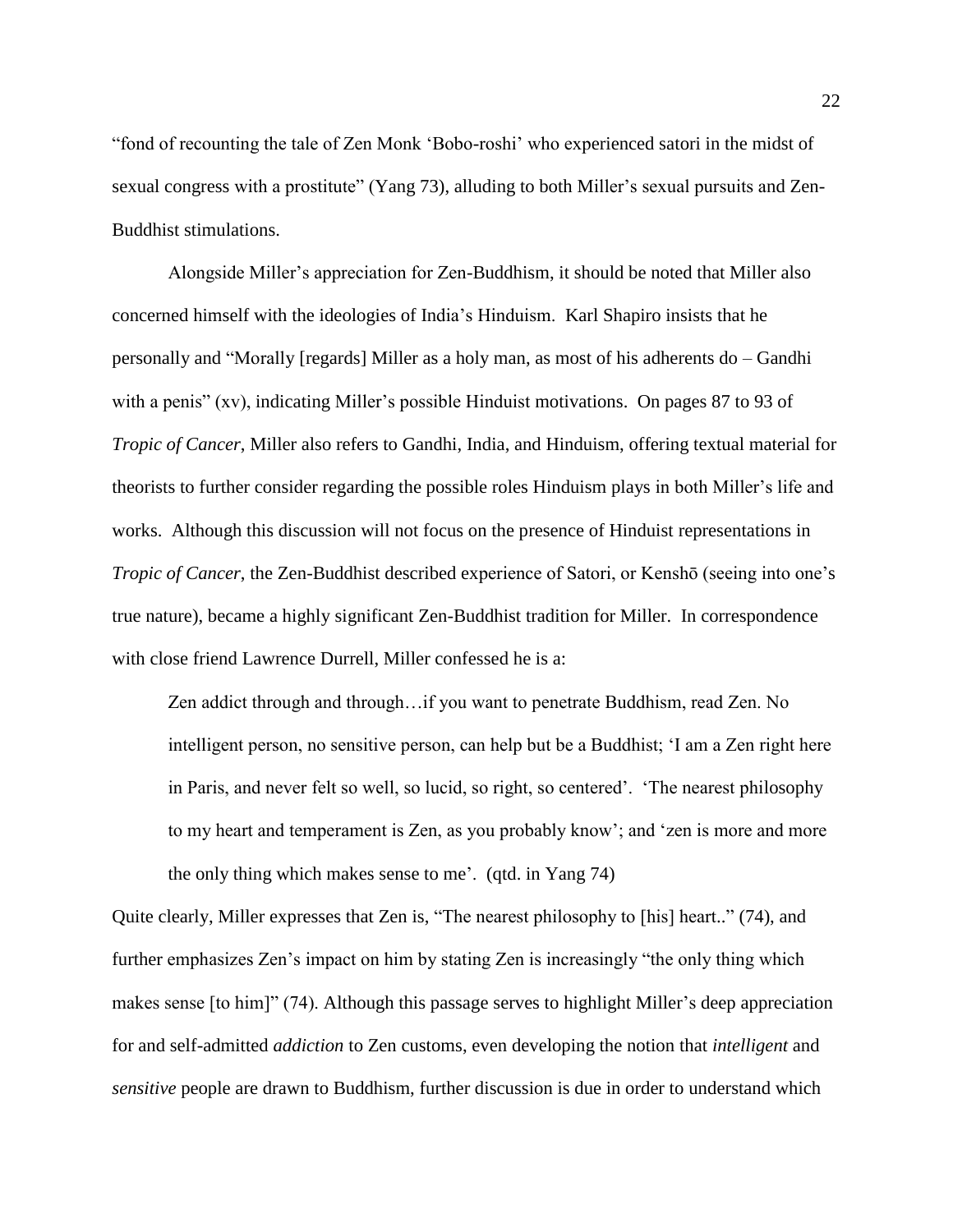traditions of Zen-Buddhism appear within the themes and prose of Miller's *Tropic of Cancer*, as well as in the previously printed works of Friedrich Nietzsche.

Recognizably found within the themes, symbols, and narrative of *Tropic of Cancer* (1934) and *Thus Spoke Zarathustra: A Book for All and None* (1891), Zen-Buddhism affected the philosophical directions of Miller and Nietzsche alike, but what is Zen? What is this Satori Miller and Suzuki both spoke of and Nietzsche alluded to? Lastly, how are the concepts of Zen and Satori at work within *Tropic of Cancer* and *Thus Spoke Zarathustra*, and how might these workings assist to build further understanding of the lives and times of Henry Miller and Friedrich Nietzsche? In pursuit of answering these questions, emphasis shall be chiefly placed upon the Japanese practices of Zen-Buddhism and the appearance of Buddhist principles in Miller and Nietzsche's works. Although it is well known amongst scholars that Miller was heavily inspired by Chinese Taoism, predominantly the work of Lao-Tzu (or Laozi, "Old Master"), the often reputed author of the Tao Te Ching, the attention in this analysis will focus largely on the influence of Japanese Zen-Buddhism (the most recently developed sect of traditional Buddhism) within *Tropic of Cancer* and *Thus Spoke Zarathustra*.

To gain additional understanding of the Zen-Buddhist terms which will be used throughout the remainder of this exploration, what is meant by *Zen* deserves further description. In defining *Zen* for the purposes of this analysis, Shigenori Nagatomo explains:

Zen aims at a perfection of personhood. To this end, sitting meditation called "za-zen" is employed as a foundational method of prāxis across the different schools of this Buddha-Way, through which the Zen practitioner attempts to embody non-discriminatory wisdom vis-à-vis the meditational experience known as "satori" (enlightenment). (sec. 1)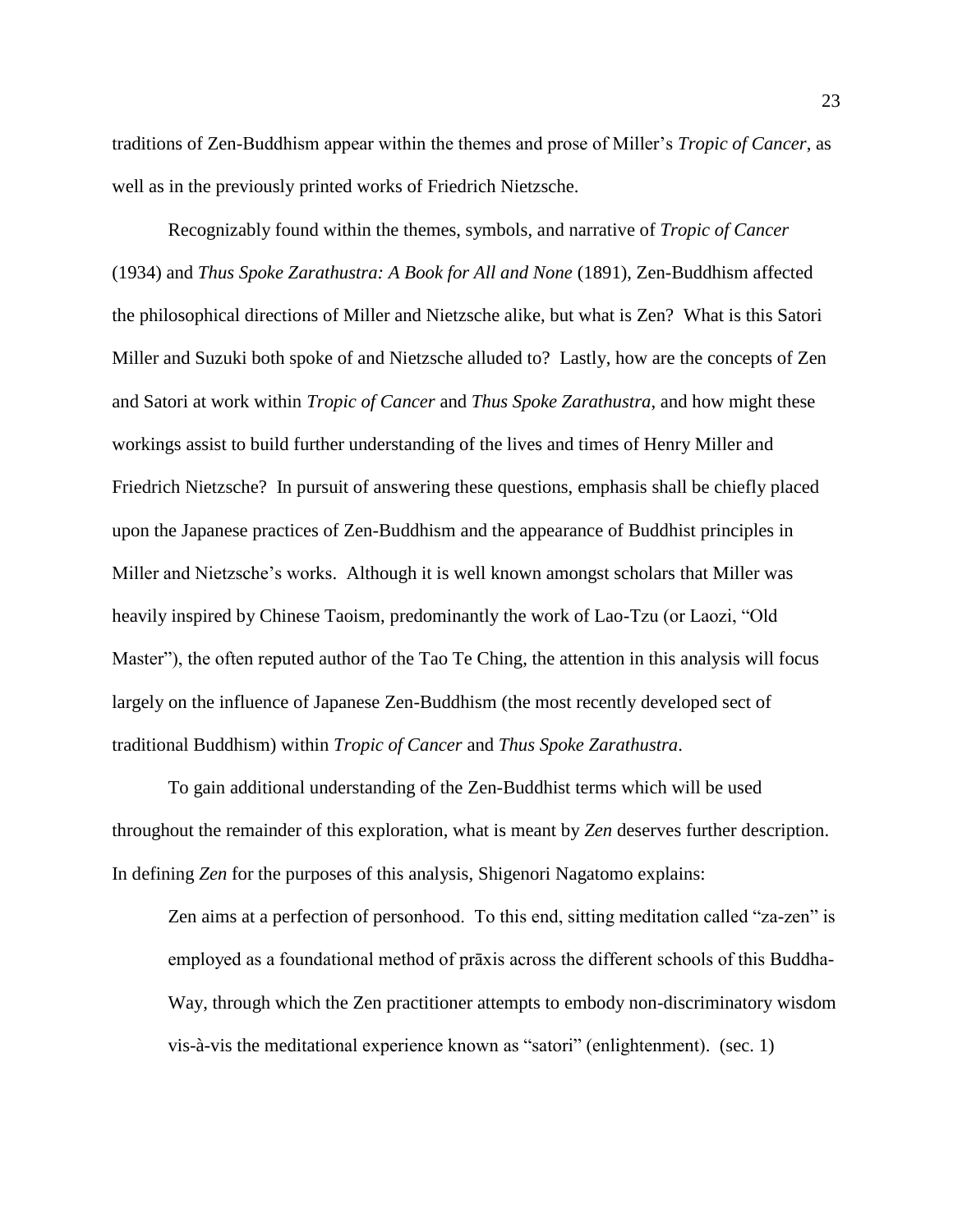Illuminating the objectives of Zen practices, Nagatomo stresses that meditation is fundamental to the achievement of Satori or enlightenment. Although Nagatomo clarifies that Satori is a fundamental goal for Zen practitioners, it is also significant to note that during both Nietzsche and Miller's time, and on to this day, the two fundamental schools of Buddhism still prevalent in Japan are the Rinzai School, founded by Hakuin (1685-1768), and the Sōtō School of Dōgen Zenji (1200-1254). The critical distinction between these two schools lies in their differing views of how Satori is attained. While the Sōtō School (school of "gradual enlightenment" or "silent illumination") places great emphasis on the process of achieving Satori, the Rinzai School (school of "sudden enlightenment") disregards the importance of process altogether, insisting that process is of little to no concern and the experience of Satori itself is all that matters. While this disagreement on the exact value of the process to enlightenment is plain, both schools place emphasis on Satori as one of the ultimate goals for practitioners of the "Buddha-Way" (Nagatomo, sec. 1-2).

In relation, and for all future intents and purposes, another concept both schools of Zen-Buddhism hold in high regard is that of non-dualistic pursuits. Nagatomo clarifies:

Zen maintains a stance of "not one" and "not two" *i.e.*, "position less position," where "not two" signals a negation of the stance that divides the whole into two parts, i.e., dualism, while "not one" designates a negation of this stance when the Zen practitioner dwells in the whole as one, while suspending judgment in meditation, i.e., nondualism…Free, bilateral movement between "not one" and "not two" characterizes Zen's achievement of a personhood with a third perspective that cannot, however, be confined to either dualism or non-dualism (i.e., neither "not one" nor "not two"). (sec. 1)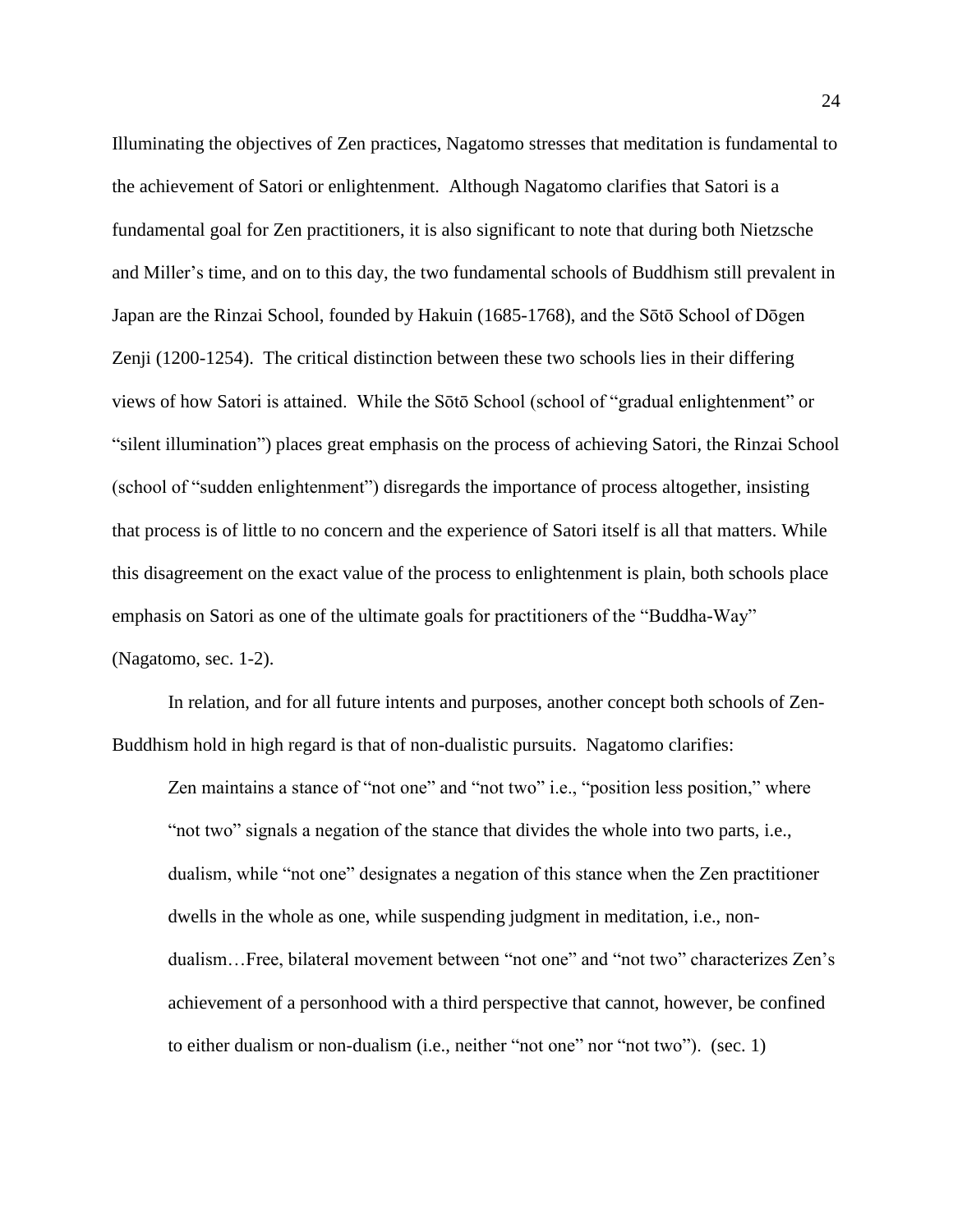According to Nagatomo, Japanese Zen-Buddhists defined the departure from dualism as *not one* and *not two*, but a *third perspective* outside of both dualism ("not one") and non-dualism ("not two"). Nagatomo clarifies that Zen practitioners "dwell in the whole as one" during meditation in order to obtain an unrestrained *third perspective*, which cannot be exclusively defined as nondualism or dualism. Furthermore, Nagatomo insists that Zen practitioners "must go beyond 'the one' and 'the two', as both of these stances are prone to generate a one-sided and hence incomplete worldview" (sec. 1). For practitioners of Zen-Buddhism, Satori and enlightenment exists beyond both contradictory concepts of dualism and non-dualism, what Nagatomo defined as an *unconfined third perspective* ("not one" nor "not two").

Moreover, the attainment of this unconfined third perspective is of close relation to several animated passages in Miller's *Tropic of Cancer* and Nietzsche's *Thus Spoke Zarathustra: A Book for All and None*. The following chapter will introduce this discussion of Zen, Satori and the unconfined third perspective as they appear in Miller's *Tropic of Cancer* and Nietzsche's works (primarily *Zarathustra*) by focusing on how Miller uses the themes of *love*, *music* and *art*, in large part, to express and describe traditions of Zen and the unconfined third perspective while challenging dualist perspectives regarding those themes as well. In harmony, the following chapter will also discuss Nietzsche's similar challenges to dualism and non-dualism (opposites, contradictions, or "not one" nor "not two") by employing the themes of *music* and *art.* Following the discussion of the unconfined third perspective in Miller and Nietzsche's writings, another Zen-Buddhist principle discussed by Nietzsche, and to a lesser extent by Miller, is that of *the wheel of life*, or as Nietzsche later embellished: *eternal recurrence.* The discussion of Nietzsche's *eternal recurrence* will appear in Chapter 4 with regards to similarities in Miller's philosophical musings in *Tropic of Cancer* as well.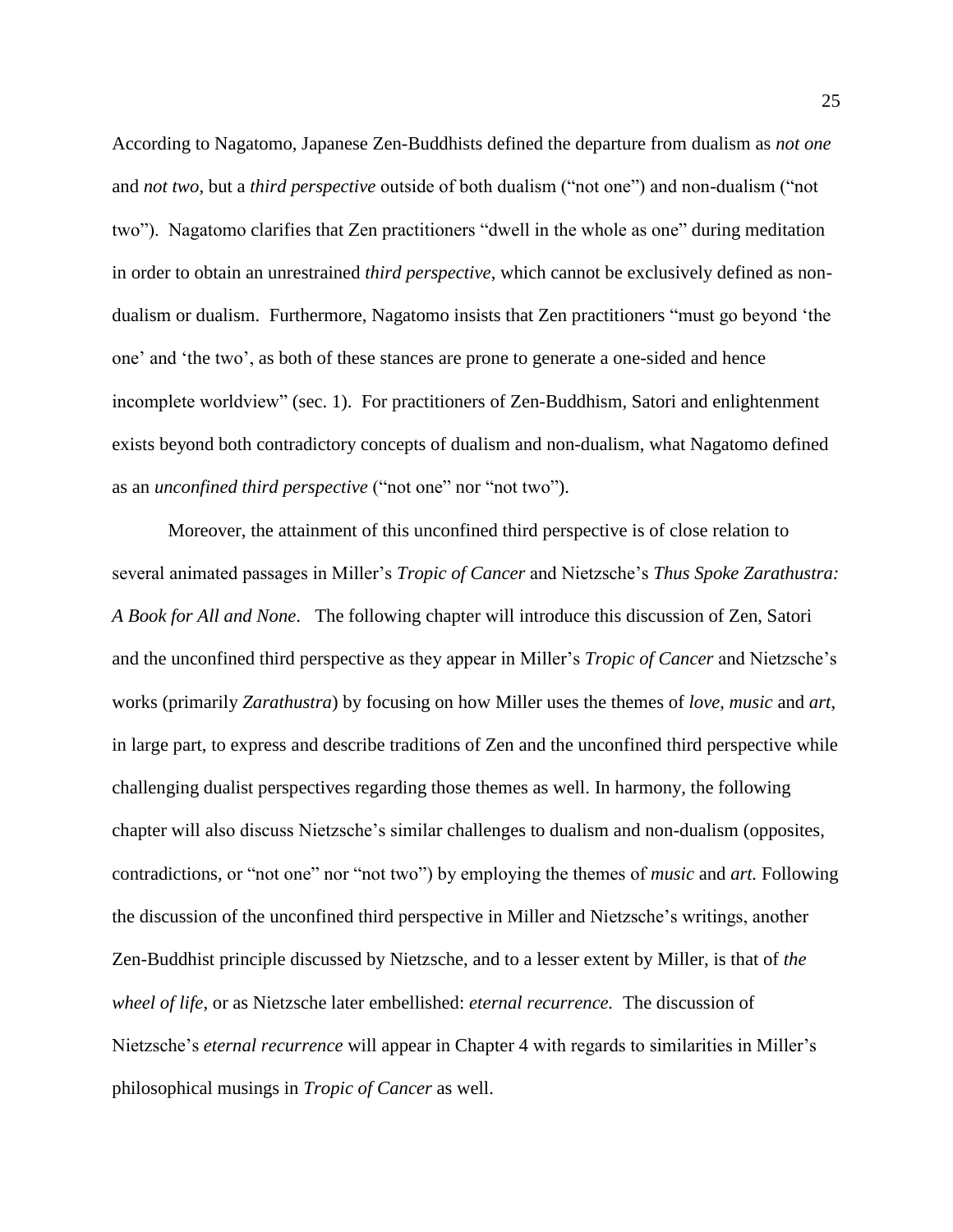#### **Chapter 3: Music, Art, and the Unconfined Third Eye**

With the foundation for defining Zen, Satori, dualism, and the unconfined third perspective in place, the discussion of how these teachings of Japanese Zen-Buddhism appear in *Tropic of Cancer* and within Nietzsche's works can begin. In doing so, focus will also highlight the themes which Miller and Nietzsche both explore, the themes of *music* and *art*. To begin with, Friedrich Nietzsche and Henry Miller were both self-proclaimed truth-seekers of sorts, and many of Nietzsche's works, like Miller's *Tropic of Cancer*, are full of contradictions and juxtapositions of ideals. Karl Jaspers, a German philosopher and psychiatrist who was writing shortly after Nietzsche's death in 1900, explains that "all statements seem to be annulled by other statements. Self-contradiction is the fundamental ingredient in Nietzsche's thought. For nearly every single one of Nietzsche's judgments, one can also find an opposite" (qtd. in Elmen 671). These contradictions appear in many forms in Nietzsche and Miller's works and serve to describe the incongruities of dualist (not one) and non-dualist (not two) modes of thinking.

### **The Dualist and the Pianist**

A prominent illustration of Miller's challenges to dualism appears in his contradictory descriptions of women visible in several passages throughout *Tropic of Cancer*. Ranging from exceedingly complimentary representations to grotesque imageries, these inconsistent portrayals are demonstrative, whether intentional or not, of the search for *the unconfined third eye* by way of perceiving beyond and between opposites or contradictions (one and two), which is also present in Nietzsche's writings and within Zen-Buddhism. Examples of clashing sentiments in *Tropic of Cancer* are evident throughout the text, and although Miller's use of the words *cunt* and *slut* (*TOC* 18) when describing particular women may seem pointless aside from providing material for serious feminist analysis and critique, Miller's various views of women are often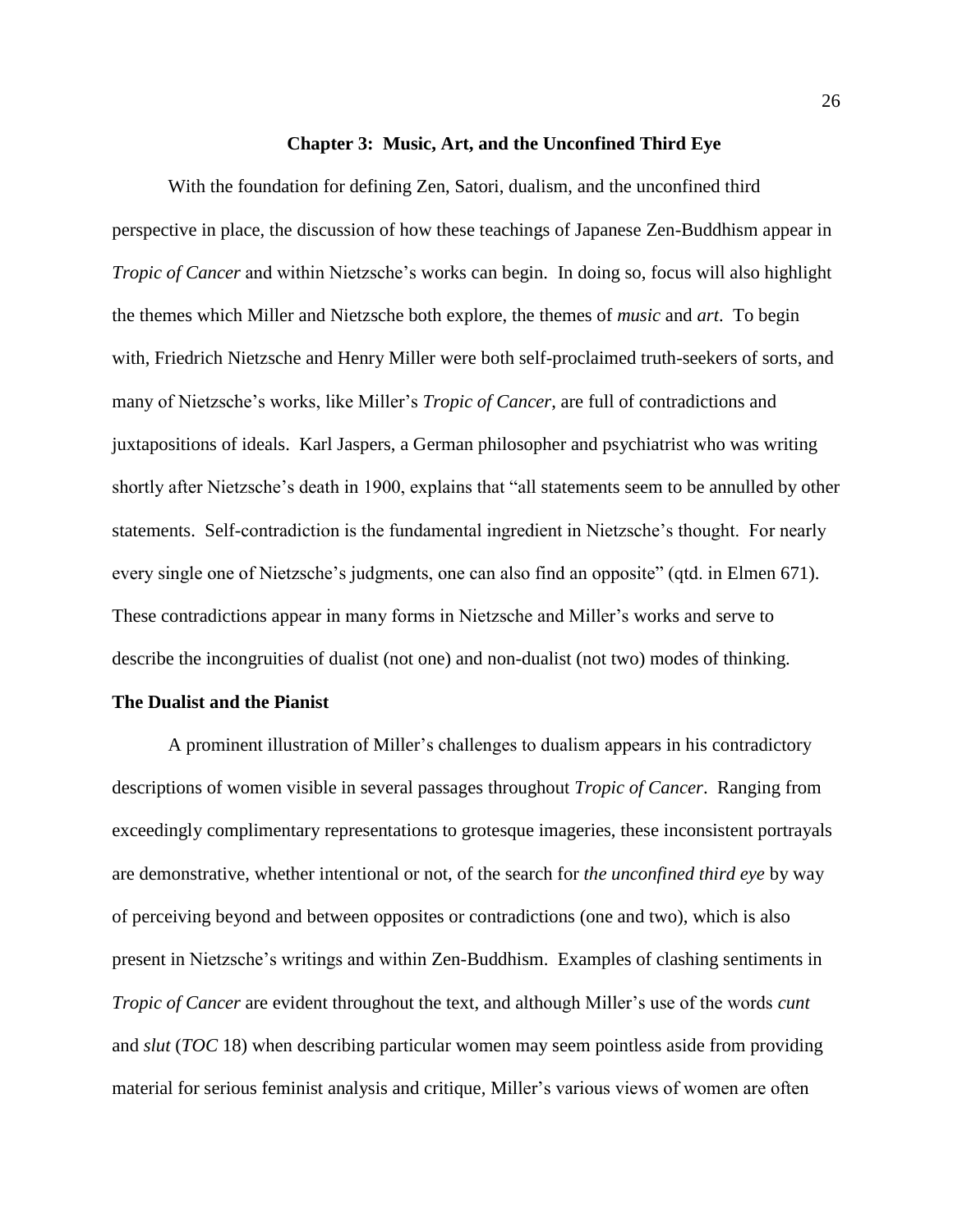inconsistent. Additionally, while it is important to note that there is considerable room for critical, feminist analysis of both *Tropic of Cancer* and Nietzsche's works to take place amongst theorists today, emphasis will not be placed upon feminist theory within this discussion. For further considerations regarding feminist theories of Nietzsche's works, essays by Barbara Helm and Lewis Call approach his texts from differing feminist perspectives. In turn, although Katy Masuga's article "Henry Miller and the Book of Life" discusses some feminist concerns regarding Miller's *Tropic of Cancer*, there is still substantial room for further feminist explorations of Miller's works to take place in scholarly circles today.

Regarding Miller's written representations of womankind, one example of his clashing images of women occurs early in *Tropic of Cancer*. For example, it may appear Miller's intentions are clear when he proclaims he's "dancing with every slut in the place. But we're leaving in the morning! That's what I tell every cunt I grab hold of – leaving in the morning!" (*TOC* 18), but what makes this ostensibly frank and arguably crude description of women contradictory to other sentiments expressed in *Tropic of Cancer* are the passages which speak of a specific woman (often Tania) as an angel, as a potential soul-mate, or as a "lover" (19, 29, 55- 58, 109, 173, 204, etc.). Miller's statements of adoration contradict other sentiments he expresses when he refers to women as "sluts" and "cunts" (18, 31, 46, 113, and 120-123, for example). Furthermore, all of the passages in *Tropic of Cancer* which glorify women, a particular woman, or the image of women, paired with passages which deface women, which crucify their image, play with the inherent and conflicting dualities of love, sex, and interpersonal affairs.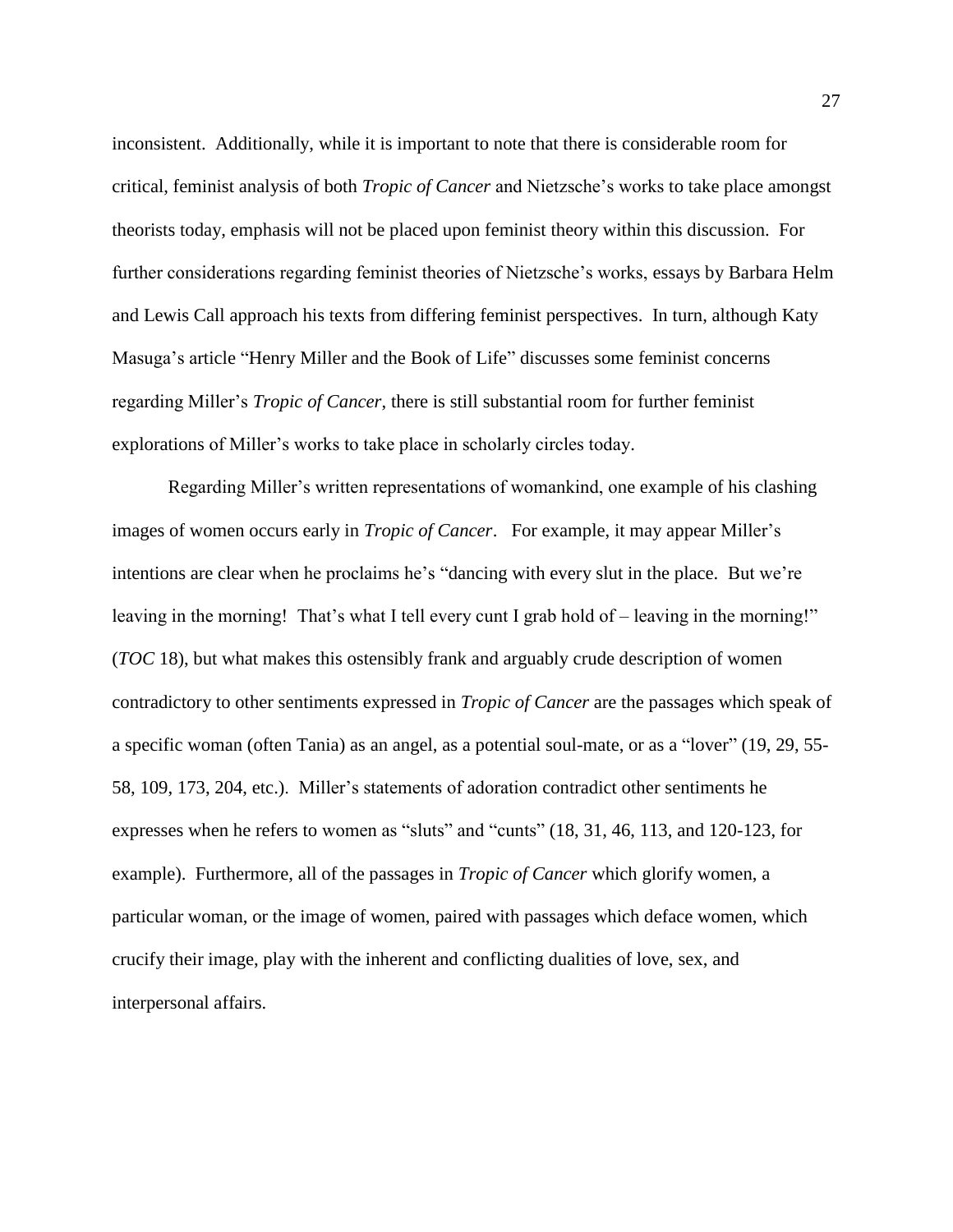To draw added focus to the differing descriptions of women in *Tropic of Cancer*, Miller's language when describing women changes later on in the novel when a woman named Tania, a pianist and the lover of a dramatist, enters the scene:

To think that a poor, withered bastard with those cheap Broadway plays up his sleeve should be pissing on the woman I love. Calling for red wine and revolving drums and croutons in his pea soup. The cheek of him! To think that he can lie beside that furnace I stoked for him and do nothing but make water! My God, man, you ought to get down on your knees and thank me. Don't you see that you have a woman in your house now? Can't you see she's bursting? (*TOC* 58)

While Miller declares his contempt for Sylvester, begot by Sylvester's inattentiveness and inability to recognize Tania's ability to play the piano and to do so with feeling, Miller reveals an interesting inconsistency within his own views of women; at one moment, the women he intends to "dance" with are "sluts." The next moment, Tania is the woman he loves. This "*woman*" is not only bursting, Tania also has a name; she is not a "slut," according to Miller, because Miller defines her as "a *woman*," and places further emphasis on her distinction from "sluts" and "cunts" as "*woman*" with the use of italics when stating "you have a *woman* in your house now" (58). With this in mind, Tania has also shown a kind of "value" or "worth" to Miller, a "worth" which Miller finds to extend beyond sexual gratification and any "value" he places on her physical form; she is a pianist, a musician, an artist, and her performances move Miller to the extent that he expresses loving sentiments for her, referring to Tania as "the woman [he] loves…" (58). Miller's emphasis on Tania's status as *woman*, coupled with the fact that Tania is an artist, assists to explain Miller's conveyed ideals.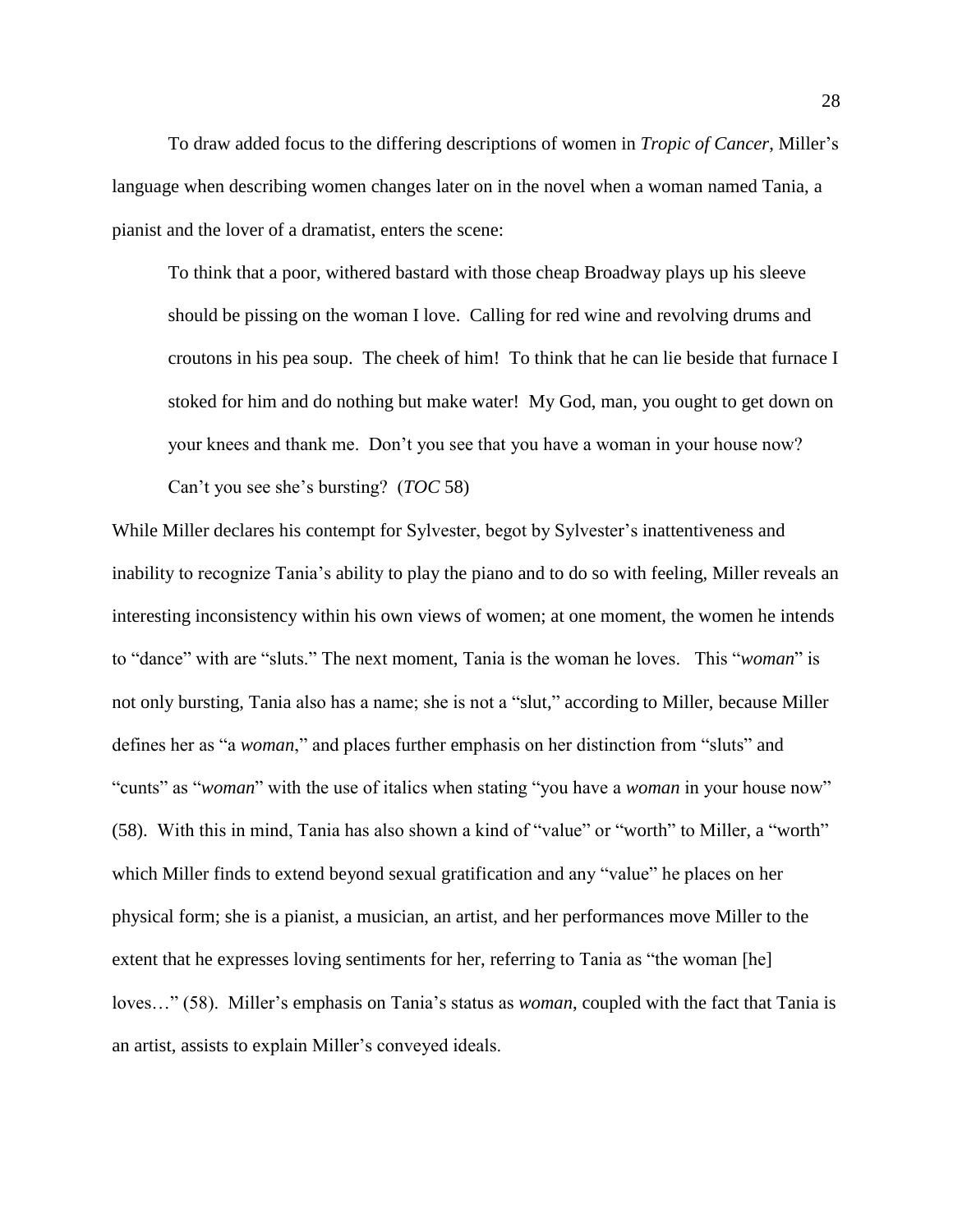Miller is interested in art; he is interested in the artist; and, in a related turn, "he believes that the ideal is silence (he prefers music above all other arts 'because it tends towards silence')" (Muller 314), unlike "the cheap Broadway plays up [Sylvester's] sleeve" (*TOC* 58). Unlike Sylvester, Tania creates and performs music without words, and the importance Miller places on music's *tendency towards silence* is also a Buddhist principle dating back centuries. According to Buddhist doctrine and suggested by other religions in similar style, silence is necessary for achieving Satori, Zen, enlightenment, and furthering metaphysical clarity. Often referred to as monastic silence, a willed silence is a means to gain self-knowledge, understanding, and to live in harmony with oneself and one's surroundings (Nagatomo, sec. 2). In comparison, Nietzsche, who lived a large portion of his life in isolation, often wrote regarding the importance of music, and the music Nietzsche and Miller (in this circumstance) refer to involves instrumental and nonlyrical compositions. The stress placed upon music which is devoid of a lyrical language employing words also correlates with Buddhist theories of monastic silence, which illuminates reasons why it may be beneficial for the individual to detach themselves from language in an effort to achieve inner peace, Satori or Zen.

Further accentuating the influence of music in Miller's life and work, and as described in direct opposition to the ideals and importance of art, music, and silence in Miller's philosophy, Sylvester symbolizes several negative characteristics of mankind as understood by Miller. Along with Sylvester's insistent banter and ceaseless chatter, Miller's true contempt for Sylvester erupts after Sylvester criticizes Tania's value as a pianist. In response to Tania's playing, Sylvester remarks, "Yes, play something with those big thumbs of yours. Play the adagio since that's the only goddamed thing you know. Play it, and then cut off your big thumbs" (*TOC* 57). Although Miller's frustration with Sylvester may occur because he does not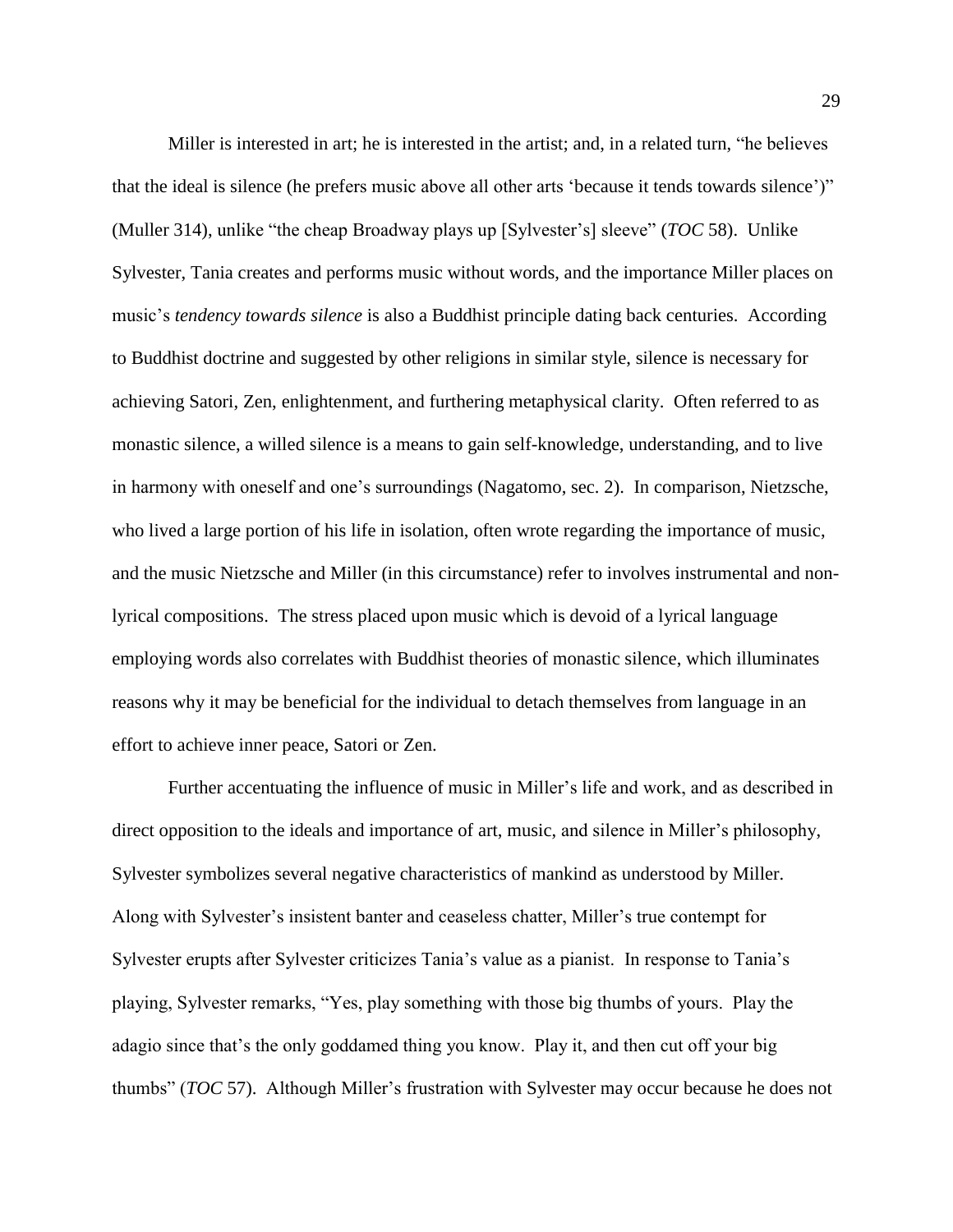appreciate or respect the music that Tania plays for them, as Miller points out, Sylvester is not worthy of this *woman,* partially because he does not value Tania's musicianship. Miller also emphasizes that Sylvester carries a dualistic view of the situation as well, and as Miller suggests, possibly every situation:

You telling me with those strangulated adenoids of yours – 'well now, I'll tell you…there's two ways of looking at that…' Fuck your two ways of looking at things! Fuck your pluralistic universe, and your Asiatic acoustics! Don't hand me your red wine or your Anjou…hand her over…she belongs to me! (*TOC* 59)

This passage suggests that one of Sylvester's faults is his lack of care and consideration for his musical lover, and Miller's disdain for him escalates when Sylvester says "there's two ways of looking at that..." (59). In an explicit attack on Sylvester's dualist mode of thinking, Miller declares, "Fuck your two ways of looking at things!" The idea that there are only two ways of looking at a situation (or "things") is the essence of dualistic concepts such as good and evil, love and hate, life and death, and so on. Miller's direct dismissal of this dualistic "ways of looking at things" is also found in Buddhist doctrine, stressed in Japanese Zen-Buddhism, and emerged within Nietzsche's philosophy prior to Miller's birth.

#### **Miller's Song and Nietzsche's Lies of the Sorcerer**

Furthering the discussion of Miller's use of music in *Tropic of Cancer*, there are numerous references to music, often orchestral performances, throughout the text (on pages 30, 62, 77, 151, 164, 173-174, 181, 204 and 273, for example), and Miller uses the theme of music to describe varying, and sometimes contradictory, emotions and experiences. In one moment, Miller describes music in relation to food when stating, "The meal is never complete without music" (62), and in another instance, Miller examines his surroundings in relation to the music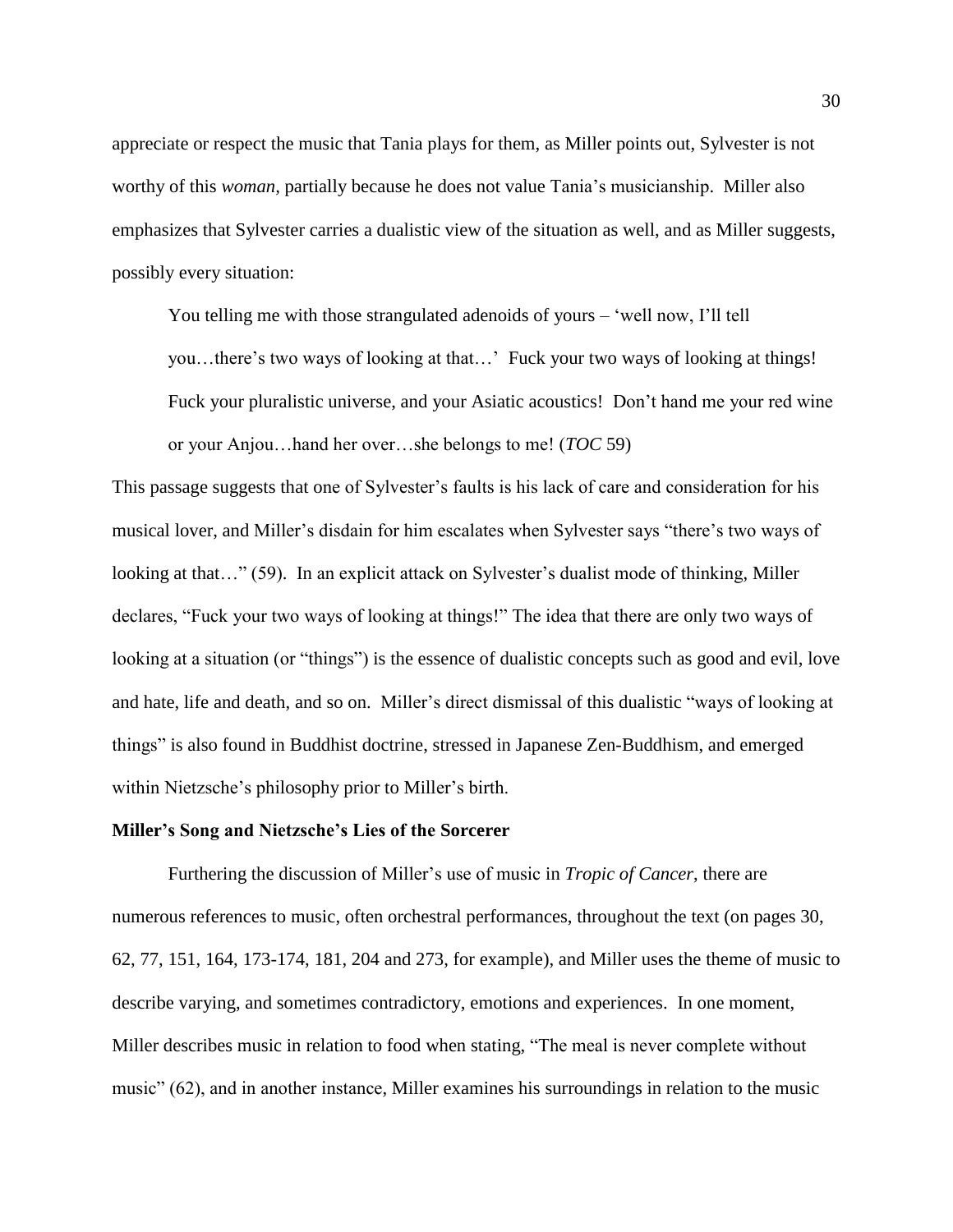he hears while at a Symphony Orchestra performance (77). Later in *Tropic of Cancer,* Miller uses the theme of music to describe the sights and sounds of the streets of Paris, stating the busy street sounds create "music all around [him]" (151). Miller even includes a French song in one passage while recounting events taking place at a "refectory" (271-272), but perhaps the most pertinent reference to music in *Tropic of Cancer* appears in the book's opening passages. Miller explains:

This is not a book. This is libel, slander, defamation of character. This is not a book, in the ordinary sense of the word. No, this is a prolonged insult, a gob of spit in the face of Art, a kick in the pants to God, Man, Destiny, Time, Love, Beauty…what you will. I am going to sing for you, a little off key perhaps, but I will sing. I will sing while you croak, I will dance over your dirty corpse… To sing you must first open your mouth. You must have a pair of lungs, and a little knowledge of music. Is not necessary to have an accordion, or a guitar. The essential thing is to want to sing. This then is a song. I am singing.  $(2)$ 

To understand this passage, understanding of the non-dualistic principles of Zen Buddhism is necessary. Miller declares he is not interested in perfecting his writing for the sake of Art; he is not interested in creating "great art" for the sake of Art alone. Instead, Miller is writing to simply partake in the act of writing, and doing so in pursuit of the honest creation / recreation of the Self, as well as challenging and reconstructing socially accepted concepts of Art.

Furthermore, for Miller, "The essential thing is to want to sing" (2). To sing (or to write / create) in order to fill the gap and blur the lines which separate "good Art" and "bad Art" is to write with a will towards deconstructing dualism (the separation between "good Art" and "bad Art") and creating Art simply to partake in the act of creation; thereby creating and recreating the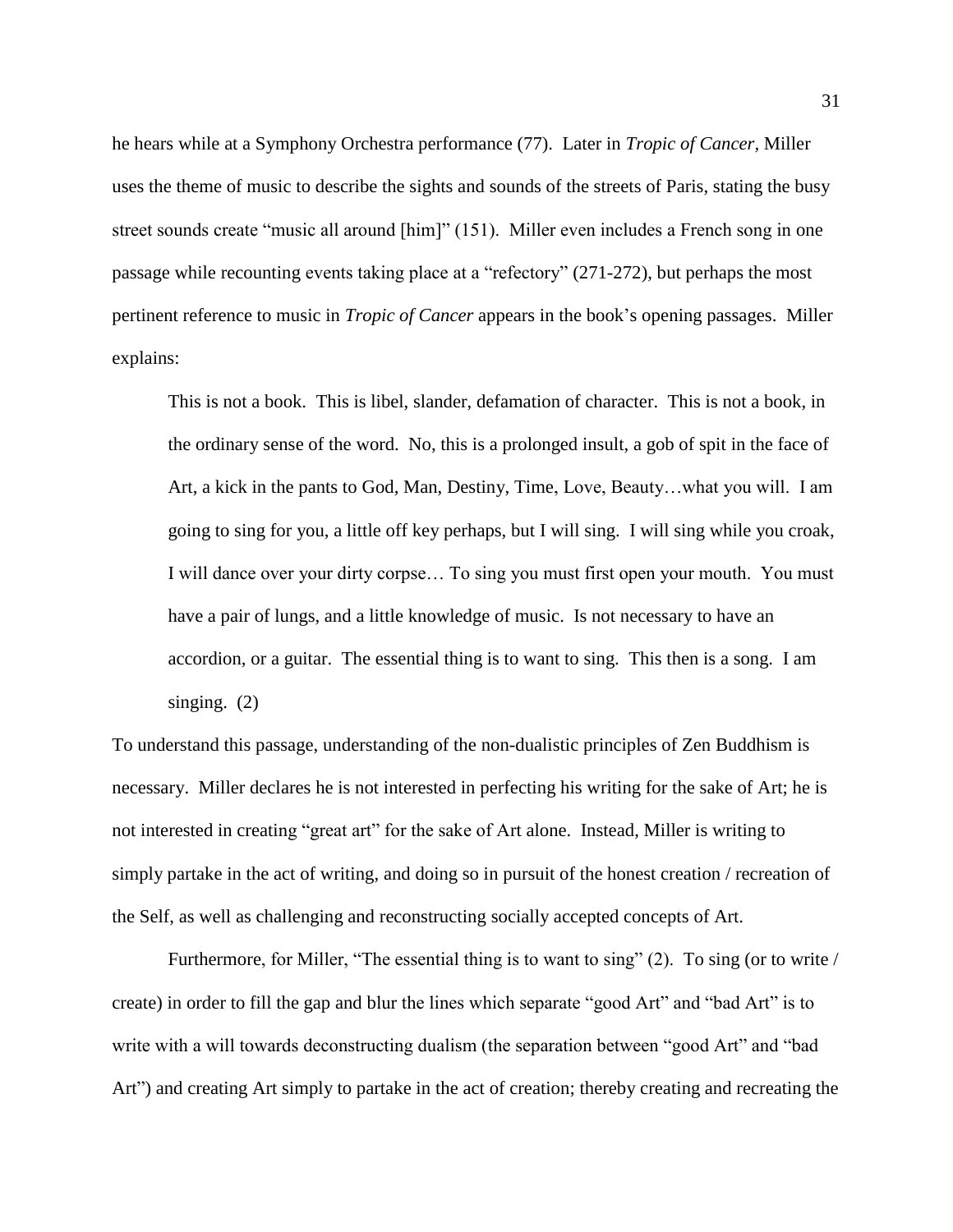Self as well. As Miller explains, *Tropic of Cancer* is "a kick in the pants to God," and a "glob of spit in the face of Art" (2), and both God and Art, in this sense, are receiving harsh criticisms, in part, because of their dualistic nature. Miller is not concerned with matters of the "moral and "immoral" or "good" and "bad" Art (one and two), Miller is challenging social constructions of what God and Art are. Accordingly, Ranganath Nandyl explains, "Miller was essentially a Satyanveshi, a truth seeker like Mahatma Ghandi, he too believed that art was the only means to a fuller life" (1); therefore, as Miller "spits in the face of Art" (*TOC* 2) he is doing so with an eye towards seeking truth and developing a fuller and more complete life rather than attempting to simply write a "well-written" and "good" piece of literature.

With his "gob of spit," Miller skews the classically created conceptions of Art by intertwining images of the obscene with the sublime. In the same breath Miller says, "I will sing while you croak, I will dance over your dirty corpse" (2) moments before he politely details how one *can* sing by elucidating, "To sing you must first open your mouth. You must have a pair of lungs, and a little knowledge of music. Is not necessary to have an accordion, or a guitar. The essential thing is to want to sing" (2). According to this passage, anyone can sing if they have the will to sing. By intentionally disregarding what is socially defined and accepted as "good" or "bad" ("one" or "two"), Miller is rejecting the dualistic notions of "good" and "bad" ("one" and "two") and instead, "sings," writes, and creates simply because he has the "want to sing" (2). Miller also does not refer to his writing as *writing* or as *Art*, instead declaring he is "singing," or, perhaps, attempting to create from the *unconfined third perspective*, not writing nor endeavoring to create "Art" with a capital "A" ("not one" nor "not two"), but "singing" (2).

With an effervescent "kick in the pants to God" (2) and "Spit in the face to Art" (2), Miller purposefully informs the reader that he has "made a silent compact with myself not to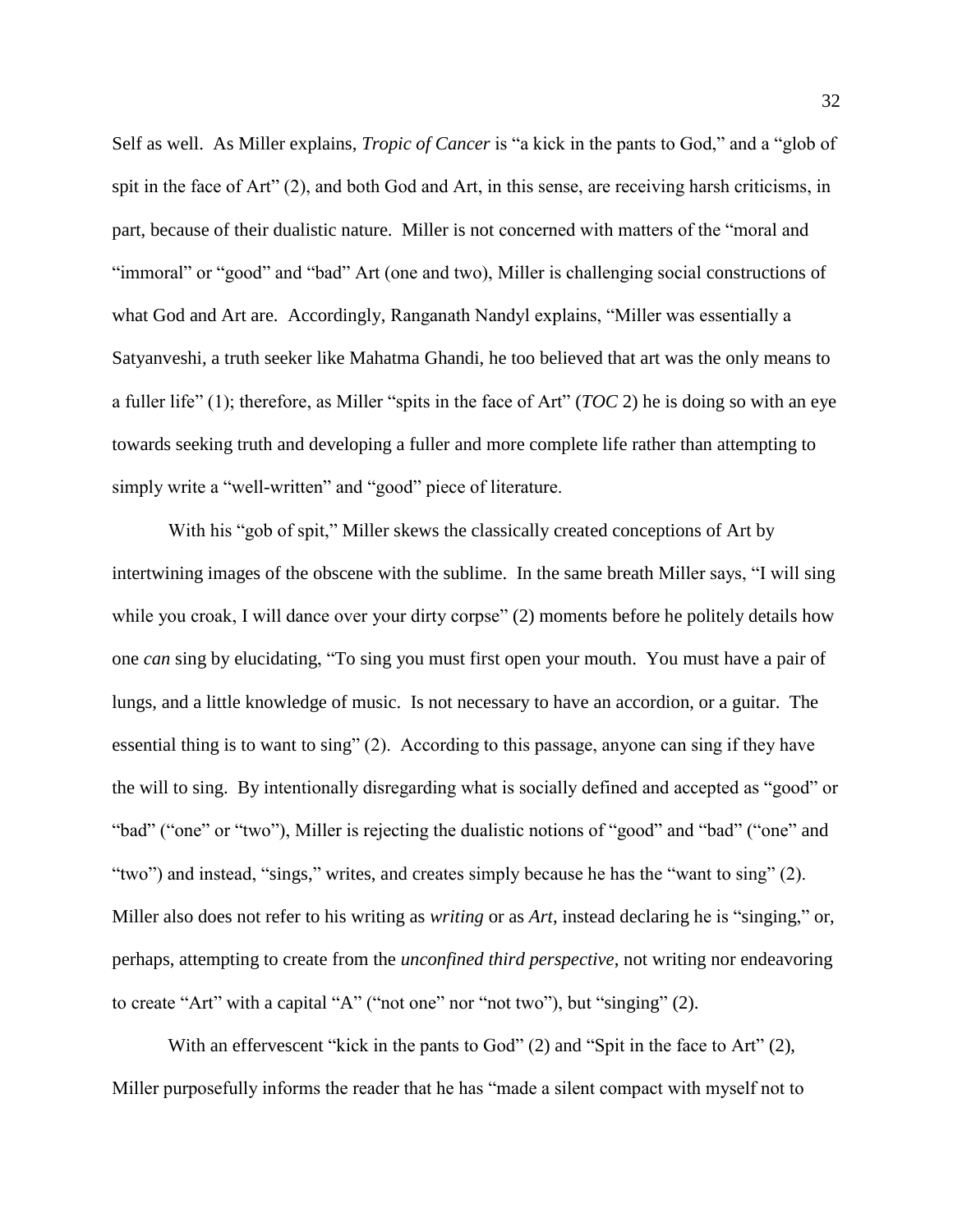change a line of what I write. I am not interested in perfecting my thoughts, nor my actions" (11). Miller is quite directly stating his intent. He is *not interested* in preconceived notions of what Art is, or what is socially deemed "good" or "bad" (or "not good" nor "not bad" / "not one" nor "not two") because, as Miller declares, "It is the triumph of the individual over art" (11). In the creation of *Tropic of Cancer* itself, Miller is writing with the desire to *triumph over*, or attempting to move his perspective beyond, Art. In moving beyond all notions of what Art is and what it should be, Miller does so by attempting to exist and create his work from *the unconfined third perspective*. As Miller says, *Tropic of Cancer* "is not a book" (2). Rather, it is an attempt to write an honest exploration of the present moments Miller exists in, a challenge to dualist and non-dualist ("not one" nor "not two") notions of God and Art, and an attempt to create from a perspective outside of those same socially constructed and accepted concepts. In other words, Miller is "singing" (2).

Also concerned with music, art, and the unconfined third perspective, Nietzsche uses the theme of music in significant moments within *Thus Spoke Zarathustra* as well, moments which also theoretically relate to Zen-Buddhist philosophy, whether Nietzsche directly intend to do so or not. Additionally, prior to Nietzsche's literary career, Schopenhauer, Nietzsche's mentor, expresses in *The World as Will and Idea* that "the subjective knowledge of one's body…was represented most purely by the art of music" (qtd. in Faber xxix). In consideration of the importance of music in Nietzsche's life and works, Nietzsche unmistakably expresses his intense relationship to music in *The Antichrist*, where he places song on such a high plateau that he wrote "Without music, life would be a mistake" (10). While this passage from Nietzsche's *Anti-Christ* is notable, the theme of music, or more relatedly "singing," plays an important role in *Thus Spoke Zarathustra: A Book for All and None.*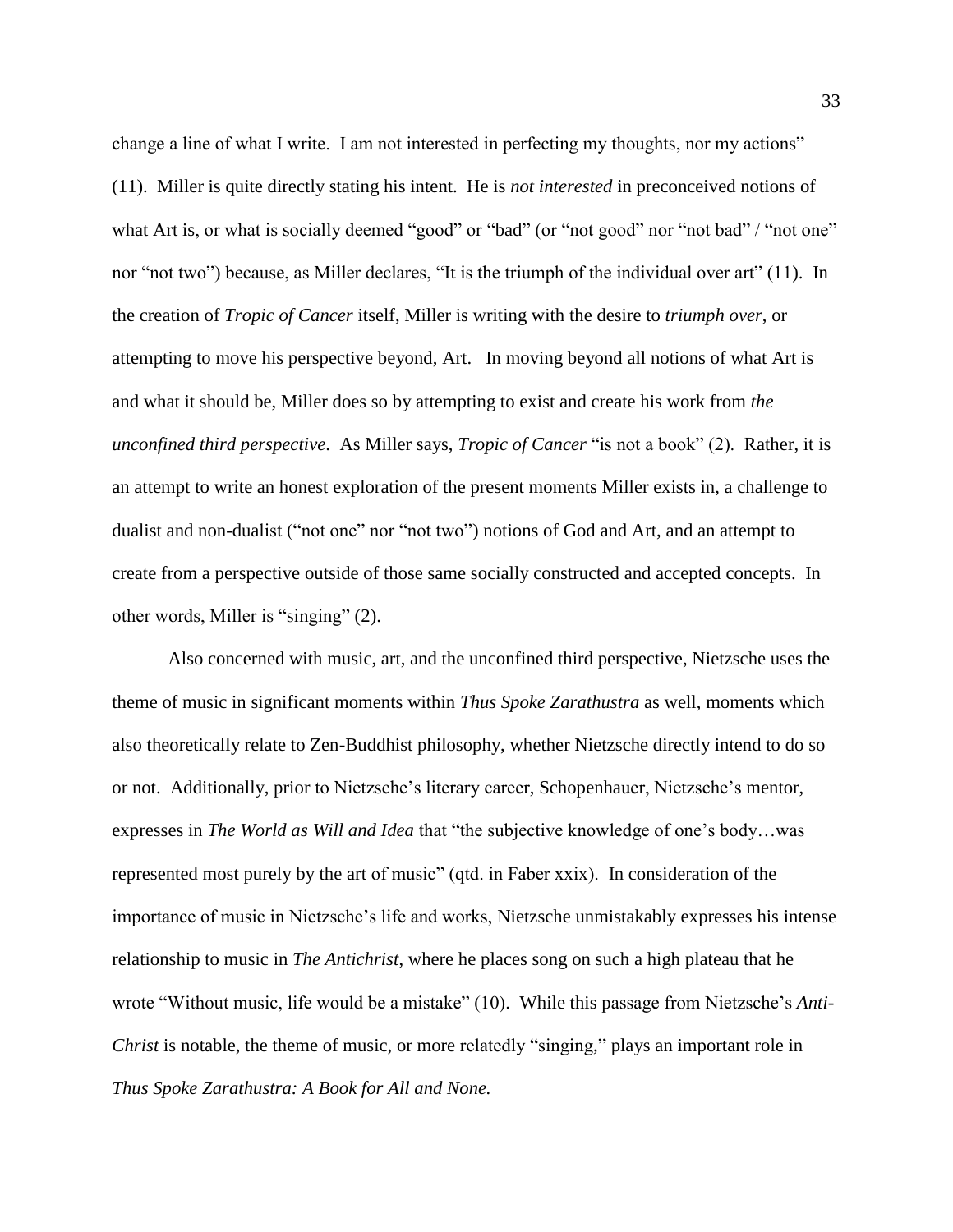Throughout Zarathustra's travels, he encounters various characters, all of whom Zarathustra names according to his perceptions of them. For example, a man whom Zarathustra calls "The Sorcerer," appears before him as "a trembling old man with staring eyes…" (*TSZ* 264) who "Eventually, however, after much trembling, quivering, and self-contortion, he began to wail..." (265), performing a song which Zarathustra does not abide. After the Sorcerer sings the final lines of his song, "Oh come back, / My unknown God! My pain! My last – happiness!" (lines 99-100, 267), Zarathustra erupts with fury because:

Zarathustra could restrain himself no longer; he took his stick and struck the wailing man with all his force. 'Stop!' he shouted at him with furious laughter, 'stop, you actor! You fabricator! You liar from the heart! I know you well!' 'I will warm your legs for you,

you evil sorcerer, I well know how to make things warm for such as you!' (267-268). In this passage, Nietzsche describes an artist or "sorcerer" who sings a woeful song, and he "was doing it only in fun!" (268), but Zarathustra sees through the sorcerer's lyrical enchantments and lies, confirming that the sorcerer is a "fabricator;" thus, Zarathustra physically beat "the wailing man with all his force" (267-268) for manufacturing false artistic creations. The "evil sorcerer" begs Zarathustra to "beat [him] no more" and admits to his lies "from the heart" (268), confirming Zarathustra's condemnations of the evil sorcerer.

Similarly, Miller's description of "those cheap Broadway plays up [Sylvester's] sleeve" (*TOC* 58) in *Tropic of Cancer* irritates Miller as well; therefore, both Miller and Nietzsche are particularly appalled by art which is "fabricated" with lies "from the heart" (*TSZ* 268), or produced as though it was preconceived and manufactured on assembly-line rather than created by *bursting* such as Tania did when playing piano in Miller's company (*TOC* 58). Although Miller did not physically assault Sylvester like Zarathustra beat "the evil sorcerer" for his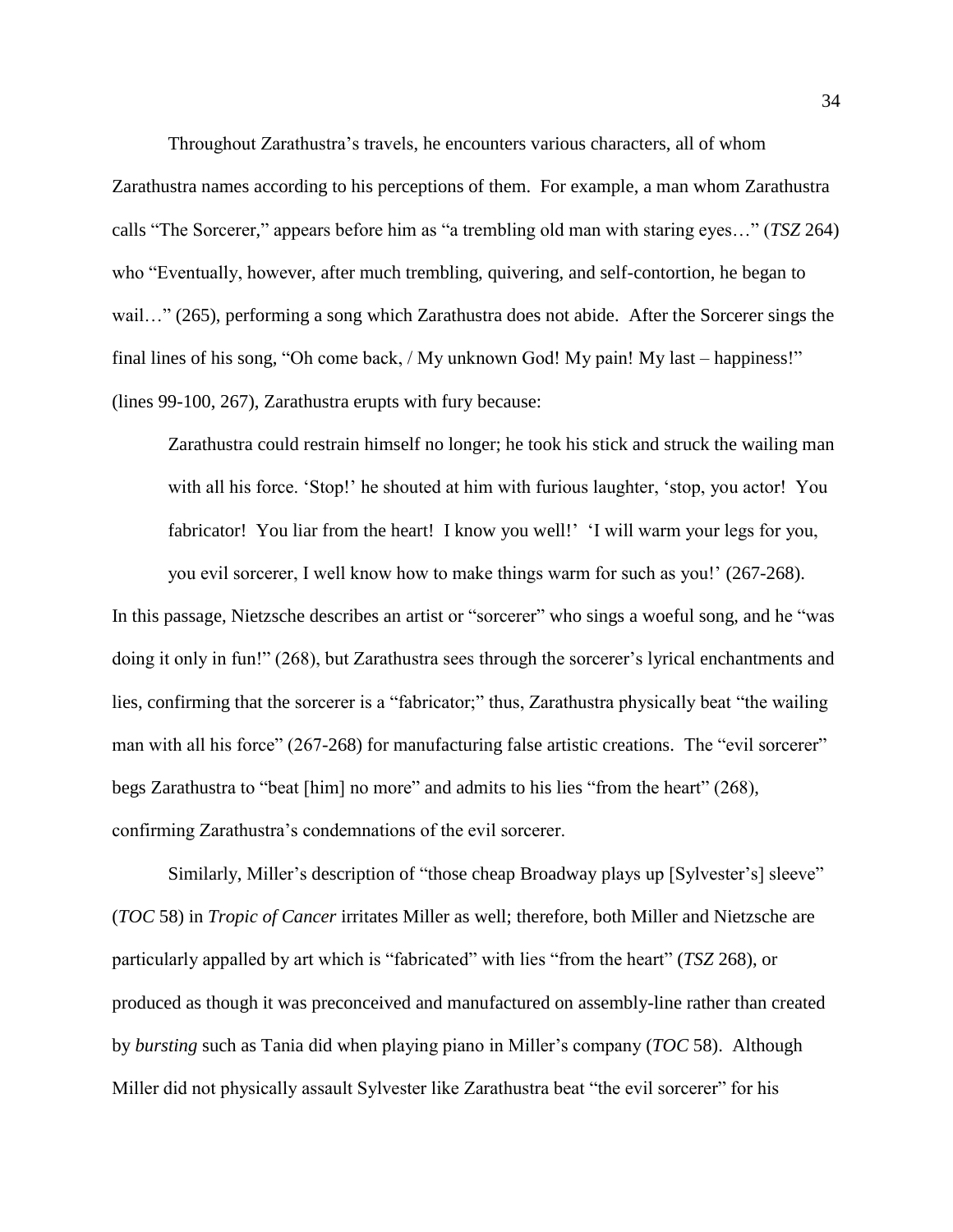musical fabrications, for Miller, Tania represented the kind of artistry Miller preferred; Tania performed with "veins…bursting" (*TOC* 59), or "with blood" (*TSZ* 67). Miller and Nietzsche were not simply challenging conventions of Art, God, and so on; they were specifically interested in doing so with the utmost honesty and in *bursts of creation* rather than contrived performances which "fabricate" false feeling, "bursting," and "truth."

In agreement, while Miller wrote Tania's "veins are bursting…" and Sylvester's "talk is all sawdust" (*TOC* 59), Nietzsche's Zarathustra was also offended by false talkers, and "liars of the heart" (*TSZ* 268). Additionally, Nietzsche elucidates early on in his work that one should "Write with blood: and you will discover that blood is spirit" (67), or in other words, Nietzsche insists one should write with conviction, with honesty and truth of Self ("blood"). Furthermore, in *Henry Miller on Writing*, Miller writes of *Tropic of Cancer* itself, stating it is "a sort of human document, written in blood…" (119), highlighting Miller's inclinations to write honestly and at the *true heart* or nature of oneself, much like Nietzsche as well.

While neither Miller nor Nietzsche are impressed with liars "from the heart" (*TSZ* 268) or "those cheap" (*TOC* 58) compositions up "the sleeves" of liars whose "talk is all sawdust" (59), they are enthusiastic with art which, according to Miller and Nietzsche, *bursts* or develops spontaneously and in earnest from within its creator. In other words, Nietzsche discusses song, Art, and creation in terms of creating, writing, or *singing* beyond dishonest fabrications and *with blood* (*TSZ* 67), while Miller argues the same, stressing the importance of creating and thinking from outside "two ways of looking at things" (*TOC* 59). As the Rinzai School of Buddhist philosophy might say, Miller and Nietzsche both emphasize creating with the freedom attained from "an action arising out of self on its own. This action then carries a sense of spontaneity, much like the spontaneous creative act of living nature" (Nagatomo, sec. 8.2), or rather, from the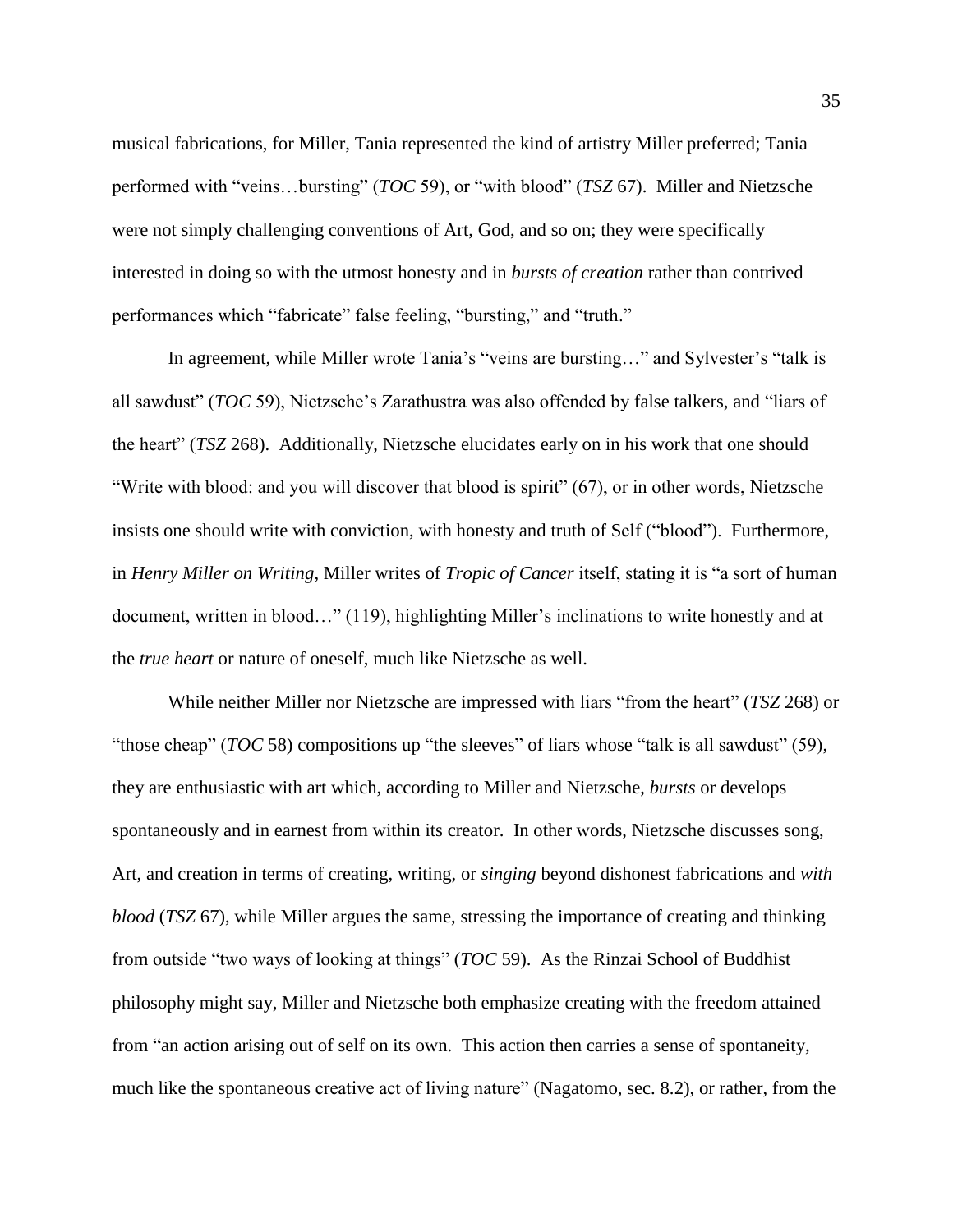unprompted attainment of Satori and Zen from *the unconfined third perspective* ("not one" nor "not two").

With *the third eye* still in mind, as Miller "sings" for us in *Tropic of Cancer*, Zarathustra also sings his own tune after Nietzsche employs song to describe the nature of the characters Zarathustra encounters. The "evil sorcerer" returns with another melody toward the end of the text as well, performing "The Song of Melancholy" (*TSZ* 308-311) which causes a stir amongst Zarathustra's other followers. In addition to the sorcerer, Zarathustra meets "The wanderer and shadow" (315-319) who also perform a poetic tune, but the most relevant appearance of lyrical song in Nietzsche's *Book for All and None* is "Zarathustra's roundelay!" (333), when Zarathustra performs his own composition. Earlier in the work, Zarathustra performs a rougher version of his "roundelay" (243-244) as though he was creating the song in present time, but the final form is found at the end of the text (333), revealing another of Nietzsche's theoretical outlooks related to Zen-Buddhist philosophies, that of *eternal recurrence* and perpetual joy.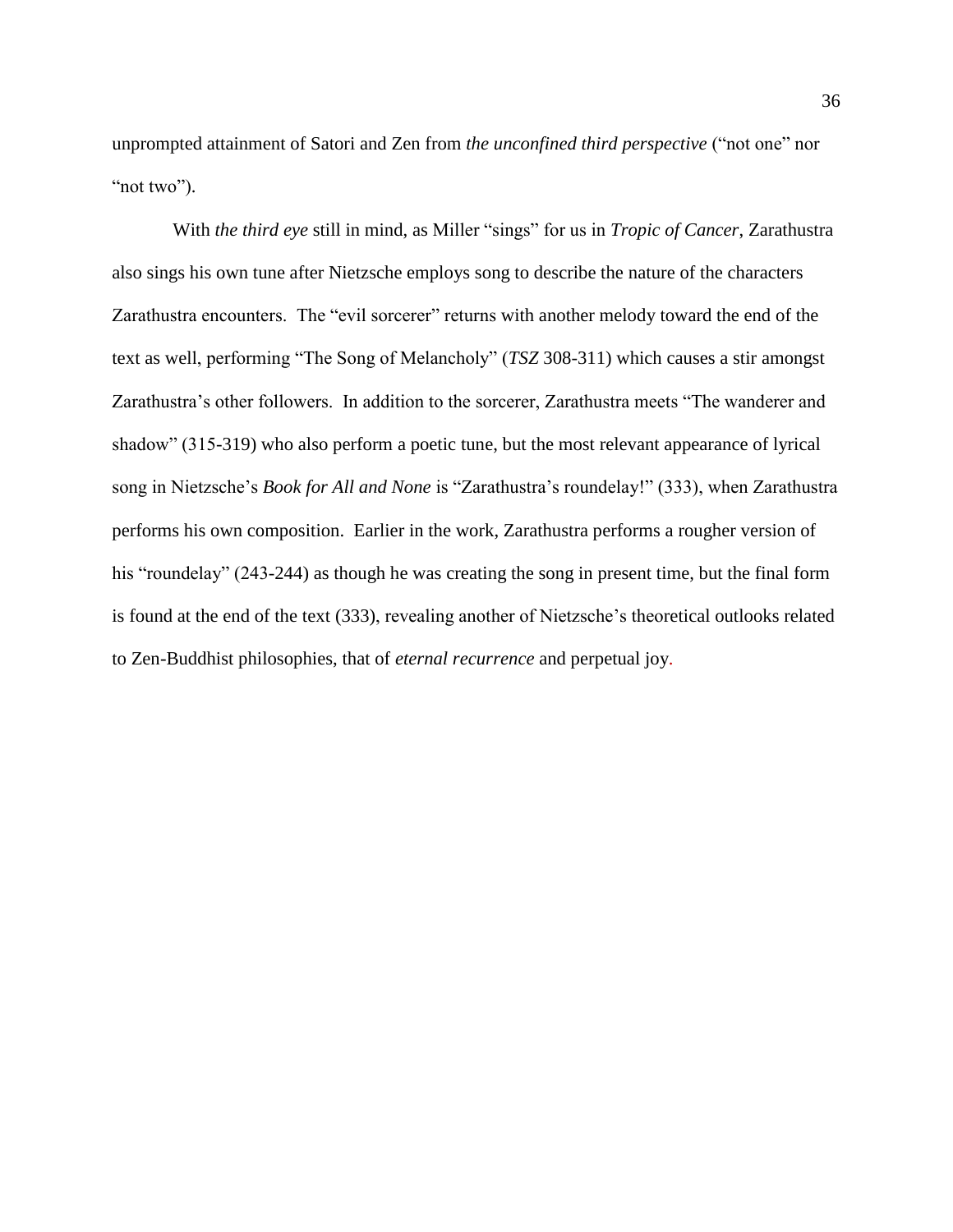#### **Chapter 4: The Death of God, Freedom, Joy, and Eternity**

Before considerations concerning Nietzsche's *joy* and *eternal recurrence* can resume, Miller and Nietzsche, much like in their rejections of the Lutheran faith, also spoke of God with similar dismissals and denunciations. The death and defiance of God (and conventions of Art) is another prominent theme in both *Tropic of Cancer*, as well as in Nietzsche's works. As Miller "spits in the face of Art," the same God which Miller "kicks in the pants" (*TOC* 2) is the very God Nietzsche unapologetically criticized. The monotheistic God is, as Nietzsche declared in *The Anti-Christ*, "Dead" (181) or as Miller embellished, *insufficient* (*TOC* 96). Bearing striking resemblance to Miller's "kick in the pants to God" (*TOC* 2), Nietzsche, writing decades prior to Miller, proclaims:

God is dead! God remains dead! And we have killed him. Yet his shadow still looms. How shall we comfort ourselves, the murderers of all murderers? What was holiest and mightiest of all that the world has yet owned has bled to death under our knives: Who will wipe this blood off us? What festivals of atonement, what sacred games shall we have to invent? Is not the greatness of this deed too great for us? Must we ourselves not become gods simply to appear worthy of it? (*The Gay Science* 181)

Concerning himself with questions derived from conditions defined by Godlessness, Nietzsche asks what we must do now that God is dead; how will we control and comfort ourselves now that God is unavailable? Furthermore, Nietzsche declares that not only is God dead, but we ourselves have murdered God; thus, Nietzsche asks what the murderers of God shall do now that "we have killed him" (181). In other words, what shall Nietzsche and Miller do now that they've assassinated God, or rather, found God to be inadequate?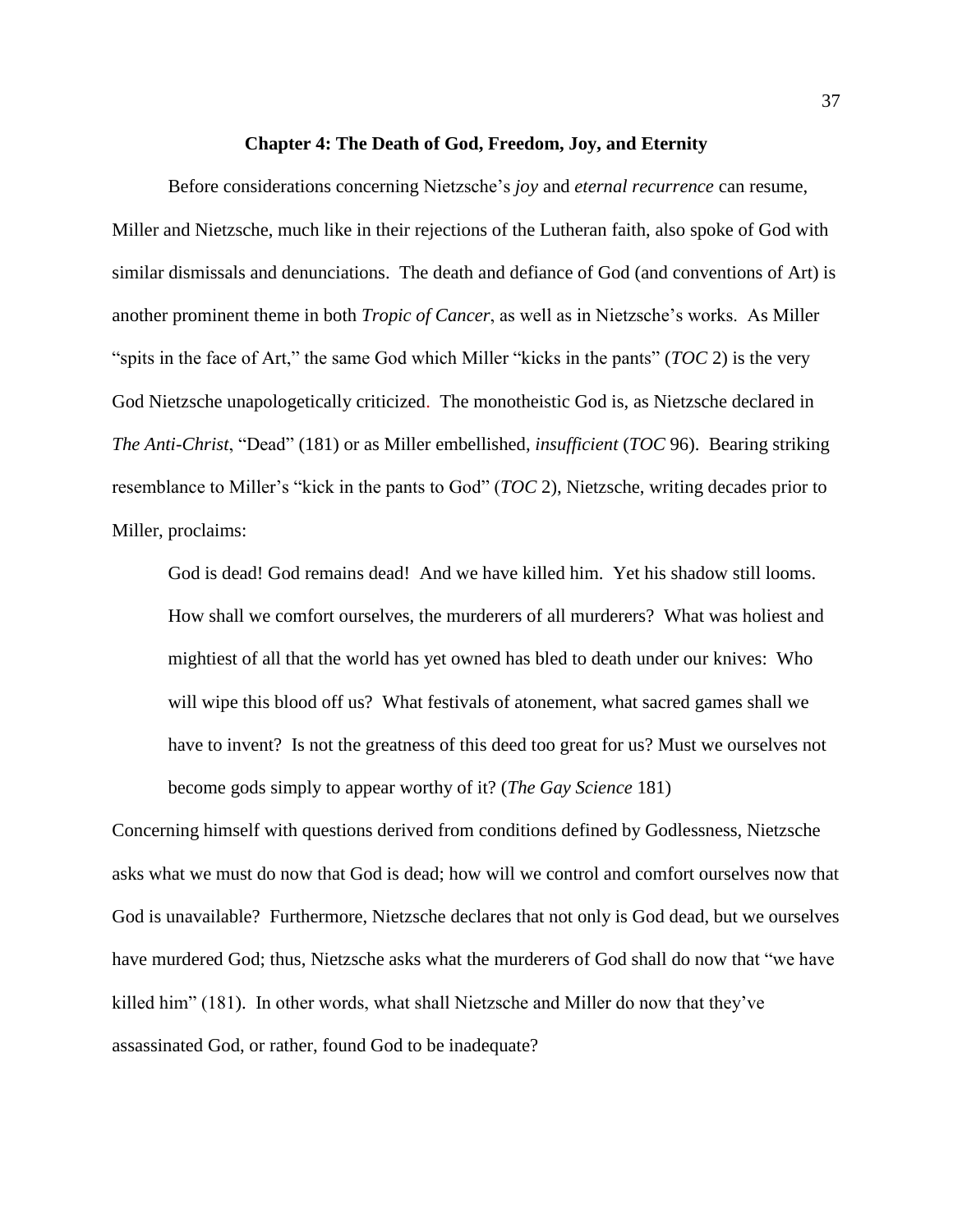Similar to Nietzsche and Miller's search for truths outside of the socially accepted truths of *dead* and *inadequate* God(s), the Buddha also sought answers outside the guidance of the predominately accepted Gods prevailing in the Buddha's society during his era (circa 450 BCE). Mark Siderits explains that "the Buddha, who rejected the authority of the Vedas..." (sec. 1), knew that "there was some degree of dissatisfaction with the customary religious practices [of the Vedas] then prevailing in the Gangetic basin of North India" (sec. 1). As Siderits clarifies, the Buddha, like Miller and Nietzsche, turned away from the prevalent religions of their eras, and all three truth-seekers were left facing the question: what shall they do now that the Gods are *dissatisfactory*, *inadequate*, or *dead*?

## **Uniting "Lean Spirits" and God's Inefficiencies**

In further consideration, because the Judeo-Christian God is, by Miller and Nietzsche's definitions, *dead* or *insufficient*, both authors were faced with significant questions about the purpose of life when there is no fear of the eternal damnation which the conventional concepts of hell promise. In the following passage, Nietzsche suggests we "become gods" and comfort ourselves when he asks "Must we ourselves not become gods simply to appear worthy of it?" (*The Gay Science* 181), but Miller offers another Nietzschean-related insight into this problem:

As far as history goes I am dead. If there is something beyond I shall have to bounce back. I have found God, but he is insufficient. I am only spiritually dead. Physically I am alive. Morally I am free. The world which I have departed is a menagerie. The dawn

Miller uses similar phrasings of his roaming *lean spirits* to Nietzsche's definition of *the free spirit* in *Human All Too Human,* where he classifies *the free spirit* as people who are "the very sign of *great* health" (7), spending life in experiment and committing themselves "to

is breaking on a new world, a jungle world in which lean spirits roam. (*TOC* 96)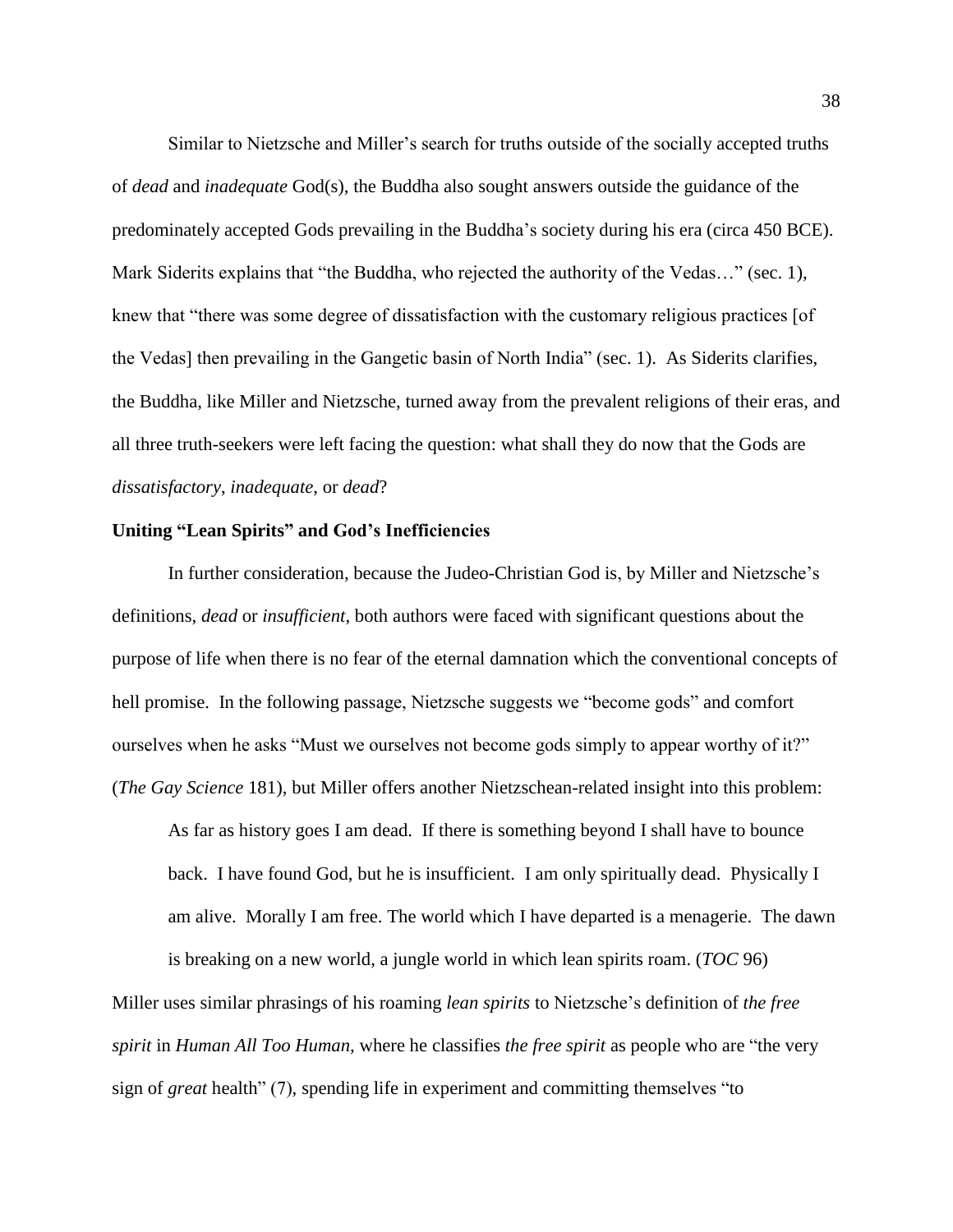adventure…" (7-8). Of course, it can then be argued that Miller, like Nietzsche's *free spirit*, lived a life full of experimentation and adventure during his expatriate explorations abroad and extensive travels throughout the United States. Furthermore, and in congruence, Nietzsche's *free spirit* appears again in *Thus Spoke Zarathustra*, whom Nietzsche names "Übermensch" (German for Superman, Overman, or Beyond-man) representing a near "beyond human" freedom of the spirit or soul, while Nietzsche himself spent many years of his life nomadically. Likewise, for Miller, "lean spirits roam" (*TOC* 96) because he (like many during the 1930s as well as Nietzsche before him) is "morally free" (96) as those lean and free spirits have "found God, but he is insufficient" (96). Freed from the carrion of dead and insufficient Gods, Miller and Nietzsche's "Godlessness" caused a stir amongst their respective critics as well, theorists who mistakenly dubbed both authors as merely nihilists.

Because of the tone and, at times, graphic language in Miller's writing, and perhaps because Miller declares God to be *insufficient* in *Tropic of Cancer*, critics question whether or not Miller was a nihilist, or in other words, a person who believes that existence (actions, feelings, suffering, joy, morals, belief, truths, etc.) has no inherent meaning, and this question is a rather complex one in the case of Miller and Nietzsche alike. Nietzsche, for example, believed in an individual's attempts to deconstruct old, outdated values in order to create a tabula rasa (a blank slate) with which the individual may begin to build their own systems of beliefs, interpretations, morals, and ideologies, necessary for the honest creation of the Self. In the construction of new meaning, which Nietzsche called "active nihilism," the individual will overcome nihilism (Gemes 337-345). Furthermore, Nietzsche's *free spirit* or *Übermensch* may be seen as his literary depiction of an *active nihilist*, one who has transformed and transcended both the *insufficient* ideals of God and the nothingness which precedes the death of that God.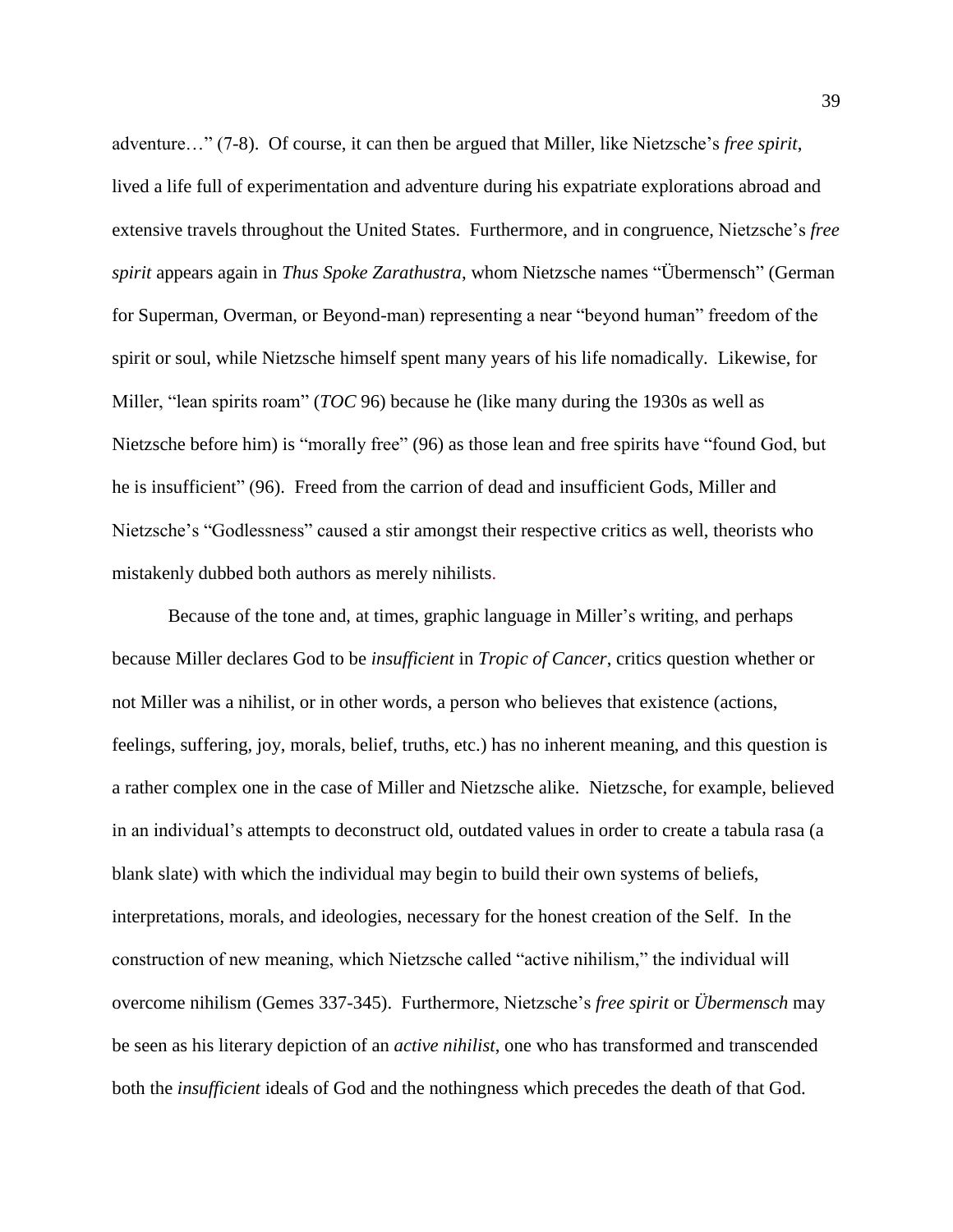Rather than waste time inside the belief of nothing, which is often recognized as inherently contradictory, Nietzsche suggested that we unite to create and reconstruct meaning, morals, values, truths, laws, as well as the significant metaphors we assign to develop our truths (Gemes 337).

To clarify, theorist Ken Gemes argues that "Nietzsche agrees with the postmodernists that unity is not a pre-given, however he would disavow their rejection of unity as a goal" (337). Gemes further explains Nietzsche disapproves of "disunity [because it is] a form of Nihilism" (337) and instead promotes "the creation of a genuine unified subjectivity," or united recreation of reality "to those few capable of such a goal" (337), those few being Nietzsche's *free-spirits* and, perhaps, Miller's roaming *lean spirits* (*TOC* 96). Comparatively**,** the theoretical framework of Nietzsche's *On Truth and Lies in a Nonmoral Sense* paved the way for many postmodern theorists and earned Nietzsche's title: "the godfather of postmodernism" (Cahoone 109). By definition, and according to the *Oxford Dictionary of English*, postmodernist theory is "characterized by a rejection of ideology and theory in favour of a plurality of values and techniques" (*Postmodernism, n.*), and Nietzsche, like Miller, admittedly refused to adhere to written doctrines of the Judeo-Christian religions, or idealisms present within culture during his time. In fact, as noted by Herbert Muller, Miller believed that any organized faith or creed is a sign of "impotency, all imitation is suicide" (Miller qtd. in Muller 313-314), providing further evidence of Miller's chosen removal from the Lutheran faith.

By the same token, and with God presumably dead, Nietzsche also stresses the importance of questioning other communally assembled constructs which are socially, and sometimes blindly, accepted as truths, asking: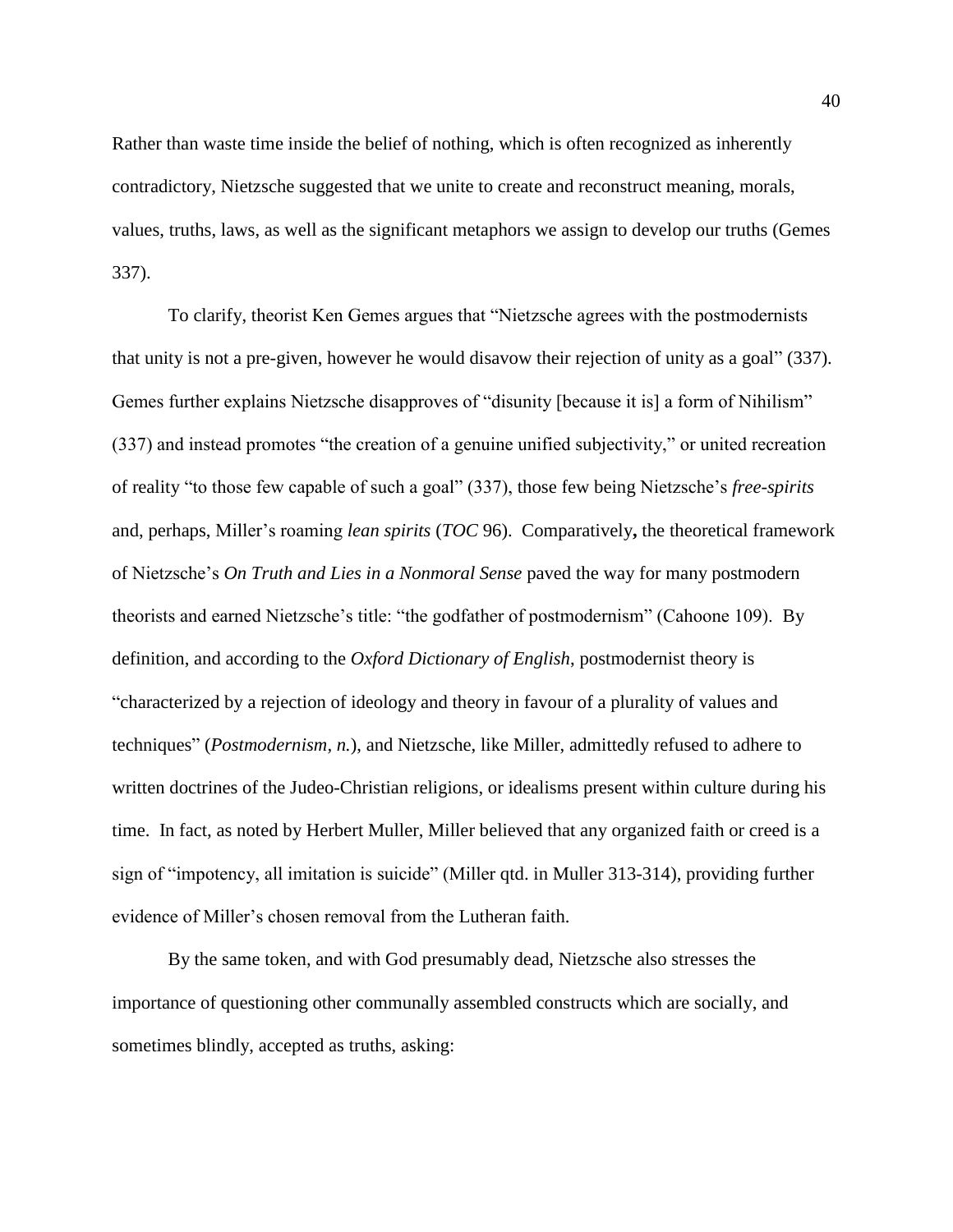What then is truth? A movable host of metaphors, metonymies, and anthropomorphisms: in short, a sum of human relations which have been poetically and rhetorically intensified, transferred, and embellished, and which, after long usage, seem to a people to be fixed canonical, and binding. Truths are illusions which we have forgotten are illusions; they are metaphors that have become worn out and have been drained of sensuous force. (*On Truth and Lies in a Nonmoral Sense* 753).

To briefly summarize, in this passage Nietzsche was attempting to convey that truths are metaphors and symbols which we, as a society, have deemed to be true, and after these truths are used for many years, they become "transferred, exaggerated, and embellished" (753) while they are passed on generation after generation until people forget that these truths are inherently metaphors and symbols to which we attach meaning and importance. Nietzsche, living within a society which he saw trapped by the decaying religious dogmas of the 19th century, sought to inform people that we must question authoritative institutions and re-examine the truths which we may have accepted as truths without considering said "truths" are social constructs or "metaphors." Then, as Gemes explains, "unite" together with other free or lean spirits to recreate and reimagine a "unified subjectivity" (337) or integrated and cooperative, subjective reality, because, as Nietzsche explains, reality is subjective and "Truths are illusions" which we both assign meaning to and drain "of sensuous force" (*On Truth and Lies in a Non-Moral Sense* 753). Of course, because Nietzsche *believed* such pursuits of ideological and theoretical deconstructions and re-creations are worthwhile, for any reason, one cannot simply conclude he is a nihilist or one who is absent belief*.* 

Comparably, Nietzsche's call to re-examine the metaphors and symbols which were collectively assigned and enforced as "immovable truths" in *Tropic of Cancer*, Miller declares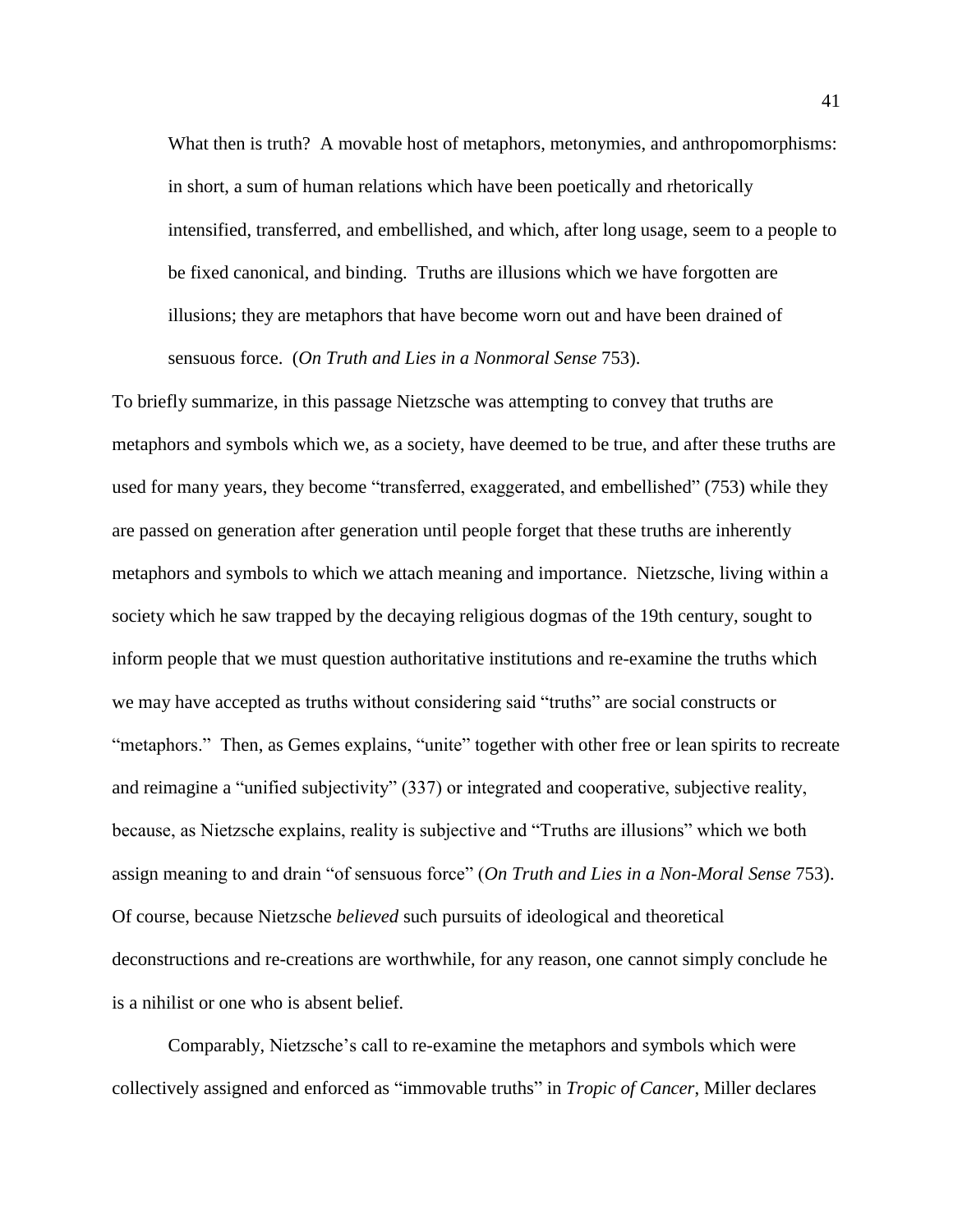that "On the meridian of time, there is no injustice: there is only the poetry of motion creating the illusion of truth and drama" (96). Miller's assertion directly echoes Nietzsche's critique of the socially prescribed and accepted truths dictating mass ideals within the eras in which they lived. Miller, in a prose similar to Nietzsche's, explains that in the macro perspective of time, within the "meridian" or the imaginary line of time, there is no injustice; there are no truths except those which "the poetry of motion" creates. In other words, Miller implies that truths which are socially designated and accepted as truths are the result of actions or "motion" (96), suggesting that truths are not fixed or immoveable, but move and change throughout time. Such understandings of truth, which asked those who engaged Miller and Nietzsche's works to question the indoctrinated truths of their society, led to many misunderstandings and confusion for some of their readers, critics, and fellow scholars.

In adding to the evidence of Miller's Buddhist inspirations, Indian Buddhist philosopher Shakya, or Rongtön Shakya Gyaltsen, "rejects the reality of conventional truth by treating it as a projection of the conventional mind – it is the ignorance of ordinary beings," and connects conventional truths with "the appearances of nonexistent entities like illusions" (Thakchoe, sec. 3). Parallel to Nietzsche's conclusion that "Truths are illusions" (753) in *On Truth and Lies in a Non-Moral Sense* and Miller's "illusion of truth[s]" (*TOC* 96), or rejection of the socially constructed truths of Miller's time, Shakya concludes much the same, stating that "Conventional truths are like reflections of the moon in the water—despite their nonexistence, they appear due to thoughts" (qtd. in Thakchoe, sec. 3). In other words, the Indian Buddhist philosopher Shakya, writing several centuries prior to Nietzsche and Miller (1367-1449), came to similar conclusions regarding the nature of *truth*, and is in agreement that *truths* are often, if not always, socially constructed both in thoughts and actions.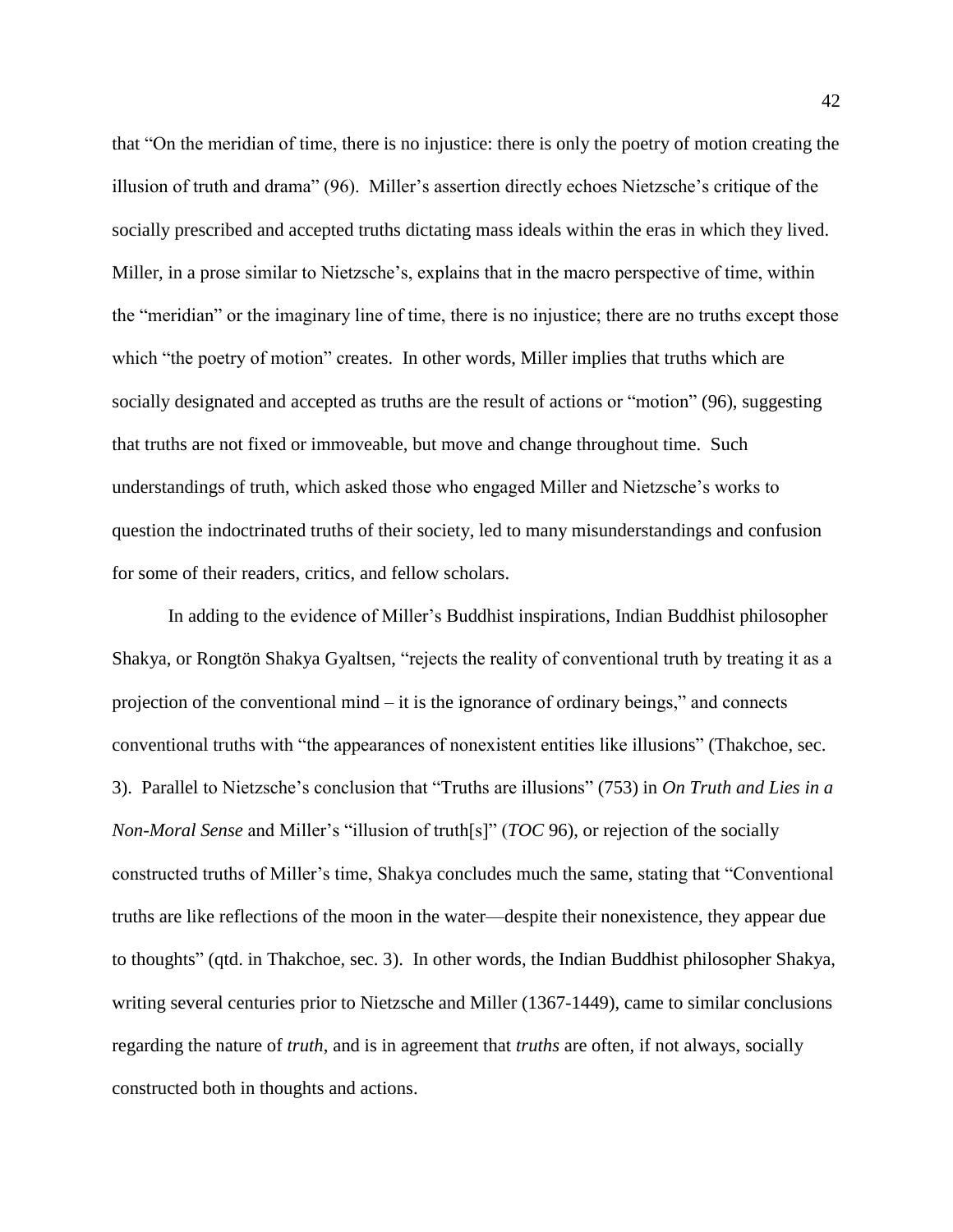Whether or not Miller and Nietzsche were aware of this Indian-Buddhist ideological relation is unknown and is a question deserving of further research; however, as noted earlier, Miller and Nietzsche both researched Eastern religions frequently during their lives. Relatedly, both authors also strove to deconstruct rigid, socially constructed institutions such as religious establishments, for example. To explain further, Katy Masuga insists that Western philosophers and writers became interested in Buddhism because the Buddhists also accentuate deviating from dogmatisms, and "Such a declaration of anti-dogmatic transcendental self-expression – couched in existential and intellectual paradox – appealed to creative artists and thinkers in search of a method outside of Western rationalism" (Masuga 76). With this in mind, Miller and Nietzsche both came to similar conclusions as the Buddhist philosophers writing centuries before them: it is imperative to the development and creation of the Self to challenge social constructs.

In turn, the previously mentioned passage from Nietzsche's *On Truth and Lies in a Nonmoral Sense*, held in comparison to his many works which ridiculed and disputed Christianity, resulted in many misunderstandings and misinterpretations of Nietzsche's philosophy. Several scholars misread Nietzsche as being a nihilist, and a similar fate would befall Miller. This is no surprise as the agreed upon understanding of nihilism itself, as well as its many definitions, is sometimes hazy. Nietzsche, for example, did not agree with Buddhists when he stated his belief that Buddhism represents "a nihilistic withdrawal from existence and a desire for a different mode of being" (Elmen 679). Nietzsche, unlike his description of Buddhists who sought transcendence from the material word, tends towards acting on changing and improving the individual Self and their physical world rather than seeking escape from it through nirvāna or transcendence into (what is referred to by practicing Buddhists as) another realm or dimension of existence beyond the material world existing outside dualism and non-dualism ("not one" nor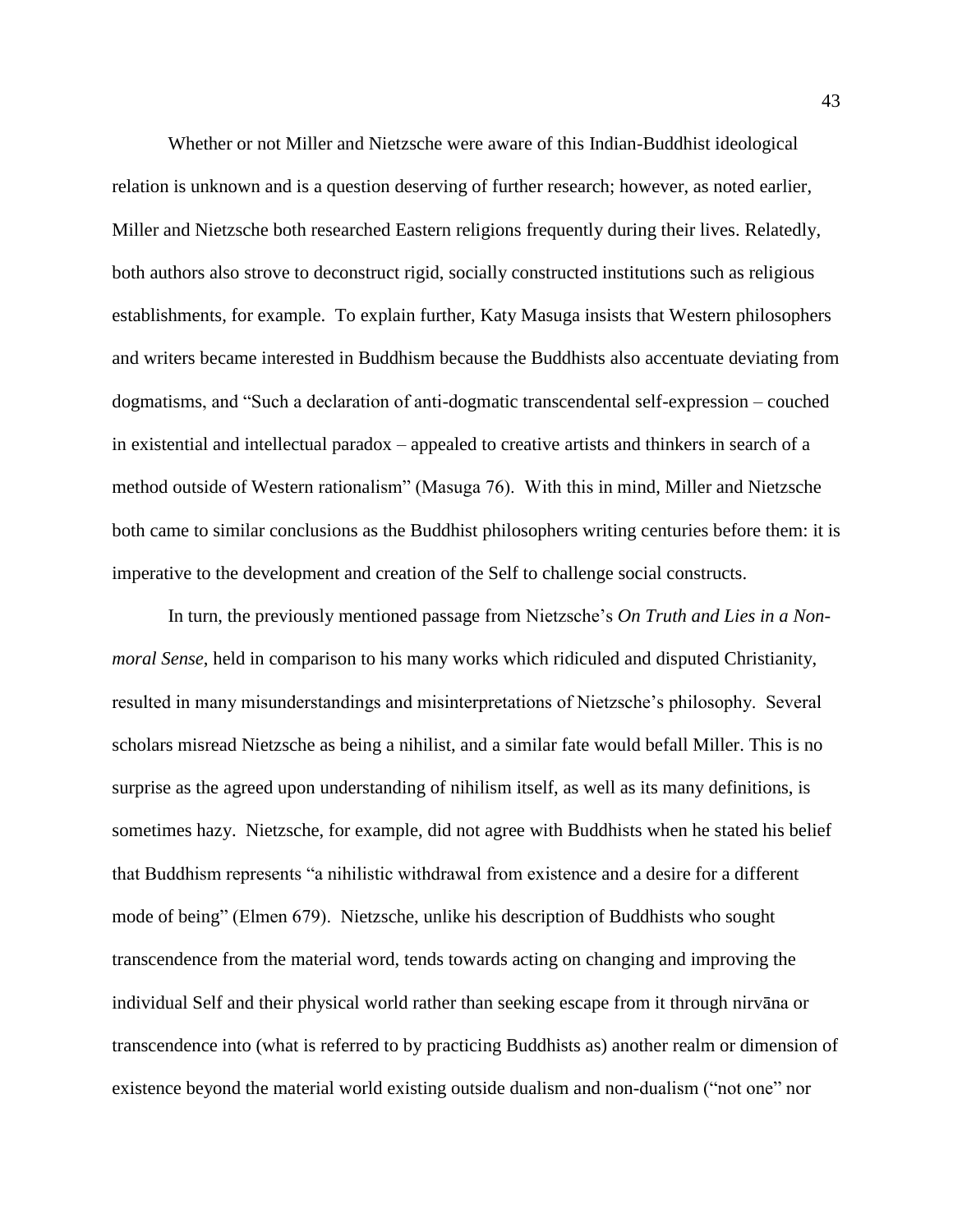"not two" (Nagatomo, sec. 1)). Comparatively, yet in contrast, it can be argued that Nietzsche employed the Buddhist principle of the *unconfined third perspective* ("not one" nor "not two") to deconstruct and recreate socially constructed concepts such as Art and God with intent to restructure, and potentially improve, the physical world rather than seek transcendence from it by using the same principle as the Zen-Buddhists used to gain said otherworldliness, *the unconfined third perspective*.

In related examination of the concept of Nietzsche's *free-spirit* (or Miller's *lean spirit*), Nietzsche and Miller both made the distinction that only a few will ever attain the free, lean spirits' (or Übermensch's) level of joy and transcendence. In other words, both authors insisted that few are, or will become, the *lean* and *free spirits* they each discuss in *Tropic of Cancer* and *Zarathustra*. For Nietzsche, these statements would lead to grave misunderstandings of his works. As mentioned previously, twentieth century fascist anti-Semites misunderstood Nietzsche's writings and misapplied his philosophy, twisting Nietzsche's intentions, leading to the ironic and arrogant delusions that they (the Nazis) were / are the physical embodiments of Nietzsche's few, *free-spirits*; thus, tainting Nietzsche's name and works.

One example of the delusional and vastly egotistical misinterpretations the Nazis made concerning Nietzsche's works regards Nietzsche's description of the aforementioned *free-spirit* and *Übermensch* as "the few," suggesting only a few are capable of attaining Nietzsche's vision of true enlightenment. However, due to the fact Nietzsche was openly concerned about his sister's anti-Semitism, and his relationship with Wagner deteriorated, in large part, due to Wagner's anti-Semitic involvements (Kaufmann 8), it is quite likely Nietzsche's intended meaning of "the few" was closer to the doctrines of Satori and Nirvāna in Zen-Buddhism than related, in any way, to the false and fascist notions of twentieth century anti-Semites. For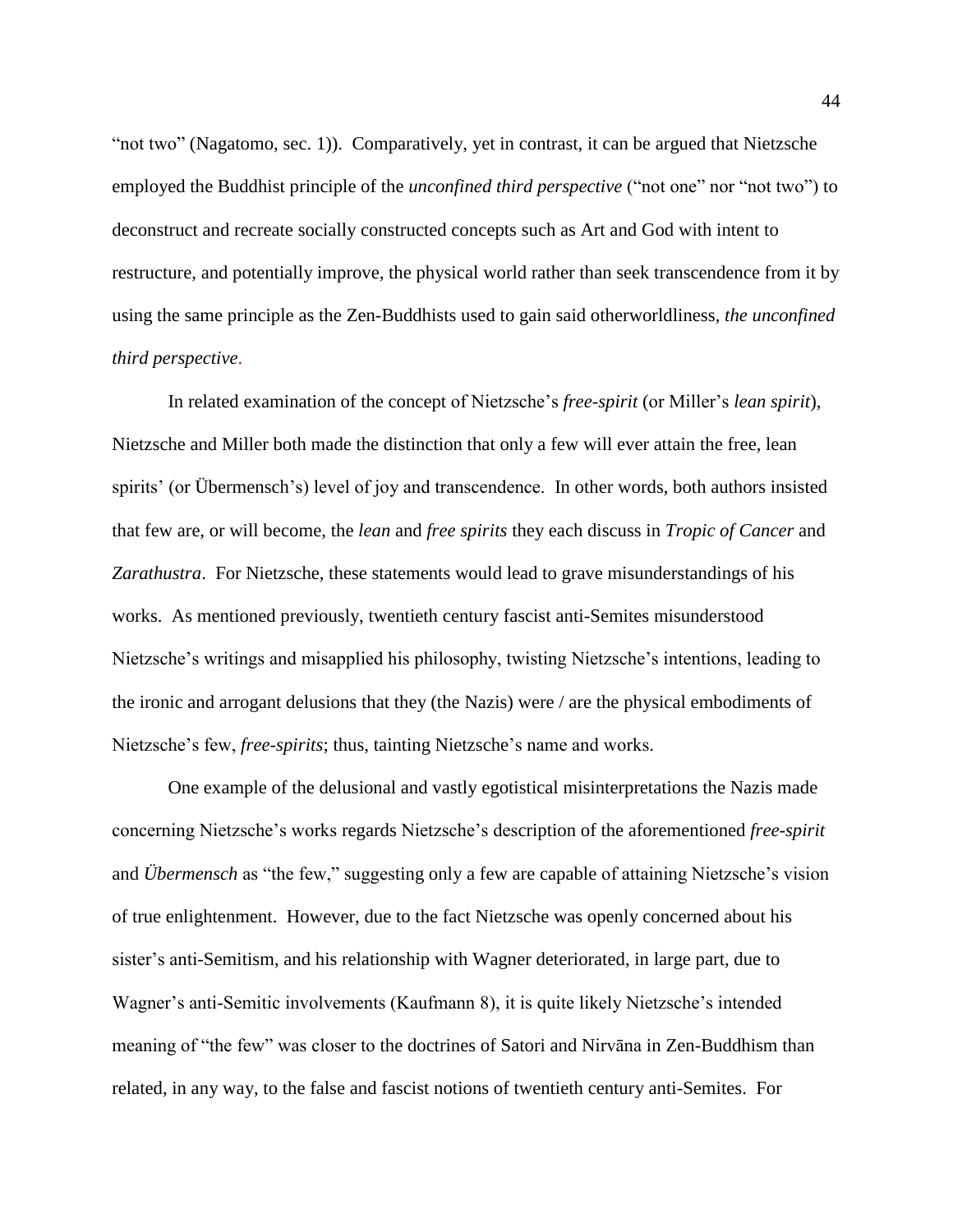Nietzsche and Zen-Buddhists alike, "the few" represent the shared notion that most people are incapable of attaining Satori, Nirvāna, or enlightenment, so their spirits are not *free*. In the case of Nietzsche, these spirits are not free because they are incapable or unwilling to deconstruct socially accepted constructions (such as religious organizations and authoritative institutions, for example). In fact, in *Beyond Good and Evil*, Nietzsche designates anti-Semites as "a people whose type is still weak and indefinite" (187), emphasizing that anti-Semites are "weak". Although Nietzsche was in no way kind to the Jewish religion (or any religion), as he openly criticized all organized religions, including Christianity, Buddhism, and Judaism, this evidence assists to further dismiss notions that Nietzsche's *Übermensch* (or *free-spirit*) was ideologically aligned, in any way, with the Nazis whom Nietzsche regarded as "weak" (187).

Due to this information, Nietzsche's intended meaning when he stated only a few may attain Übermensch and / or free-spirit status is, quite likely, another of his philosophies relating to Buddhism, which dictates that "Only fully enlightened beings are capable of escaping from the potentially unending and painful process of death and rebirth" (or the Wheel of Life / Eternal Recurrence) (Teiser 139), stressing that said levels of enlightenment, Satori, or Nirvāna are only attainable by a "few." To further explain, Buddhist scholar Stephen Teiser notes "Representations of the Buddha's passage in to final nirvāna typically show him exercising full control over his last transition, in contrast to his unenlightened disciples…" (139) who have not reached the Buddha's level of enlightenment, noting that even Buddha's own disciples were not "fully enlightened beings capable of escaping…" (139) the physical world through transcendence or *final nirvāna*. Similarly, Nietzsche and Miller state the same in *Tropic of Cancer* and *Thus Spoke Zarathustra*, with Miller declaring, "Only those who can admit the light into their gizzards can translate what is there in the heart" (*TOC* 163), and only the few who "are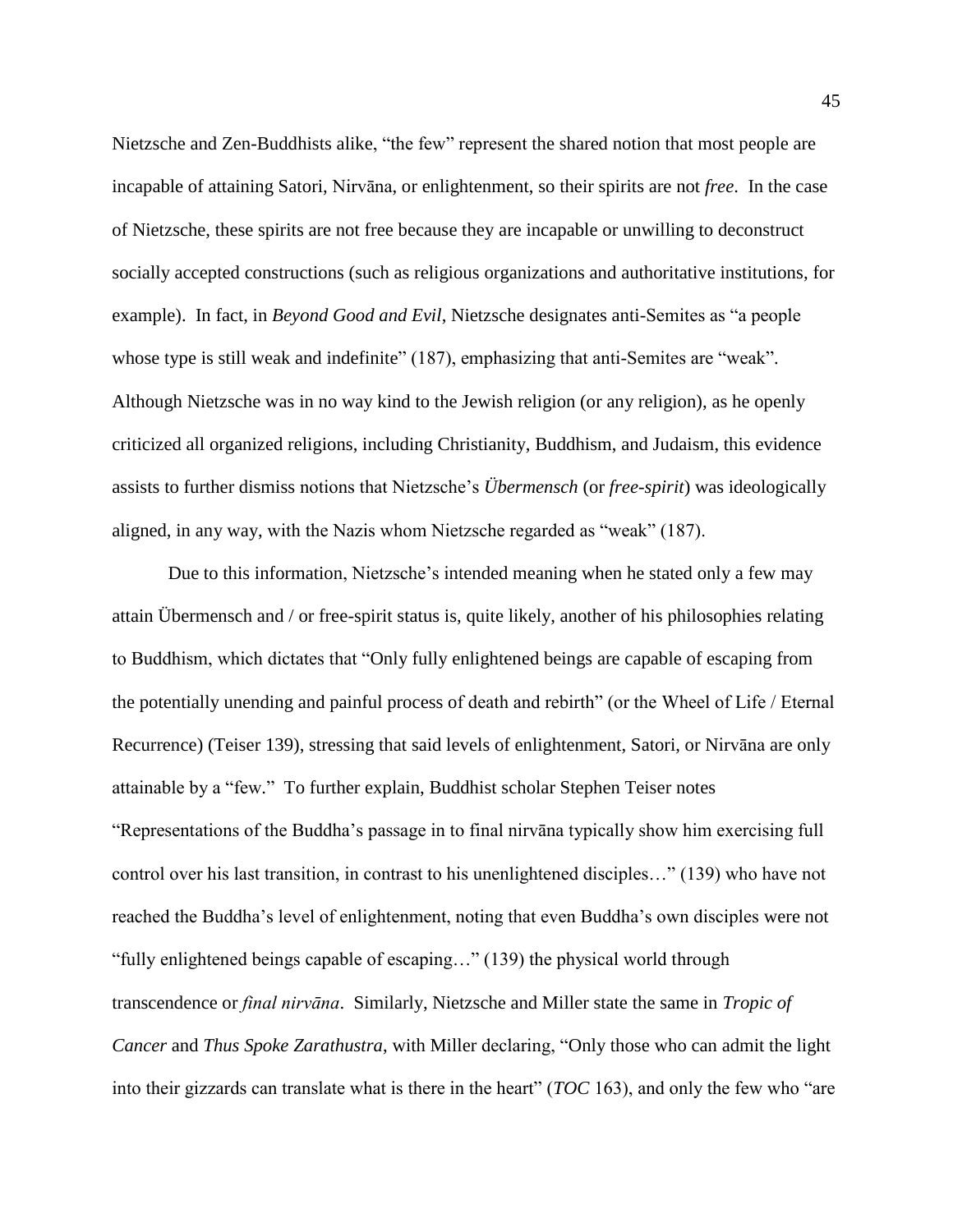sensible to the alchemy of sound and sense, are capable of transforming the negative reality of life into the substantial and significant outlines of art" (163). In this passage Miller emphasizes that few are capable of attaining his vision of transcendence, in agreement with Buddhists, highlighting again that Miller's primary method for attaining transcendence or enlightenment was through *Creation* and *Art*.

Likewise, Nietzsche conveyed the belief that the few, "free spirits" should seek to improve the self and unite together to redefine, create, and assign meanings to Life and Truths, and Miller's *lean spirits* insist upon the importance of honest self-creation as well. In *Henry Miller on Writing*, Miller elaborates, "my feeling is that whatever metamorphoses are to occur will manifest themselves in the realm of action, in conduct and example..."(119), emphasizing a similar call to "action" as Nietzsche's *Zarathustra*, while also declaring, "Like every man I am my own worst enemy, but unlike most men I know too that I am my own savior" (119), further highlighting the Nietzschean related ideal of improving the self by stating that only he can "save" himself. With this information in mind, the following section of this chapter will focus on both Miller and Nietzsche's incorporated considerations of the Buddhist theory of *the Wheel of Life* or, as Nietzsche reimagined, *Eternal Recurrence*, and how those incorporations assist to display Miller and Nietzsche's shared will towards improving the Self through the honest creation of Art and Joy, and, in some instances, improving their physical world as well.

#### **Eternal Recurrence, Everything that Flows, and the Wheel of Life**

In further reflection of Miller's "active nihilism" in *Tropic of Cancer*, another Nietzschean theme appears when Miller pronounces his love for "everything that flows" (*TOC* 258), including that which is deemed good and those things which are commonly declared bad. Miller declares, "I love everything that flows, everything that has time in it and becoming, that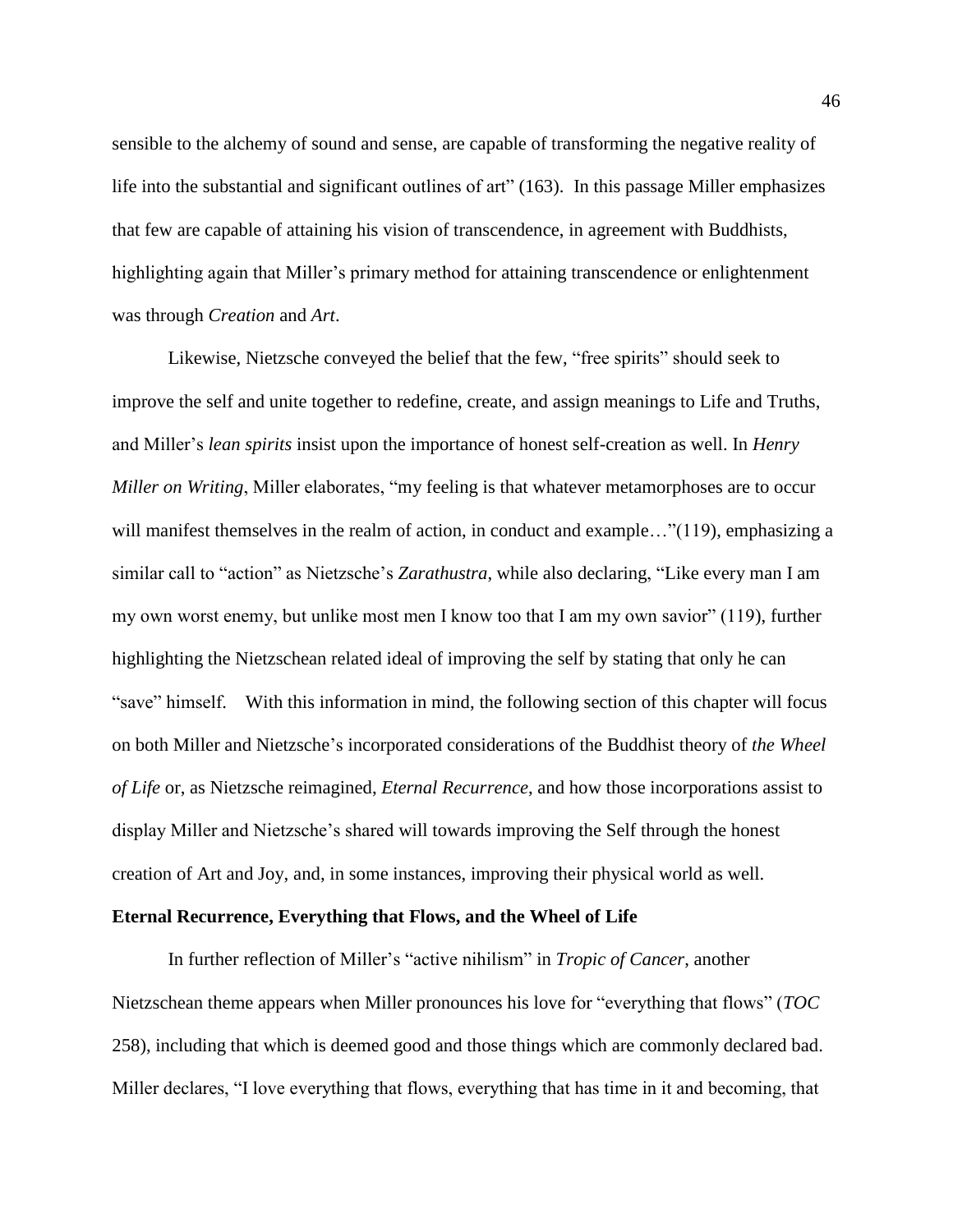brings us back to the beginning where there is never end…" (258). In this passage, Miller alludes to what Nietzsche describes as Eternal Recurrence, and what Buddhists call the Wheel of Life or Wheel of Karma. In proclaiming he loves **"**everything…that brings us back to the beginning where there is never end" (258), Miller represents, whether consciously or not, both Nietzsche's Eternal Recurrence and Zen's Wheel of Life, both of which "flows" bringing "us back to the beginning where there is never end" (258). Nietzsche's Eternal Recurrence, in summation, theorizes that an individual's life reoccurs in exactly the same way, over and over again, for all of eternity (Roderick 14:00-18:05). In other words, Nietzsche asks the question: what happens if all that ever happened occurred again and again in the same, equivalent way as it happened the last time (and the time before that, and the occurrence before that, etc.), and did so for all eternity, endlessly reoccurring in perpetuity?

By the same token, one description of what Buddhists believe happens to an individual at the end of their lifetime "is that until final deliverance is achieved, each death is followed by a rebirth" (Teiser 139), and according to theorist Stephen F. Teiser, "Only fully enlightened beings are capable of escaping from the potentially unending and painful process of death and rebirth" (139). Miller described his experience traveling in France as a similar process of death and rebirth, stating that in his first year in Paris he "literally died, was literally annihilated – and resurrected as a new man" (*Henry Miller on Writing* 119). Unlike Buddhists who sought "passage into final nirvāna [or satori]…" (Teiser 139) and transcendence from the physical world, "escaping from the potentially unending and painful process of death and rebirth" (Teiser 139), Nietzsche argued acknowledgement of this eternal, "painful process" offers the opportunity to recreate a joyful life, one which can be relived and repeated jubilantly for all eternity, or so in theory (*Eternal Recurrence*). In doing so, Nietzsche also places strong importance on the idea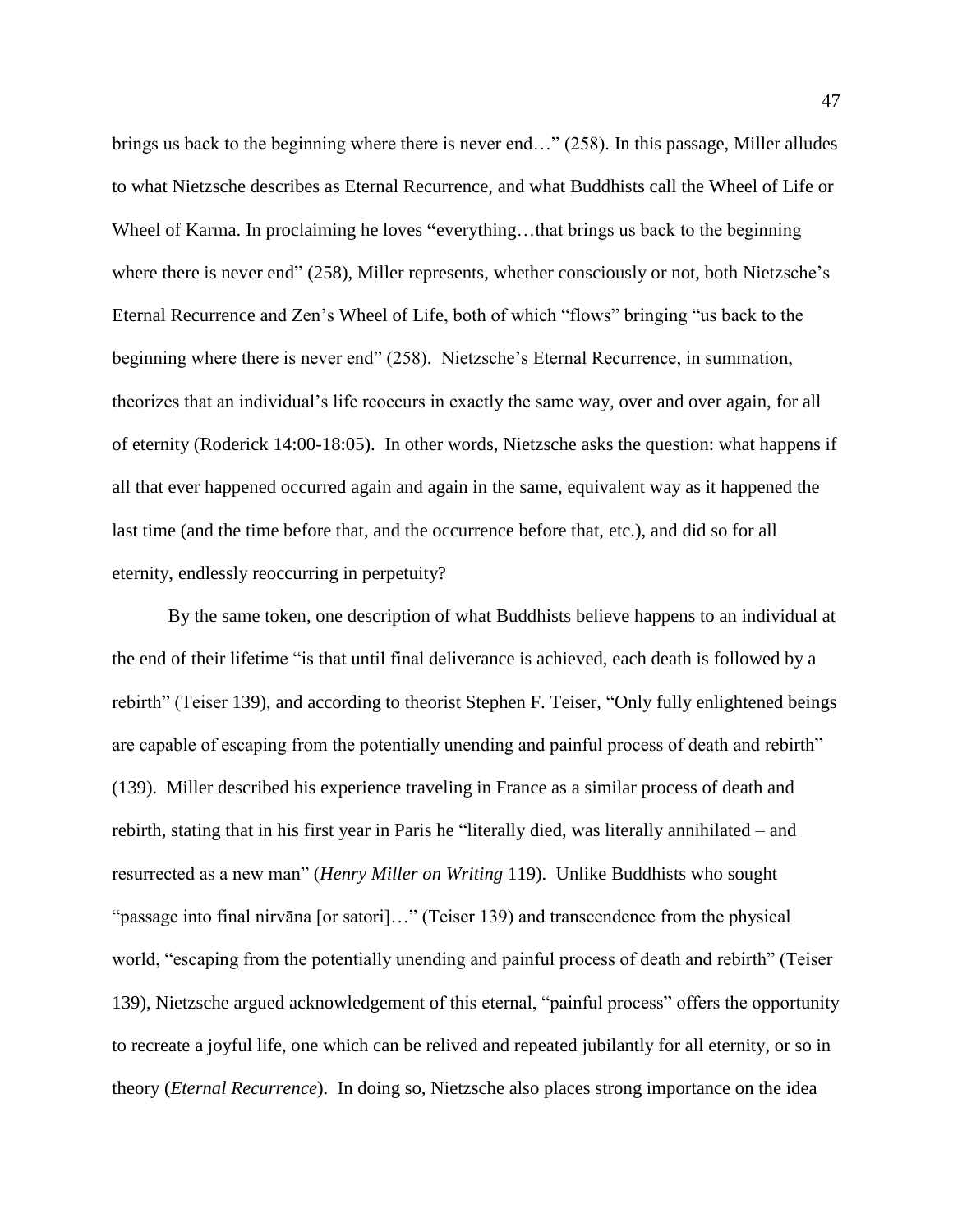that one should not seek transcendence, Satori, or "final nirvāna" (Teiser 139) from the material world, rather, one should strive to create a Self or existence worth repeating.

In place of lamenting the pain of existence and seeking transcendence from said pain (such as the Buddhists according to Nietzsche), Nietzsche argued one should seek to change existence rather than seeking complete removal from an eternally recurring reality (or the Wheel of Life). In his work *The Partially Examined Life*, Nietzschean theorist Rick Roderick insists Nietzsche's Eternal Recurrence has little care for, or relation to, the Buddhist Wheel of Life, but appears as only a problem to the creation of the self (13:35-13:50); however, as previously demarcated, Nietzsche's Eternal Recurrence is certainly inspired by the Buddhist Wheel of Life. Beyond existing as a problem to self-creation, Nietzsche also insists the Wheel of Life (or Eternal Recurrence) is a starting point to the creation of a *joyous* existence honoring the physical world and the physical life itself; therefore, Nietzsche's Eternal Recurrence exists as a problem on a global scale, as well as on the individual level concerning the creation of the Self. Nietzsche's argument that we should cherish life in the physical world rather than seek escape from it through transcendence or death may then be valuable rhetoric for environmental rights activists and organizations as well, assuming they haven't already considered Nietzsche's arguments in favor of the physical world and physical existence, of course. Furthermore, the concept of *Joy* in both Miller and Nietzsche's writings will soon be discussed in greater detail, highlighting Miller and Nietzsche's shared interests in the aforementioned Buddhist theories, as well as the related themes of *Joy, Creation, and Art* present in *Tropic of Cancer* and *Thus Spoke Zarathustra* alike.

Furthering the discussion regarding the concepts of Eternal Recurrence, the Wheel of Life and Joy in relation to Miller and Nietzsche's works, in Zarathustra, the theme of music /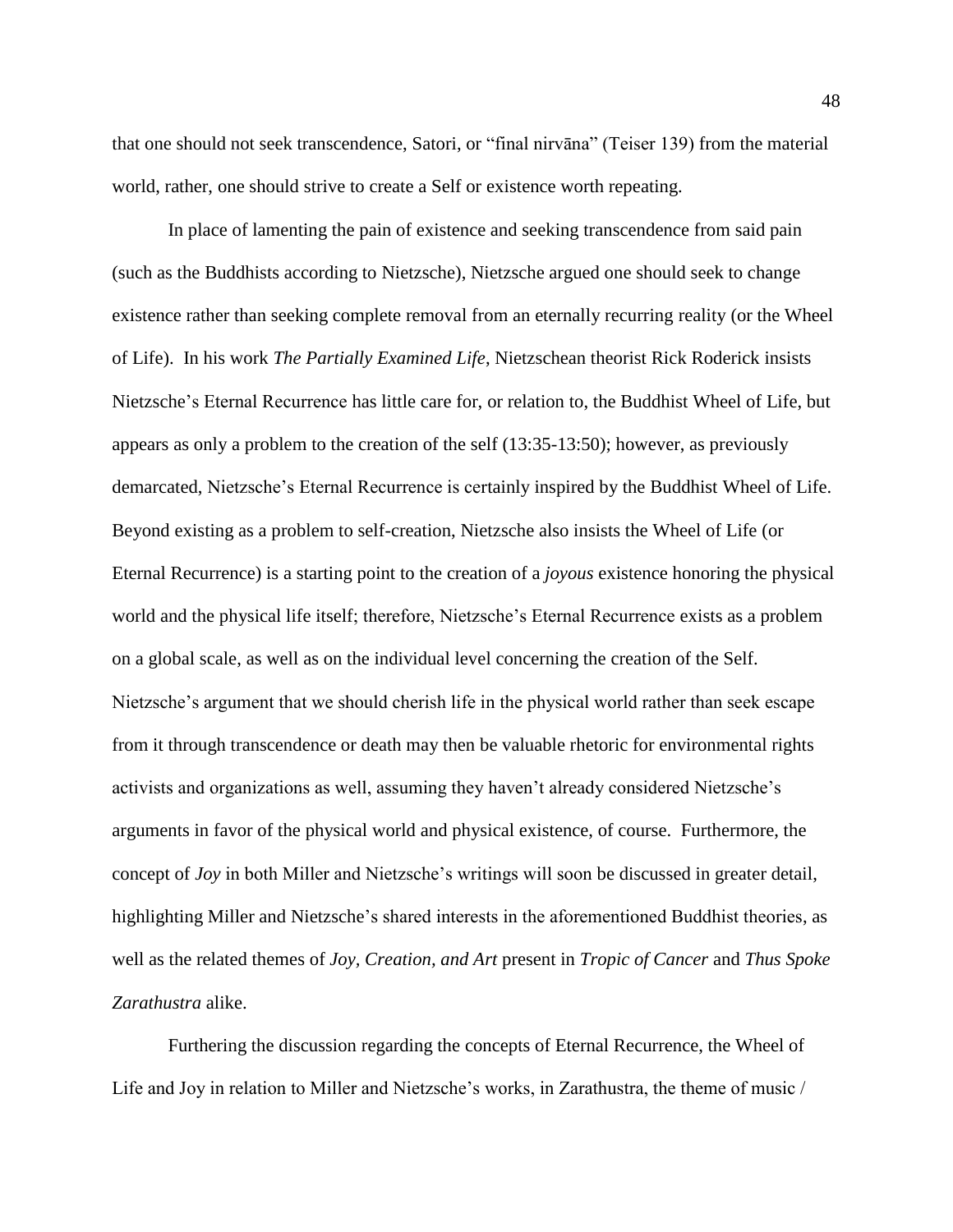song (as was previously addressed) enters the text again at the end of the book when Zarathustra performs his "roundelay" (*TSZ* 333), offering a closer look into Nietzsche's Eternal Recurrence, as well as his suggestions for what the individual should do with all of eternity. Zarathustra's roundelay, performed by Zarathustra in the presence of his various followers (including "the sorcerer" formerly discussed) is one of several examples of Eternal Recurrence in his text, but on this occasion Zarathustra, similar to Miller's "singing" (*TOC* 2), is also singing a *Song*. Thus sang Zarathustra:

O Man! Attend!

'What does deep midnight's voice contend?

'I slept my sleep,

'And now awake at dreaming's end:

'The world is deep.

'Deeper than day can comprehend.

'Deep is its woe,

'Joy – deeper than heart's agony:

'Woe says: Fade! Go!

'But all joy wants eternity,

'Wants deep, deep, deep eternity!' (*TSZ* 333)

While singing, Zarathustra first explains he has "slept [his] sleep," but has now awakened,

realizing "joy wants eternity," or, rather, hinting at the stress Nietzsche places on both themes of

Eternal Recurrence ("deep, deep, deep eternity!") and Joy. Zarathustra even declares that "Joy"

is "Deeper" or more powerful than pain and "heart's agony," highlighting the depth of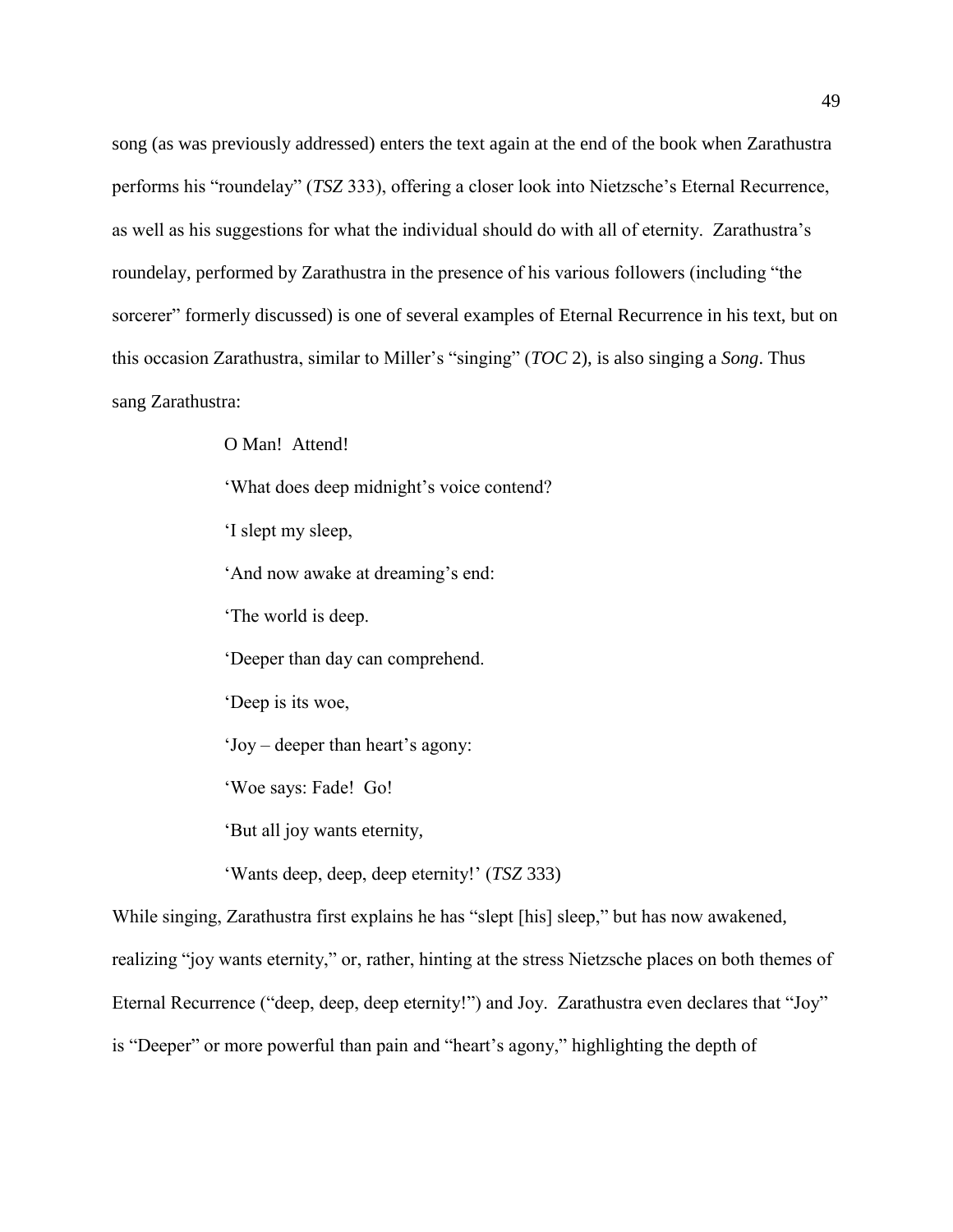Nietzsche's desire for, and theoretical appreciation of, the concept of Joy, while also hinting at the power of "Joy" itself, which is "deeper than heart's agony…" (line 8, 333).

Similarly, Miller also experiences a moment of comparable awakening "at dreaming's end…" (line 4, 333) regarding both the joy-rousing and agonizingly painful aspects of life. While describing examples of the dualistic concepts of "good" and "bad" ("one" and "two") Miller also insists upon living life by way of creating joy, explaining:

Today I awoke from a sound sleep with curses of joy on my lips, with gibberish on my tongue, repeating to myself like a litany – "fay ce que vouldras!.... fay ce que vouldras!" Do anything, but let it produce joy. Do anything, but let it yield ecstasy. So much crowds into my head when I say this to myself: images, gay ones, terrible ones, maddening ones, the wolf and the goat, the spider, the crab, syphilis with her wings outstretched and the door of the womb always on the latch, always open, ready like a tomb. Lust, Crime, holiness: the lives of my adored ones, the failures of my adored ones, the words they left behind them, the words they left unfinished; the good they dragged after them and the evil, the sorrow, the discord, the rancor, the strife they created. But above all, the ecstasy. (*TOC* 252)

In this passage, and in resemblance to the beginning lines of Zarathustra's Roundelay (*TSZ* 333), Miller begins by explaining that he "awoke." In waking, Miller finds "joy on [his] lips" upon arising with the grand realization that he can "Do anything" in life so long as it "produce[s] joy" and "ecstasy" (*TOC* 252). Additionally, and on a related note, Miller again employs dualistically opposing concepts such as "gay" and "terrible" when describing the various things in his life.

When discussing his *adored ones*, Miller explains he is thinking of both "the good they dragged after them and the evil, the sorrow, the discord, the rancor, the strife they created. But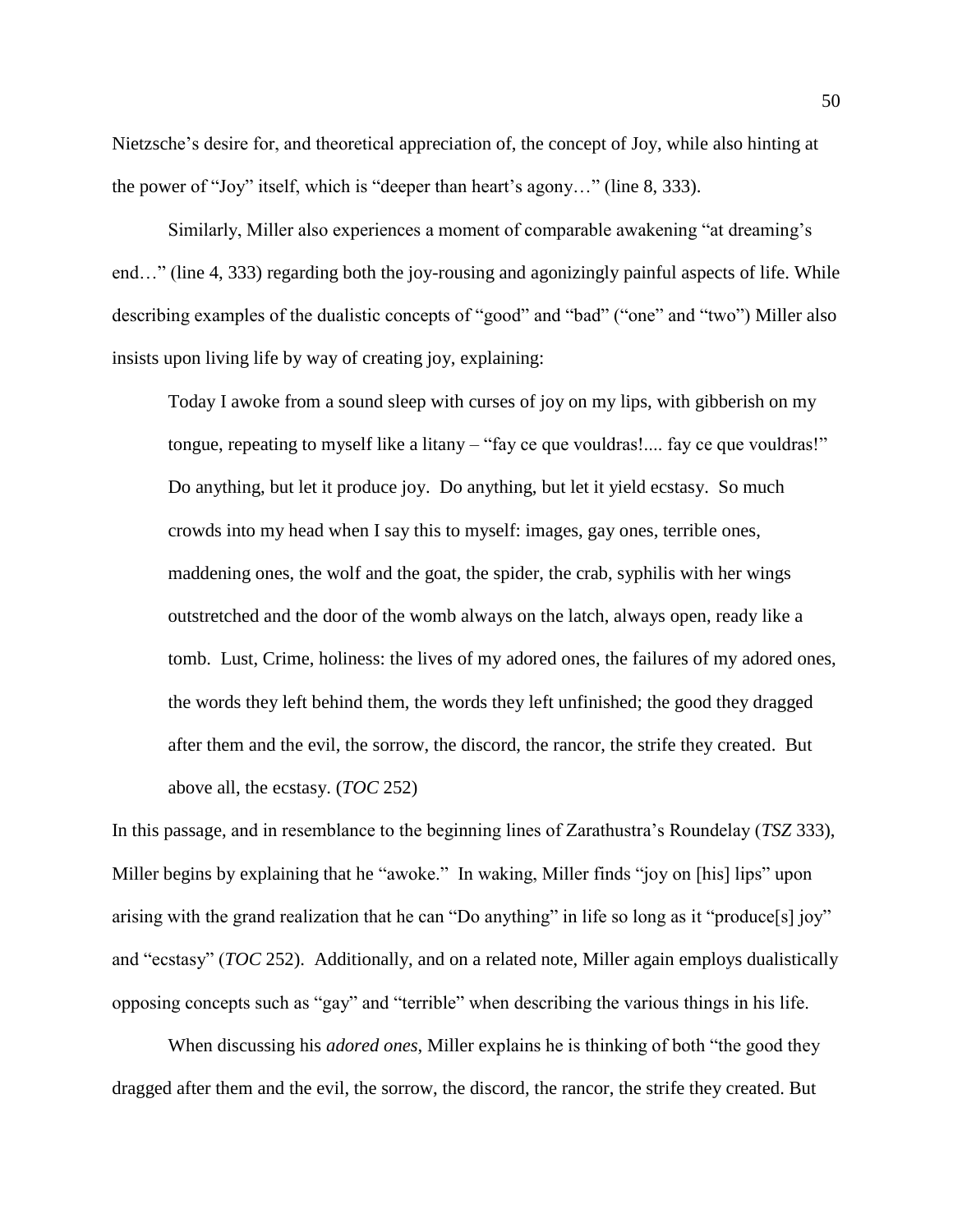above all, the ecstasy" (252), realizing that although his loved ones "created" awful things (including "sorrow, discord, rancor, and strife"), of the numerous negative images which "crowd into [Miller's] head…" (252), images of "the ecstasy" his "adored ones" produced filled his mind most of all. It can, therefore, be argued that Miller's *Joy* and *ecstasy* are also "deeper than heart's agony" (*TSZ* line 8, 333), akin to Nietzsche's representations of Joy in *Zarathustra's roundelay*.

In accordance to Nietzsche's noted promotion of creating or producing joy as a solution to the problem of Eternal Recurrence, Miller also awoke with the realization that life should consist of the creative manifestation of joy and ecstasy; therefore, in examination of what it is that Miller actually does throughout *Tropic of Cancer* to create the joy he and Nietzsche both stressed, insights into how Miller and Nietzsche possibly manifested and / or endeavored to feel joy can be expanded. The section to follow examines resemblances in the described actions of Miller in *Tropic of Cancer* and Zarathustra during his travels, focusing on the related themes of *poverty, dance* and *laughter*, as well as *Joy* and *Creation* in each work, while denoting similarities in the theoretical insights of Miller and Nietzsche alike, observing that Miller's concerns also extend beyond the creation of the Self and Art, particularly after the publication of *Tropic of Cancer*.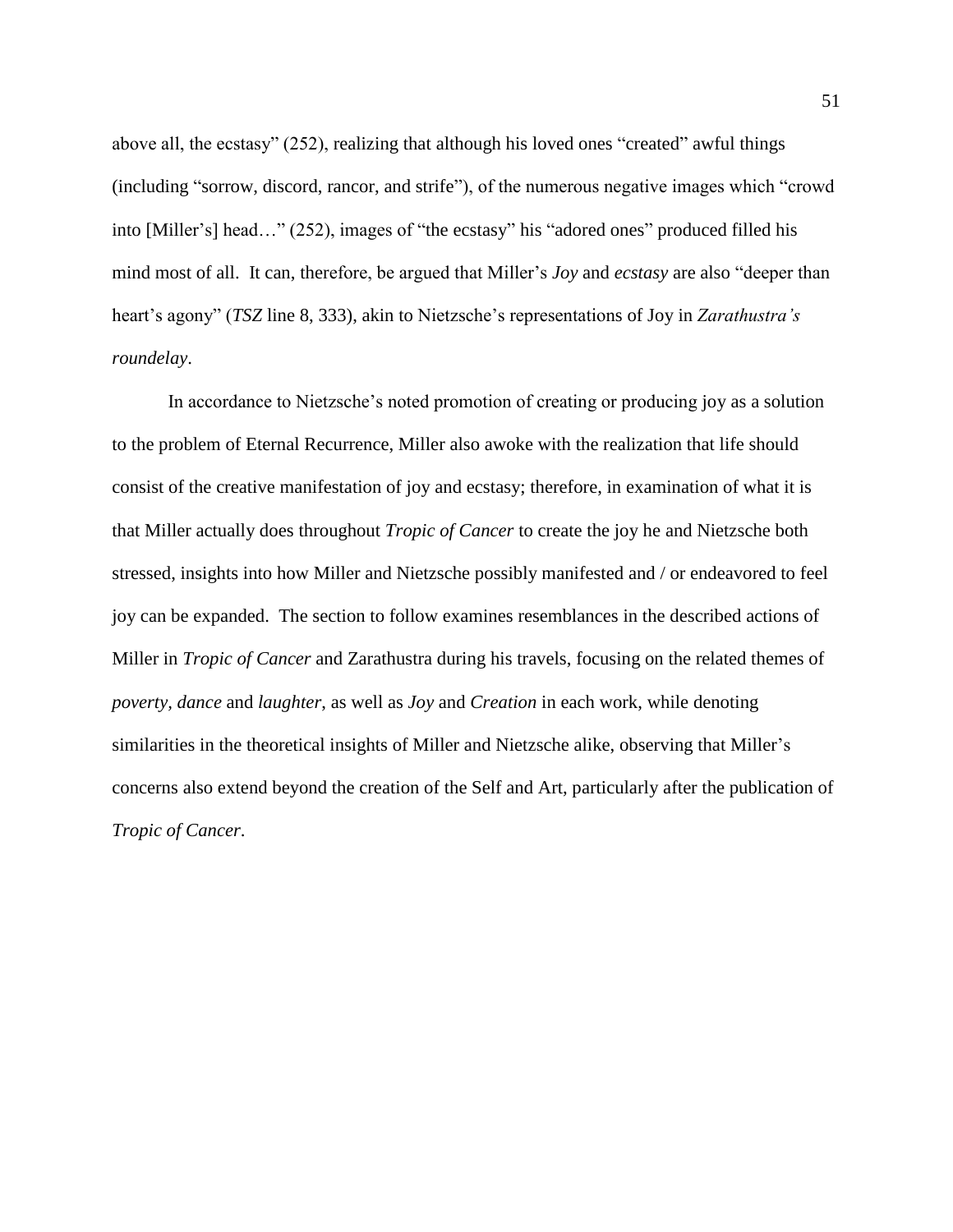#### **Chapter 5: Bed Bugs, Balance, and Unity**

While Miller declares that one can simply "Do anything" so far as the outcome of that action produces "joy" and / or "ecstasy" (*TOC* 252), looking closer at what Miller spends his time doing in *Tropic of Cancer* offers a glimpse into what Miller did to create joy within the scope of his novel, descriptions which are, again, complementary to themes present in *Thus Spoke Zarathustra* as well. First, it is well known that Miller spent a great deal of his time in both the U.S. and France in poverty prior to his rise in fame after publication of *Tropic of Cancer*, and Miller discusses both poverty and hunger, sometimes at great lengths, throughout his work. In one passage, Miller describes his good health despite his hunger, saying, "I don't deny it. I have health, good solid, animal health. The only thing that stands between me and a future is a meal, another meal" (49). In addition to this expression of "good health" despite his obvious hunger and sporadic periods of starvation represented in other passages in *Tropic of Cancer*, a few pages earlier, Miller complains of his companion's seeming lack of gratitude and excessive neediness despite her arguably understandable frustrations with their situation, grumbling, "Meanwhile we pick bedbugs out of each other's hair. Nervous. Mona is losing her temper. Must have a bath. Must have this. Must have that. Must, must, must…" (21). Throughout *Tropic of Cancer*, Miller makes clear he is both hungry often and frequently only has a meal to eat and a place to sleep due to the assistance of his friends and fellow authors / artists, but Miller also articulates his "good solid, animal health" (49) despite this poverty.

Furthermore, Miller expresses a sense of gratitude which escapes Mona, a person whom Miller describes as needy and "Must, must, must…" (49) *have* this and that. In other words, Miller articulates that his needs are, perhaps, not as trivial or excessive as Mona's despite the fact that Mona's complaints are arguably reasonable considering they are picking bedbugs off of each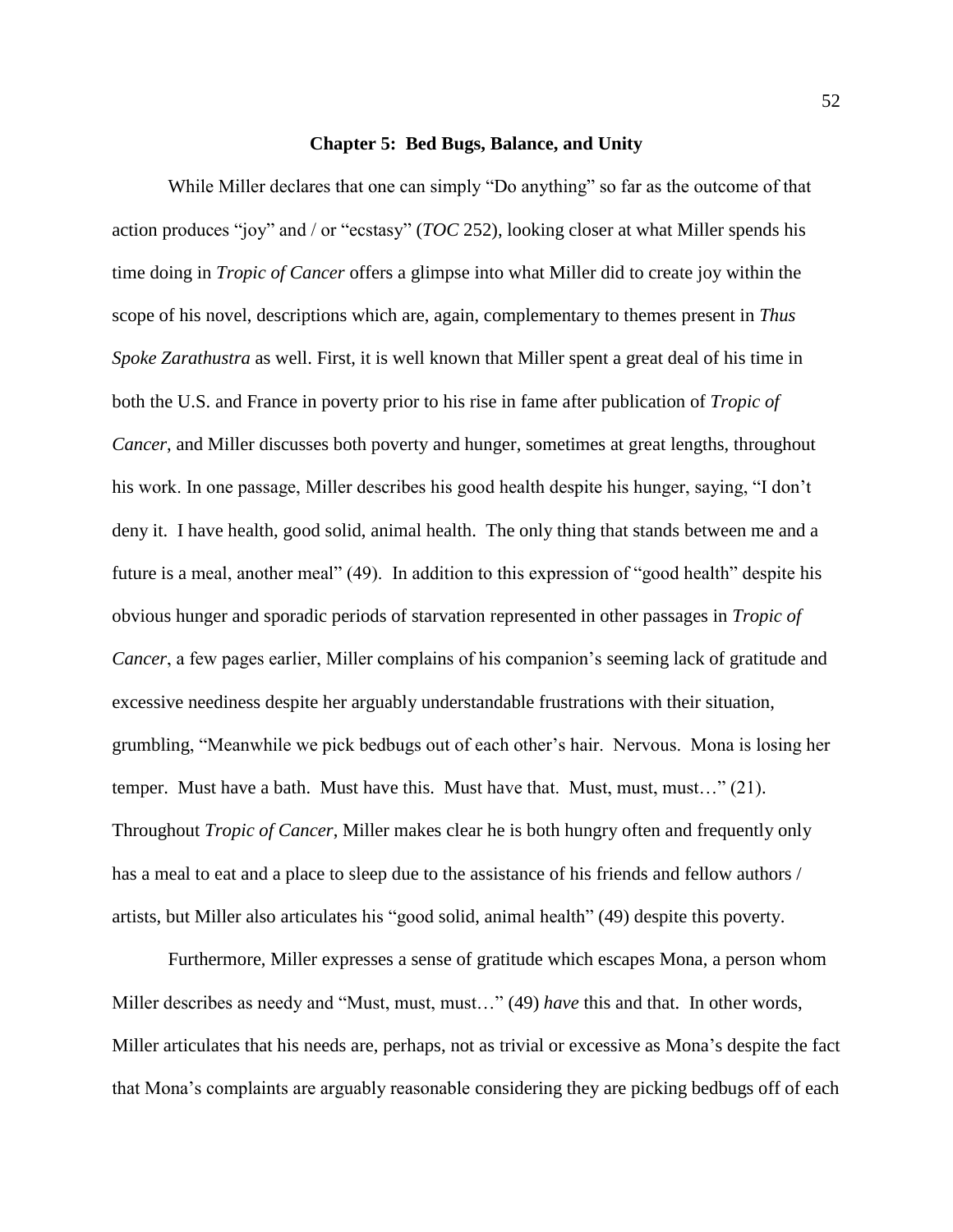other and Miller will soon be in search of his next meal once again. Moreover, Miller also expresses his profound happiness despite his destitution on the first page of *Tropic of Cancer*, insisting he has "no money, no resources, no hopes… [but he is]… the happiest man alive" (1), again reaffirming Miller's great joy in spite of (or, perhaps in part, because of) his lack of material possessions and wealth, as well as his lack of "cares" (1), concerns, or worries.

Similarly, *Zarathustra* also begins his journeys begging for food, because "he grew hungry himself. So he stopped at a lonely house in which a light was burning" (*TSZ* 63). When Zarathustra reached the house, "An old man appeared…" (63), so Zarathustra asked the man for food. The man fed him and soon Zarathustra continued on his way, announcing soon afterwards, "A free life still remains for great souls. Truly, he who possesses little is so much the less possessed: praised be a moderate poverty" (77). This "moderate poverty" Nietzsche's *Zarathustra* speaks of is related to Miller's descriptions of his "great health" despite his hunger and poverty, and both share philosophical similarities to principles sustained by specific sects of Buddhism as well. For example, Indian and Tibetan Buddhist scholar Charles Goodman notes, "Theravāda monks, who live by begging, are expected to eat whatever food is placed in their bowl, including meat, without preference or discrimination" (sec. 5). The specific Buddhist perspectives of the Theravāda monks which Goodman refers to share comparable views on "begging" as those expressed by Nietzsche's "moderate poverty" (*TSZ* 77) and Miller's "good health" (*TOC* 49) despite his recurrent dances with destitution.

Secondly, although the presence of "health" despite hunger and the importance of *music* in both *Tropic of Cancer* and *Zarathustra,* as previously discussed, are themes both novels share, the theme of *dance* and *dancing* is also visible throughout both novels. In *Tropic of Cancer* alone, Miller refers to himself, others, or in allegorical passages as "dancing" or in relation to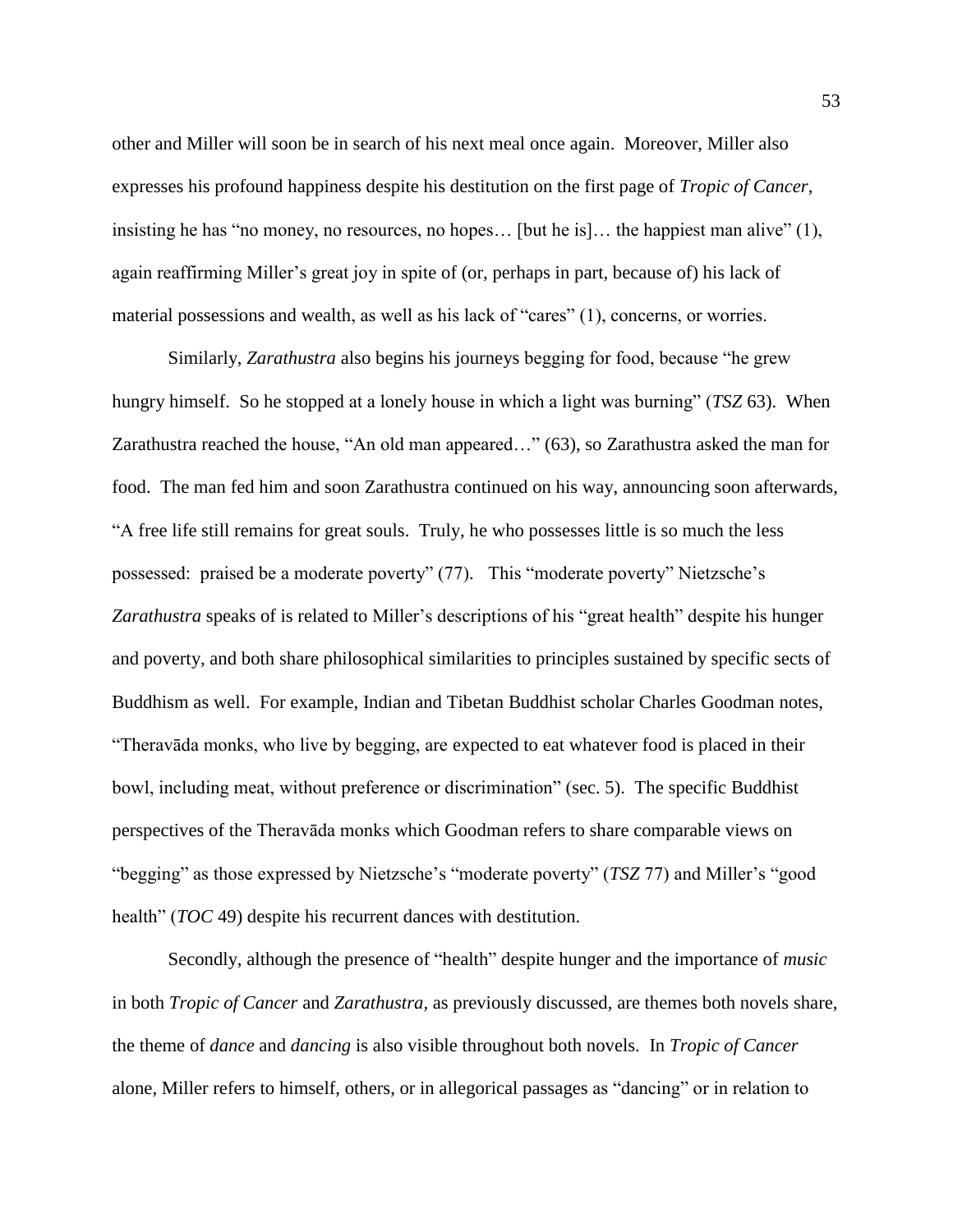"dance" over 40 times, asserting in one instance that the artist Matisse is a "bright sage, a dancing seer…" (164). Miller later refers to himself and other *lean spirits*, asserting, "Let the dead eat the dead. Let us living ones dance about the rim of the crater, a last expiring dance. But a dance" (257). In this passage, Miller connects the activities of the "living ones" (or *lean spirits*) to dancing and joy, declaring that "dead" or "non-lean spirits" should be left to "eat the dead" (or destroy themselves and each other), while Miller and his *lean spirits* simply "dance." Miller also dances in the opening passages of *Tropic of Cancer* as well, and does so by performing a "dance over your dirty corpse…" (2), or in other words, by challenging the constructs of God and Art through the honest exploration of the Self by "singing" a "song" (2) in the Creation of *Tropic of Cancer* rather than simply writing a book. As denoted earlier, Miller deconstructs the ideas of God and Art not only by singing, but by dancing upon the carrion of "insufficient" Gods as well.

Correspondingly, Nietzsche also refers to dance and dancing over 50 times throughout *Thus Spoke Zarathustra*, with one segment titled "The Dance Song." In this brief section, Zarathustra sings for and dances with the "meadow girls" he meets on his travels (*TSZ* 130-133), "But when the dance had ended and the girls had gone away, he grew sad" (133), perhaps suggesting Zarathustra could not sustain his joy on the company of women and dancing alone. Additionally, Nietzsche also emphasizes his appreciation of dance early in Zarathustra's travels, declaring he "should believe only in a God who understood how to dance" (68). Not only does Zarathustra dance with "meadow girls" (130-133), but his "Gods" must dance as well. In addition to the presence of dance in Miller and Nietzsche's works, the theme of laughter and laughing appears throughout both *Tropic of Cancer* and *Zarathustra* over 60 times in each text,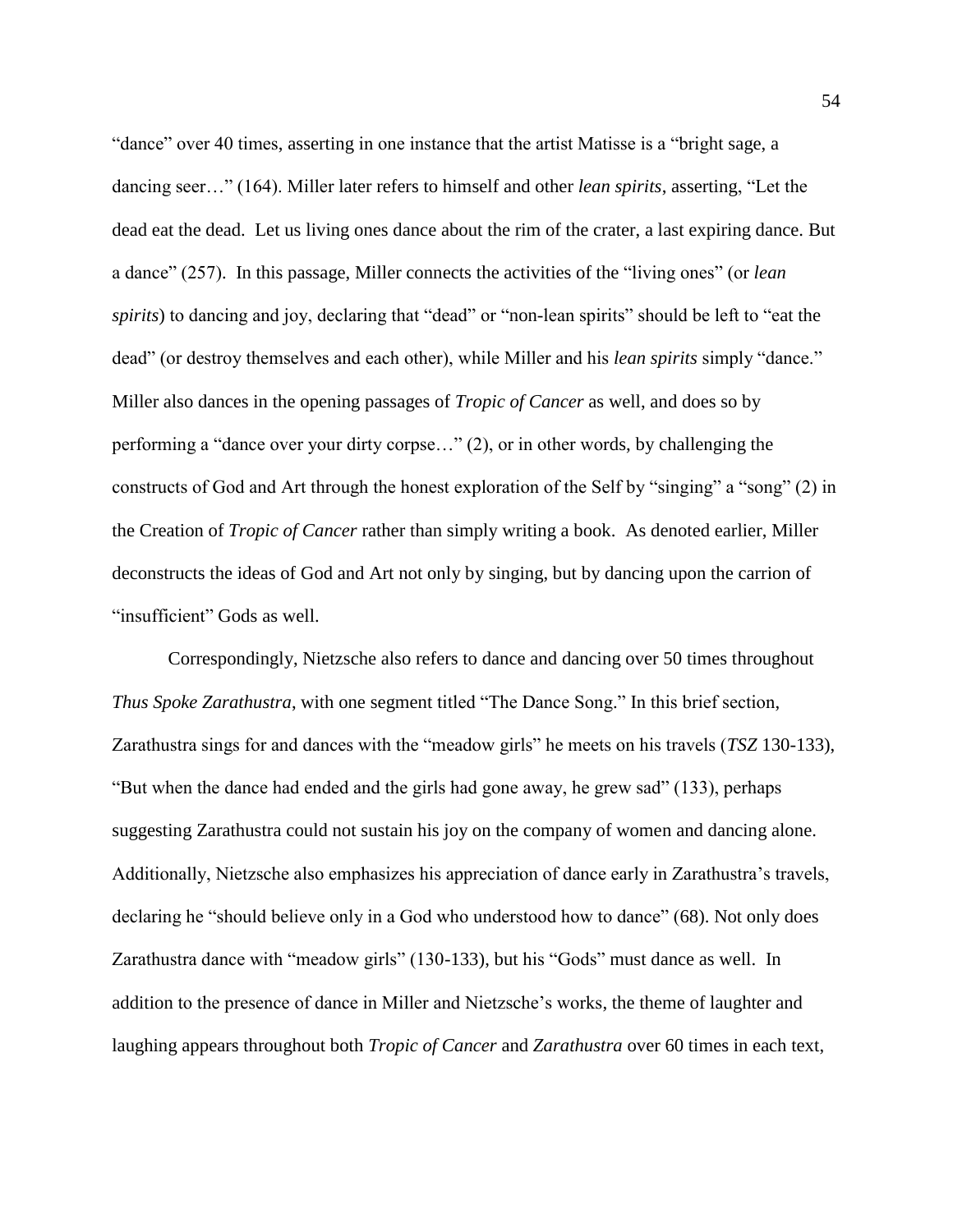and almost always depicts Zarathustra and Miller laughing themselves, denoting a similar desire to laugh and dance, actions which (simply put) both create and exude joy.

Beyond laughing and dancing their way through eternity, the deconstruction and recreation of the Self and Art sustained as one of Miller and Nietzsche's primary concentrations relating to their often congruent ideas of transcendence and enlightenment, and for Nietzsche and Miller both, *Creation* is designated as the highest task for *lean* and *free spirits* alike. Miller explains:

Behind the minutiae, the chaos, the mockery of life, he detects the invisible pattern; he announces his discoveries in the metaphysical pigment of space. No searching for formulae, no crucifixion of ideas, no compulsion other than to create. Even as the world goes to smash there is one man who remains at the core, who becomes more solidly fixed and anchored, more centrifugal as the process of dissolution quickens (*TOC* 164).

According to Miller, in moving beyond "the minutiae, the chaos, [and] the mockery of life," one has "no compulsion other than to create…," in what Miller describes as "the metaphysical pigment of space" (164), emphasizing the central role *Creation* plays in Miller's philosophy. This process of creation is, according to Miller, manifested in the creation of the Self through Art, with great importance placed on Music. After all, Miller is "singing," not writing, and *Tropic of Cancer* is not a book, but a "song" (2). Miller also refers to Nietzsche as singing in his essay "The Universe of Death" (1938), stating, "Nietzsche sings in *The Birth of Tragedy*" (*HMR* 206). While Miller describes himself as singing in *Tropic of Cancer*, he portrays Nietzsche singing as well, highlighting both Nietzsche's importance to Miller and the significance of *Song* in the process of creating (and / or recreating) the Self and his works.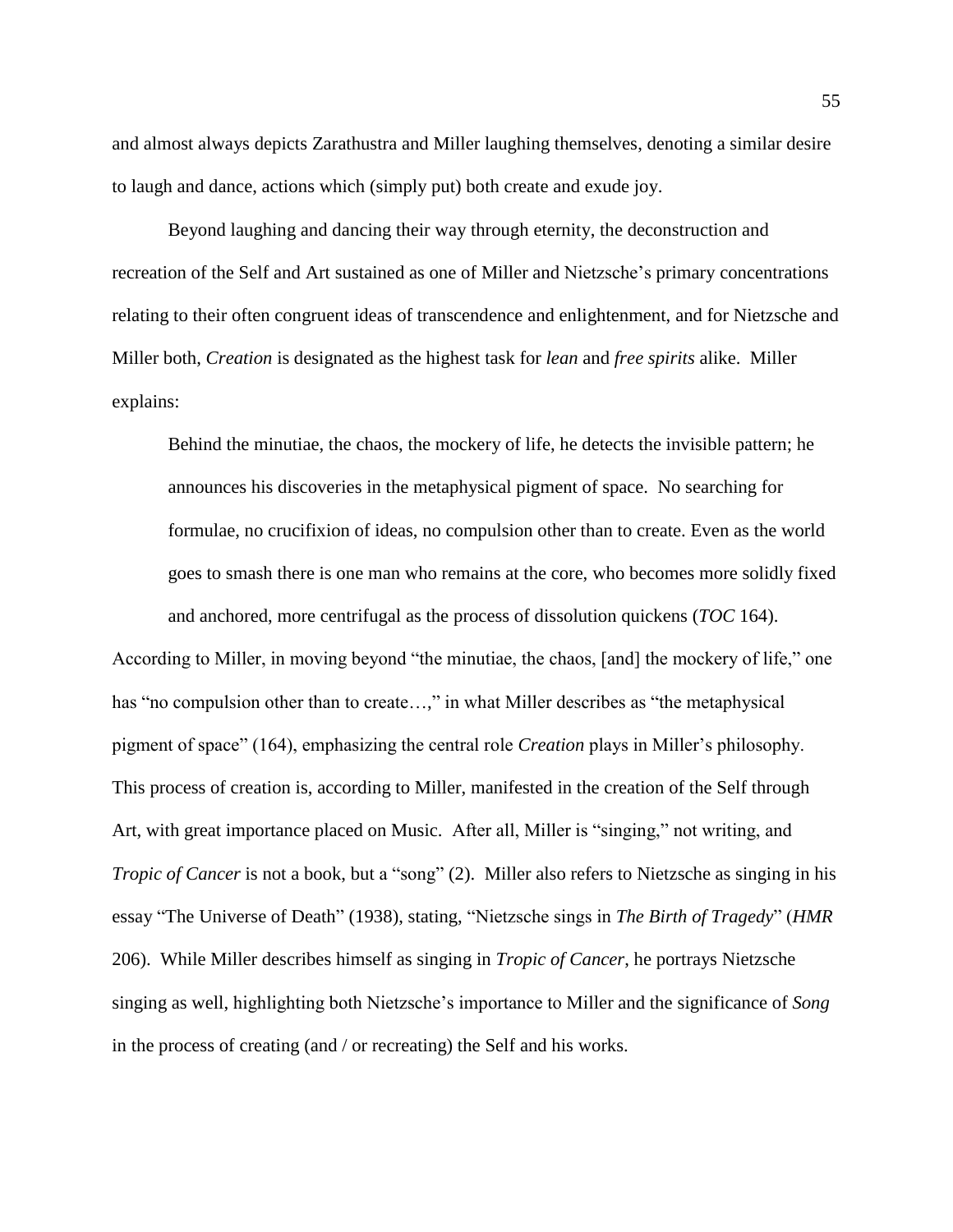In the case of Miller, he has "no compulsion other than to create" (*TOC* 164), and the stress Miller places on *Creation* is also shared by Nietzsche. In *The Birth of Tragedy: Out of the Spirit of Music* (*TBOT*), Nietzsche explains he is "convinced that art is the highest task and the real metaphysical activity of this life…" (17), directly relating to Miller's urge to *Create* in "the metaphysical pigment of space" (*TOC* 164). For Miller and Nietzsche, *Creation* is the "highest task" of the living or the true mission ("the real metaphysical activity of this life…" (*TBOT* 17)) for *free* and *lean spirits* alike. In addition to the weight Miller and Nietzsche both place upon the necessity of Music, Art and Creation, acceptance and love for the physical world, as briefly addressed formerly, was also of great importance for both authors.

To clarify, Nietzsche insists at the conclusion of *Thus Spoke Zarathustra* that everything is interconnected and forever dependent on each other; he proclaims, "All anew, all eternally, all entangled, ensnared, enamored – oh, then you loved the world. Eternal ones, love it eternally" (qtd. in Elmen 678). In resemblance to Nietzsche's philosophical ideals, the final pages of *Tropic of Cancer* end as Miller calmly describes how "The sun is setting. I feel this river flowing through me – its past, its ancient soil, the changing climate. The hills gently girdle it about: its course is fixed" (*TOC* 318). Similar to Nietzsche's expressed conclusions in *Thus Spoke Zarathustra*, the sun, the land, and the climate are all integrated with the river's flow. The river's "course is fixed" (318) because each of these natural elements is working in unison, dependent upon each other, and forever entwined, "ensnared" and "enamored" (Nietzsche qtd. in Elmen 678). Due to the interdependent, interconnected, and theoretically perpetual existence of all things, Nietzsche also considered solutions to the eternally recurring pains of existence. In consideration of these eternal entanglements, Nietzsche concludes that we should "[love] the world. Eternal ones, love it eternally…" (qtd. in Elmen 678), expressing his strong love for the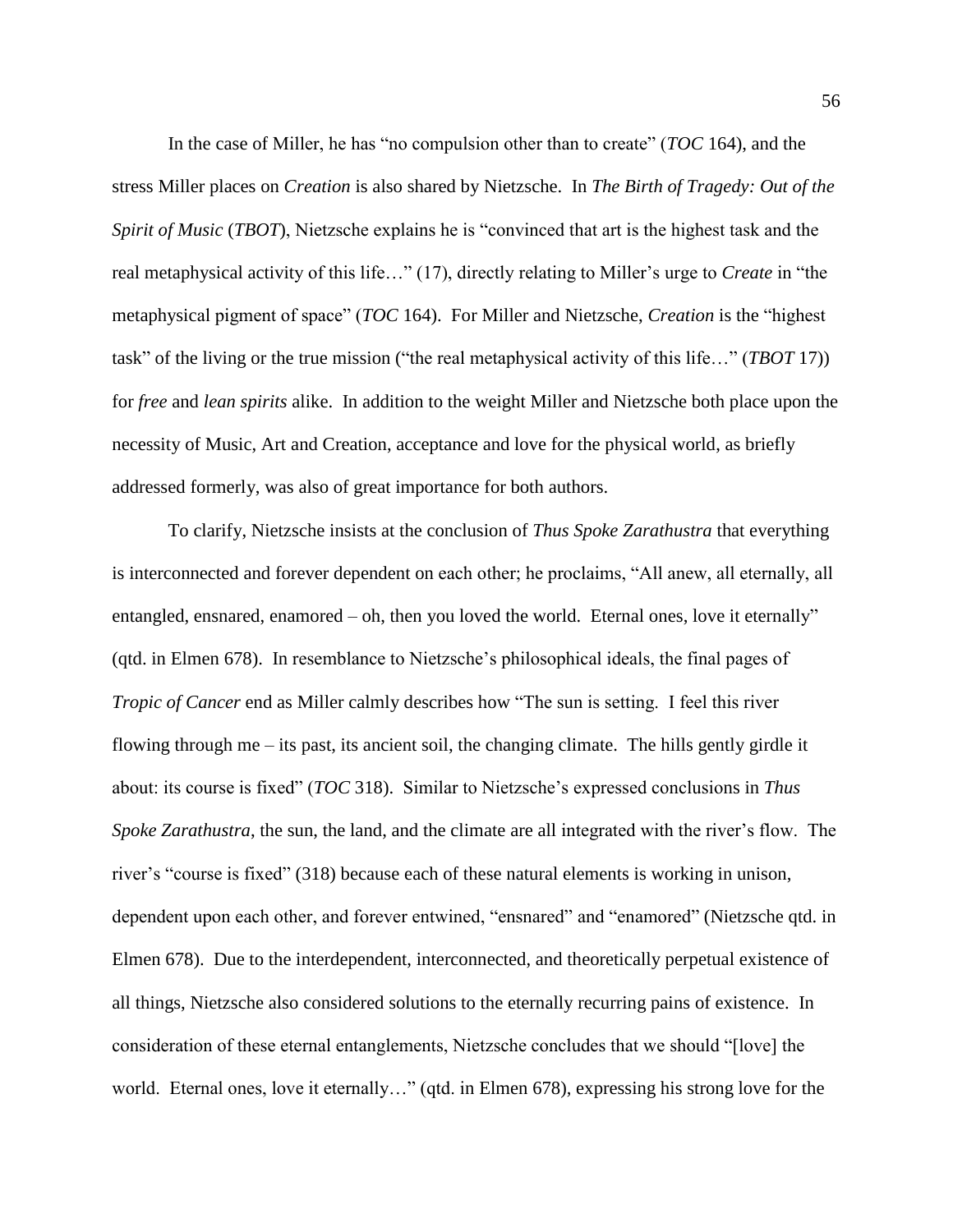physical world, and if necessary, for all of recurring eternity, while also insisting that people should no longer look towards the possibility of worlds beyond our own (such as "heaven" or other concepts of afterlives), but love our physical *Earth* instead.

Likewise, Miller offers a similar, though somewhat differing, portrayal of his acceptance of the present moment and his existence within the physical world in *Tropic of Cancer*, passionately expressing that he has done away with sadness because he's "lived out [his] melancholy youth (*TOC* 50). Declaring he no longer worries about the past or the future, Miller states, "I don't give a fuck any more what's behind me, or what's ahead of me. I'm healthy. Incurably healthy. No sorrows, no regrets. No past, no future. The present is enough for me. Day by day. Today!" (50). In this passage, Miller expresses happiness in stating he is "Incurably healthy," in part, because he no longer "give[s] a fuck" (50) or cares about the past or present. Miller is living his life "Day by day" (50). Of course, the practice of living day by day with emphasis on focusing on the present moment, as Miller describes, is related to Zen-Buddhist principles, and confirms the notion that a significant aspect of Miller's active creation of the Self, Art and Joy consists of doing away with worries for the past or future by focusing on the present, and Miller claims he is "Incurably healthy" for doing so.

Despite his expressed enthusiasm for living "Day by day" (50) or moment by moment in *Tropic of Cancer*, Miller would later concern himself with both local and global affairs extending beyond the individualist pursuits of the Creation of the Self and Art. Though this would seem to be contradictory to Miller's existentialist and individualist driven philosophy present in *Tropic of Cancer*, Nagatomo notes, "what motivates the Zen person to action is a *thrust* he or she feels, surging from the creative source in the bottomless ground" (sec. 8.2), explaining that although Buddhists are highly involved in individual activities, such as the path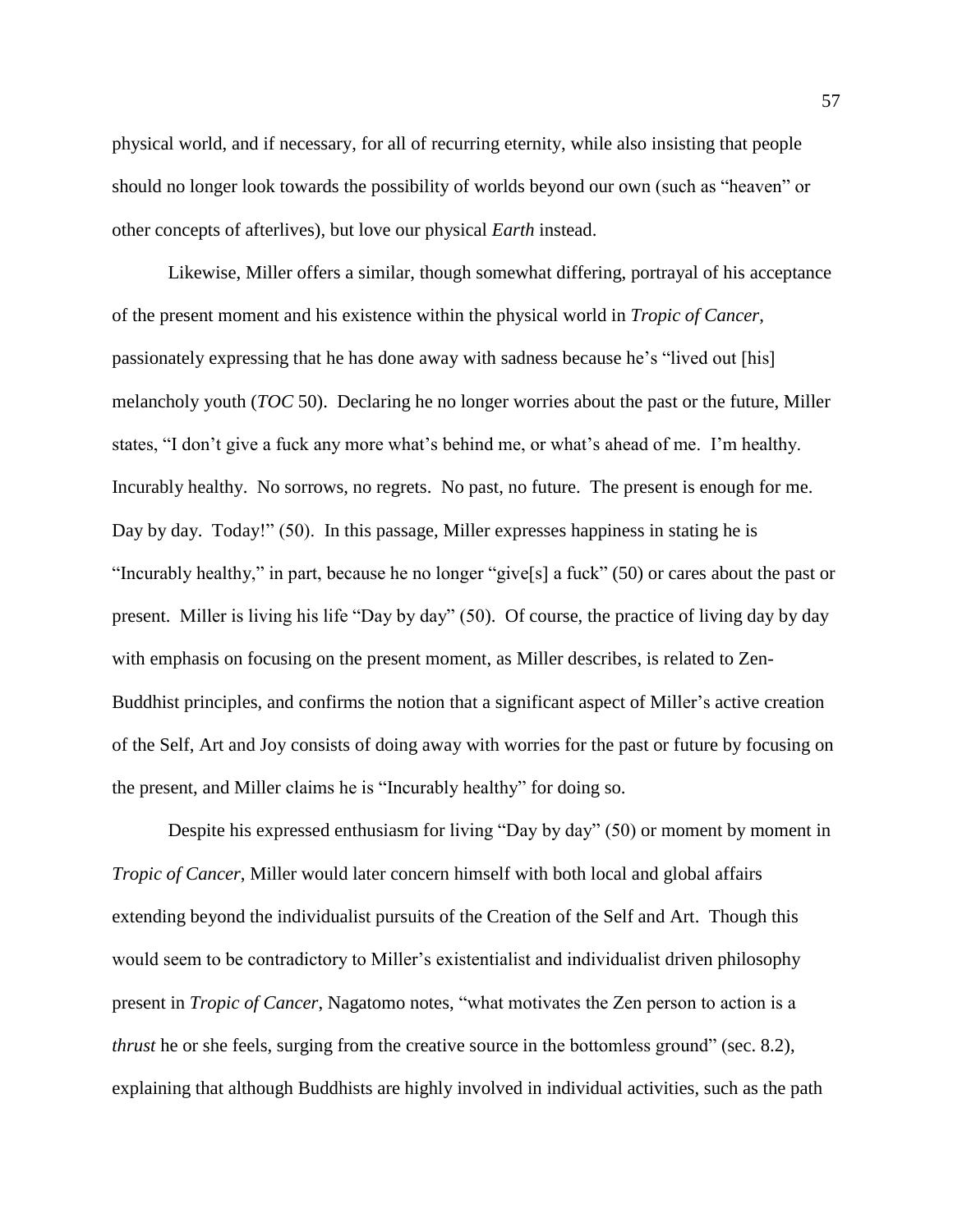to Satori and Nirvana, Buddhists also recognize a call to action outside of the Self, arising in a "*thrust*" or push from what Nagatomo describes as "surging from the creative source in the bottomless ground" (sec. 8.2). Whether or not Miller felt a call to action from "the creative source" is unknown; however, it should be noted that Miller was involved in several anticensorship lawsuits in the United States, resulting in social and political progress relating to free speech issues in the States.

Relatedly, similar to the abominable misuse of Nietzsche's works by the Hitler and his Nazis, Buddhist philosophy was (and still is) abused and misapplied with malicious intent, most notably on the island of Burma. For the Buddhist leaders of Myanmar, Burma, the "call to action outside of the Self" (sec. 8.2) arose from hate-filled, and arguably non-Buddhist, intentions. Furthermore, the actions of the Myanmar Buddhists stand in direct contradiction to fundamental tenants of Buddhism. To clarify, after 1962 "A 'xenophobic,' anti-colonial nationalism has characterized the military governments…" (Foxeus 207) of Burma. The government of Burma recognizes and supports Buddhism as the principal religion in the region, actively and violently persecuting non-Buddhists (predominately Muslims) since 1962, with acts of violence escalating in recent years (2012 to the present) with an increase in "anti-Muslim riots breaking out in various parts of the country and ultra-nationalist monks disseminating anti-Muslim propaganda" (Foxeus 213). Theorist Niklas Foxeus explains that the actions of the Buddhist monks of Burma contradict both a vital Buddhist tenant (which dictates one should no harm to any living creature) and "reinforces the organization's dualistic world view of good and evil" (212). As previously mentioned, the actions of the Burmese monks (and other individuals of authority) are in direct opposition to the Buddhist goal of attaining enlightenment, which exists beyond both dualism ("one and two" or "good and evil") and non-dualism ("not one" nor "not two").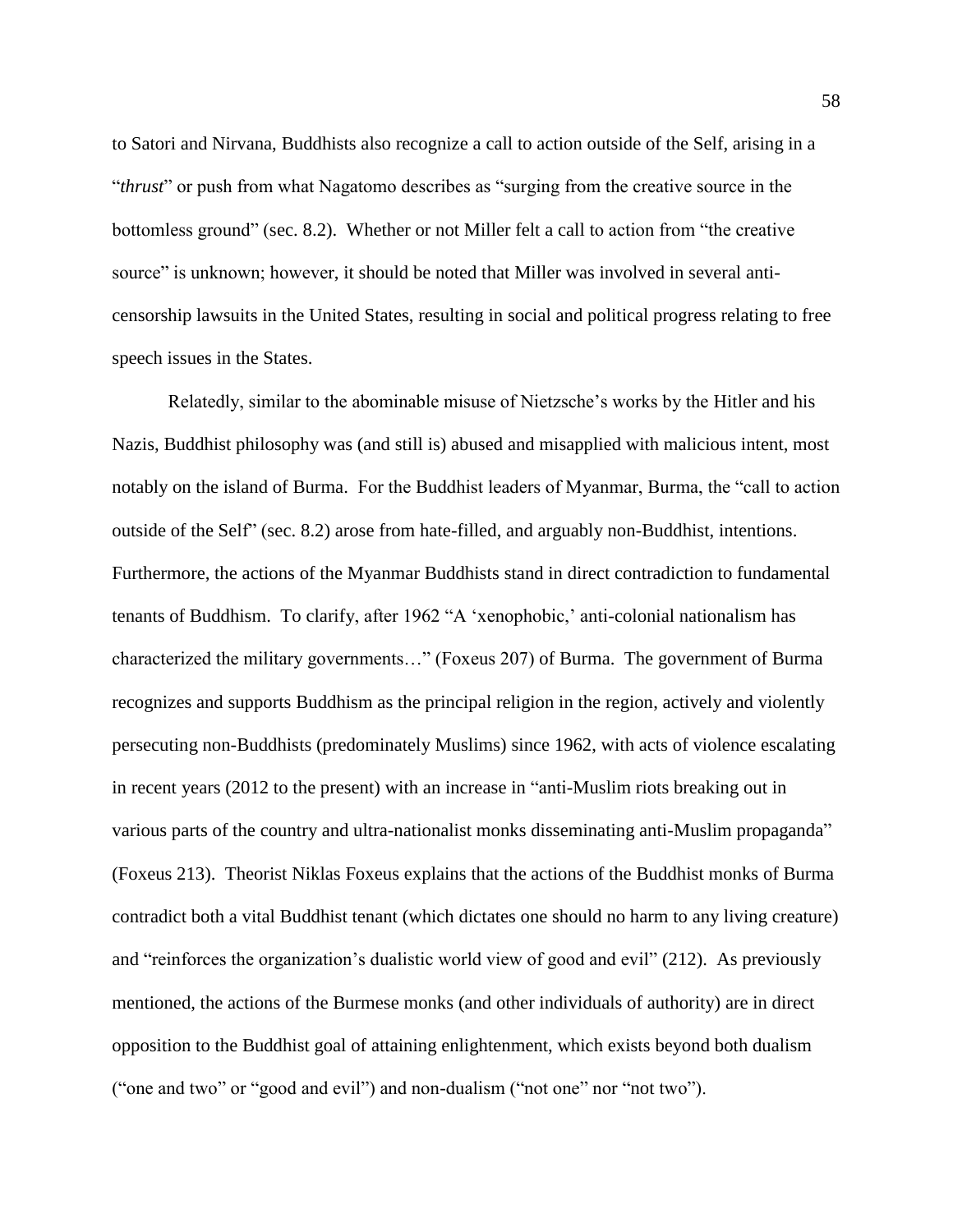Far removed from the violence of the Myanmar monks, Henry Miller's "call to action" extended beyond his anti-censorship efforts and subsequent legal victories. Miller also voiced humanitarian concerns, expressing worries and frustrations relating to the state of his home country and the rest of the world in various works following *Tropic of Cancer*, notably in his essay "Of Art and the Future" (from *Sunday After the War*), published in 1944. In this essay, Miller voices disquiets ranging from his thoughts on World War II, where he insists Hitler was "hardly the brilliant imaginative demon we credit him with being. He merely served to unleash the dark forces which we tried to pretend did not exist" (*HMR* 234), to discussing issues related to slavery and civil rights in the United States. After insisting that "The human fundament is in the East" (235), Miller avows, "We cannot have a real brotherhood so long as we cherish the illusion of a racial superiority…" (235), and concludes that the United States government and people "have not even begun to put the Emancipation Proclamation into effect" (235). With his thoughts regarding the national and global issues pertaining to *times of war* and "illusion[s] of racial superiority…" (235), Miller articulates other concerns throughout this essay, and also makes predications for the future of the physical world, as well as for the future of Art, concluding, in his own way, that the future is female, or at the very least, the female (feminine) will be in *balance* with the male (masculine).

To explain, Miller writes, "If it is a greater reality we are veering towards then it must be a woman who points the way" (241). Displaying a desire for a more gender-balanced future, Miller imagines a woman "who points the way" to "a greater reality" (241), or perhaps, to a better ("greater") world and existence. In another passage, Miller expresses his belief that the gender roles of men and women (or the feminine and the masculine) will and should shift to become equally *balanced*, and even *in balance* within the Self. Miller clarifies: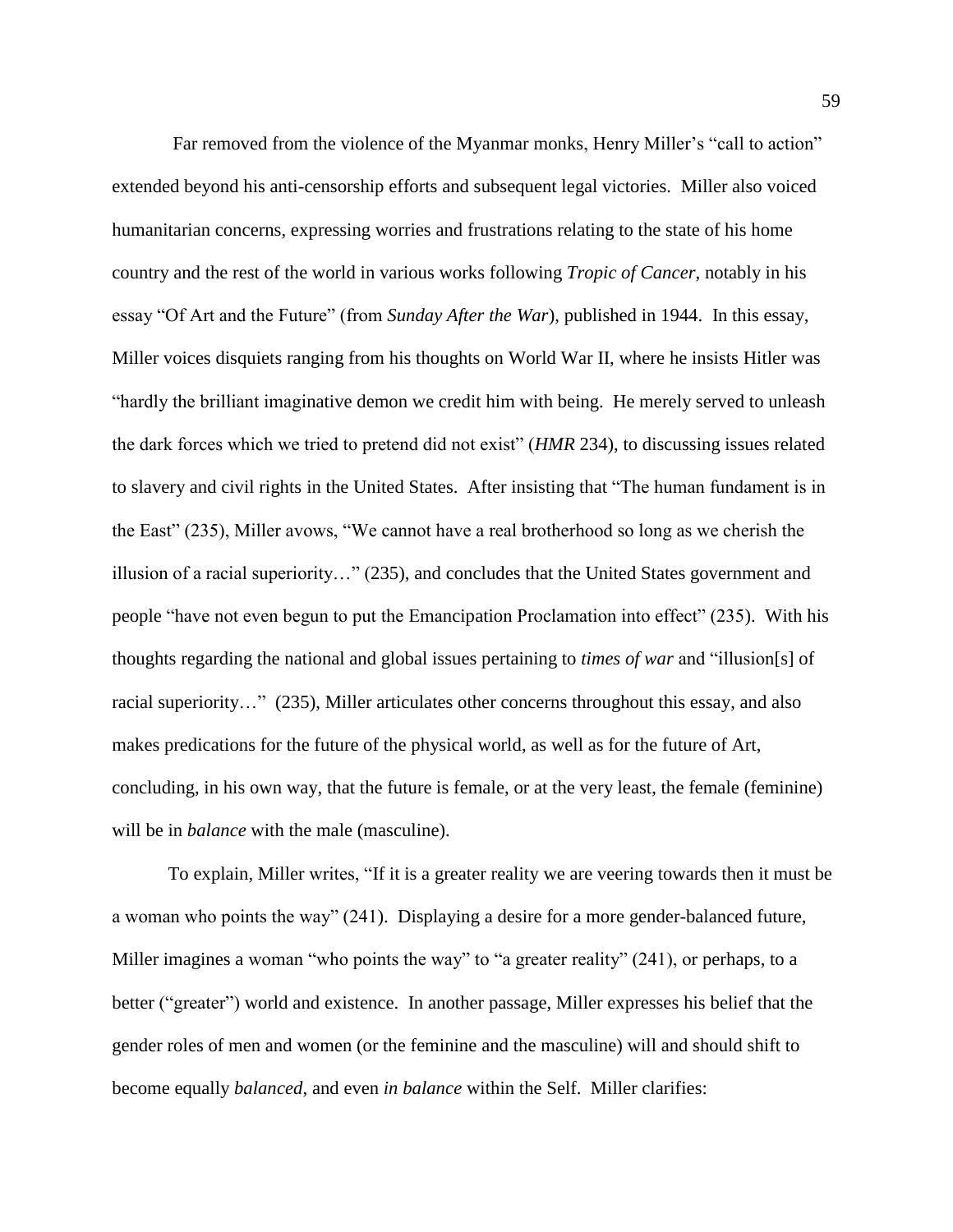With the concomitant emancipation of woman, entailed by this great change, the awakening of the love instinct will transform every domain of life. The era of neuters is drawing to a close. With the establishment of a new and vital polarity we shall witness the birth of male-and-female in every individual. What then portends in the realm of art is truly unthinkable. Our art has been masculine through and through, that is to say, lopsided. It has been vitiated by the unacknowledged feminine principle. (239)

While casting the prediction that all men and women will eventually embody both the feminine and the masculine simultaneously in forecasting "the birth of male-and-female in every individual" (239), Miller also recognizes what he describes as the "lop-sided" balance between men and women, particularly within the Arts. Miller adds to this predication by reaffirming his focus on Art and Creation, saying, "There is nothing but art, if you look at it properly. It is almost banal to say so yet it needs to be stressed continually: all is creation, all is change, all is flux, all is metamorphosis" (240). Although this passage again stresses Miller's belief that Art and Creation is *the highest task* (in agreement with Nietzsche), declaring that "all is creation" (240), Miller concludes his essay with a call for *Unity* and *Balance* as well.

Announcing that we, as members of the human race, must "Come forth not in brotherhood, but in brotherhood and sisterhood, as man and wife, as male and female…" (241), Miller, quite clearly, calls for *unity* of the duality of (or socially constructed divisions between) woman and man, but he also adds a warning as well. Miller cautions that if we do not unite the two (female and male, or "one" and "two"), "we shall perish and rot in the bowels of the earth, and time pass us by ceaselessly and remorselessly" (241), stressing the importance of uniting the sexes and developing a gender-balanced society, as well as gender-balanced individuals who embody both the feminine and masculine. In contrast, it should be noted that although Nietzsche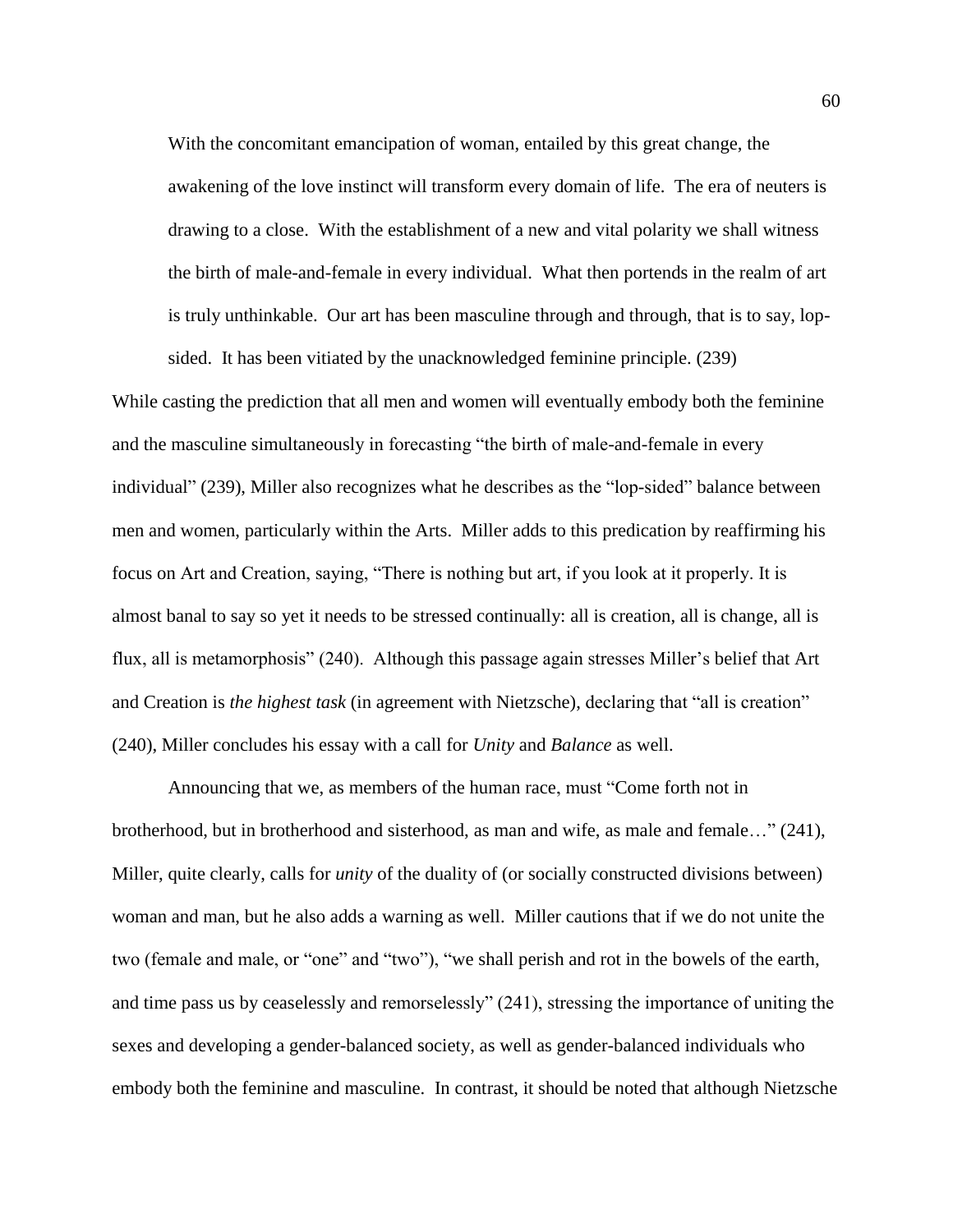discussed global concerns, and at times to great extent, his physical involvement in political and social action was virtually non-existent, and of course, Nietzsche also made no such predictions or statements such as Miller's relating to the need for a gender-balanced society. While it is possible that Nietzsche's persistent struggles with various physical ailments played a role in Nietzsche's physical inaction, Nietzsche called for *free spirits* to *unite* and *love the world*, emphasizing that humans should love the physical Earth and physical Life for all of recurring eternity.

Harmoniously, three years prior to the publication of his essay, "Of Art and the Future" in 1944, Miller first published a collection of essays titled *The Wisdom of the Heart* in 1941, which reaffirms many of his sentiments expressed in *Tropic of Cancer* related to the creation of the Self and Art in his essay "Reflections on Writing." Miller again refers to writing as an abstract process of creation, explaining that writing is "a "voyage of discovery." The adventure is a metaphysical one…" (*HMR* 242). Miller later reinstates his related philosophies of recurring eternity to that of Nietzsche's Eternal Recurrence and the Buddhists' Wheel of Life, maintaining, "One can only go forward by going backward and then sideways and up and then down. There is no progress: there is perpetual movement, displacement, which is circular, spiral, endless" (245), again highlighting both the Nietzschean and Zen Buddhist connections within his philosophy and works several years after the publication of *Tropic of Cancer*. Furthermore, in "Reflections on Writing," Miller emphasizes his Zen-Buddhist allied concerns regarding the *unconfined third perspective* existing outside of both dualism and non-dualism ("not one" nor "not two") once again, explaining that "Most artists are defeating life by their very attempt to grapple with it. They have split the egg in two" (*HMR* 247). The artist is defining life in terms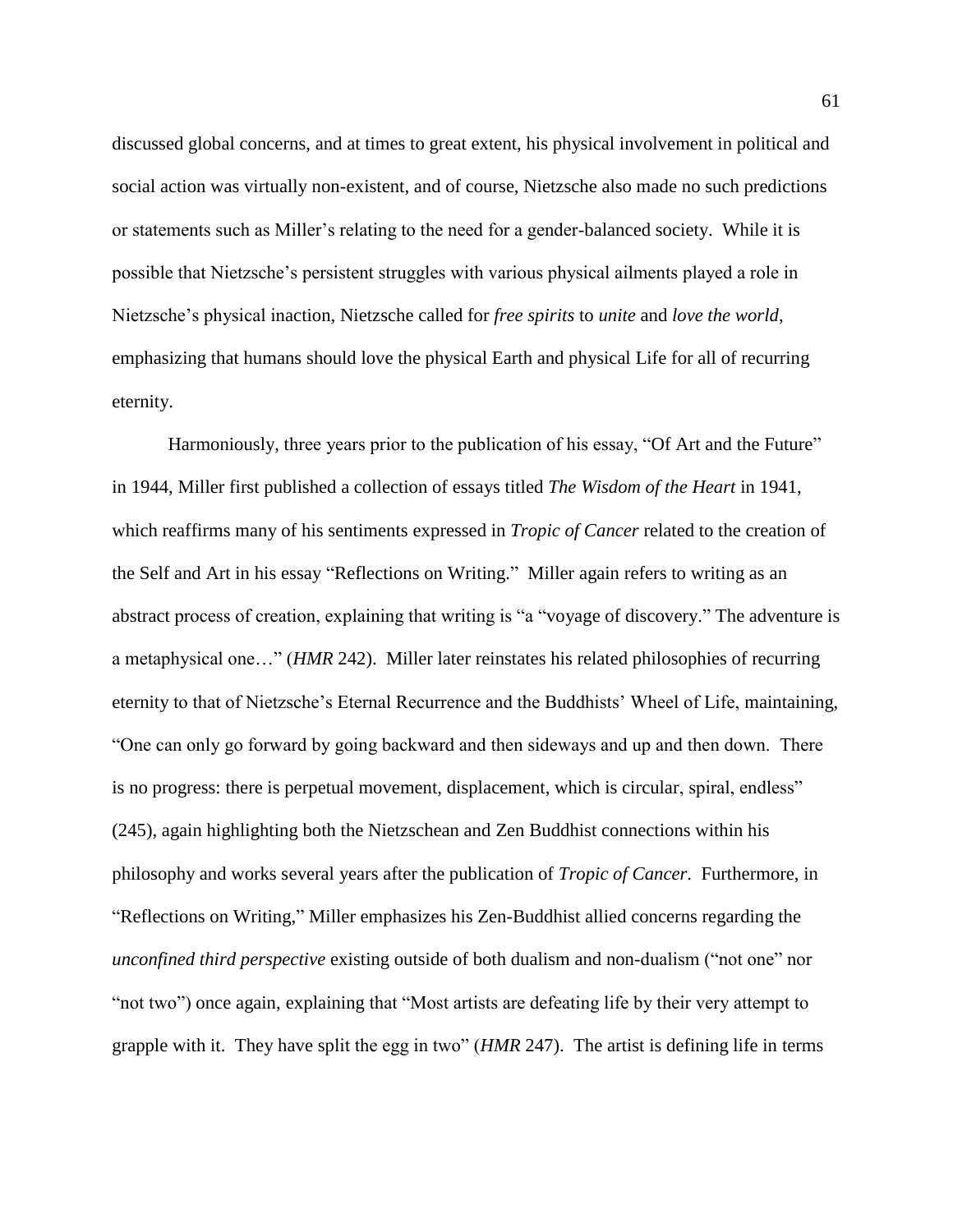of "good" and "bad," ("one" and "two") by dividing "the egg" (life, concepts, truths, things, people, etc.) right in two.

Additionally, Miller also clarifies for his readers and critics that he does not consider writing, or the process of the honest creation of the Self through Art, as escapism, explaining that "Writing was not an 'escape,' a means of evading the everyday reality…" (251). Rather, "it meant a still deeper plunge into the brackish pool – a plunge to the source where the waters were constantly being renewed, where there was perpetual movement and stir" (251). In this passage, it is possible that "the source" Miller describes is akin to the "creative source" described by Zen-Buddhists which "*thrusts*" the Zen person to action (Nagatomo, sec. 8.2), and Miller's sentiments again echo that of Nietzsche's Eternal Recurrence and Zen's Wheel of Life, or what Miller describes in this passage as "perpetual movement and stir" (*HMR* 251). Miller's recurrent emphasis on the Nietzschean and Zen-Buddhist related concepts of Eternal Recurrence (or the Wheel of Life), as well as his focus on *lean* and *free spirits* deconstructing and recreating conceptions of the Self, Art and God highlights the profound role Nietzschean and Buddhist theory played in Miller's life and works. Miller's profound emphasis on the importance of Music and Joy is also evident throughout *Tropic of Cancer* and Nietzsche's notorious *Book for All and None*, assisting to further understanding of Miller's infamous and often misread *Song*.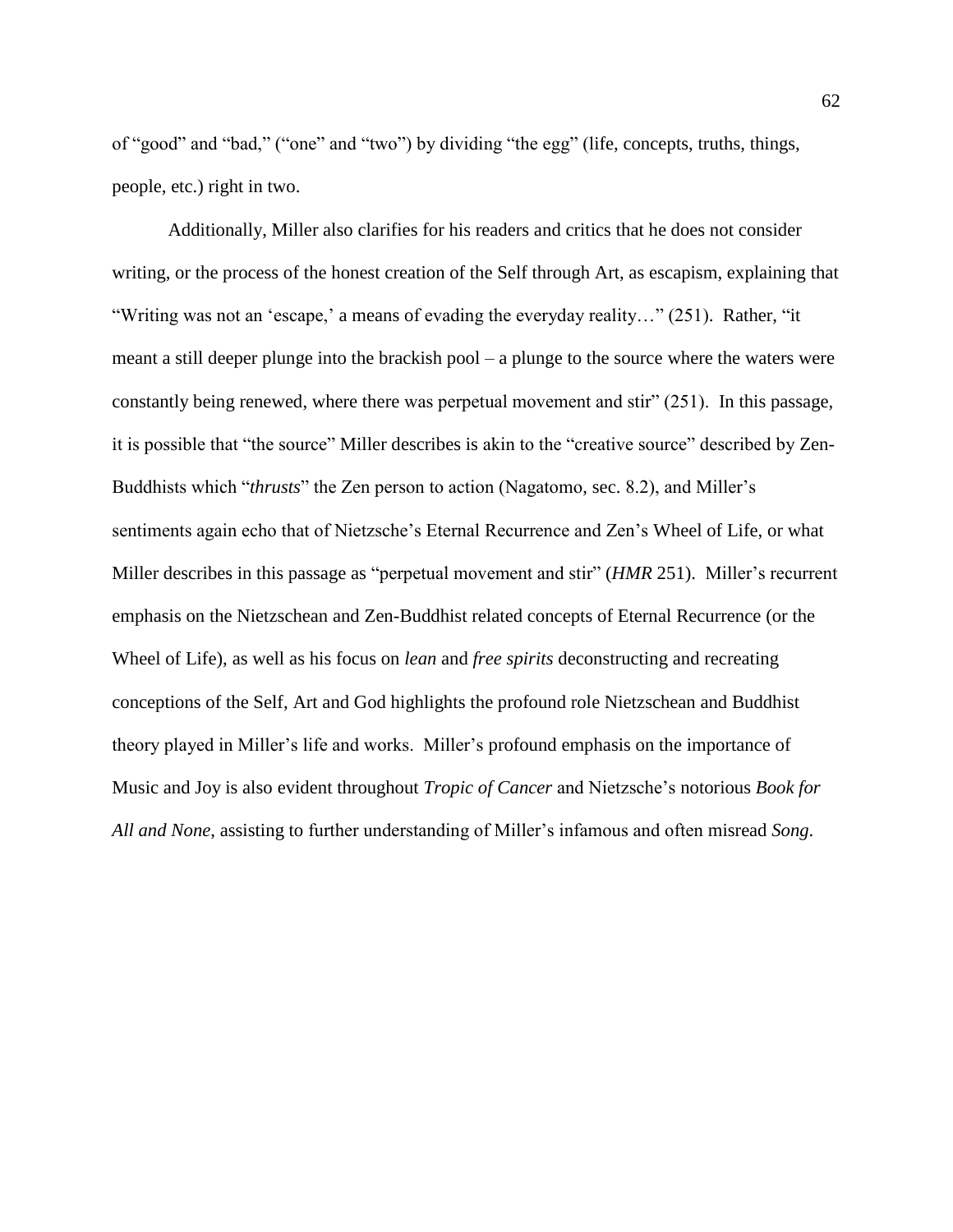#### **Conclusion**

Throughout this exploration, the presence of significant Buddhist philosophies is shown in the works of Miller and Nietzsche alike. While both authors emphasize the honest assembly of the Self through the truthful construction of Art, they also draw importance to matters extending beyond individualist pursuits, and insist upon uniting with other elated, *lean* and *free spirits* to deconstruct, recreate, and continue to manifest a joyful existence, which is not developed in, or marred by, the confinements of dualist and non-dualist perceptions, but established from within *the unconfined third perspective* where Zen, Satori, Nirvāna and Enlightenment reside. Concluding that we should not seek out the possibilities of worlds beyond the physical Earth, the ferocious philosophies of Nietzsche, as well as the poetic works of Miller, noticeably insist upon equally accepting all the pains and joys of physical existence through the honest Creation of the Self and Art, and in succession, Joy.

Although it should be said that many of Nietzsche's theories often contradict when viewing his texts in their entirety, these contradictions appear in many forms in both Nietzsche and Miller's works, serving to describe the incongruities of dualist (not one) and non-dualist (not two) modes of thinking. Additionally, Miller and Nietzsche's considerations, appropriations, and reconstructions of Zen-Buddhist philosophies are significant to developing further understanding of their vast and varying works. Above all, Miller and Nietzsche mutually agree that if life must be spent reliving the same existence perpetually, one should spend eternity creating, recreating, and repeating the sounding Joy by actively accepting and embracing the physical earth and existence, as well as creating a life worth repeating, insisting that other *balanced*, *lean* and *free spirits* unite to love the world. Love the world eternally.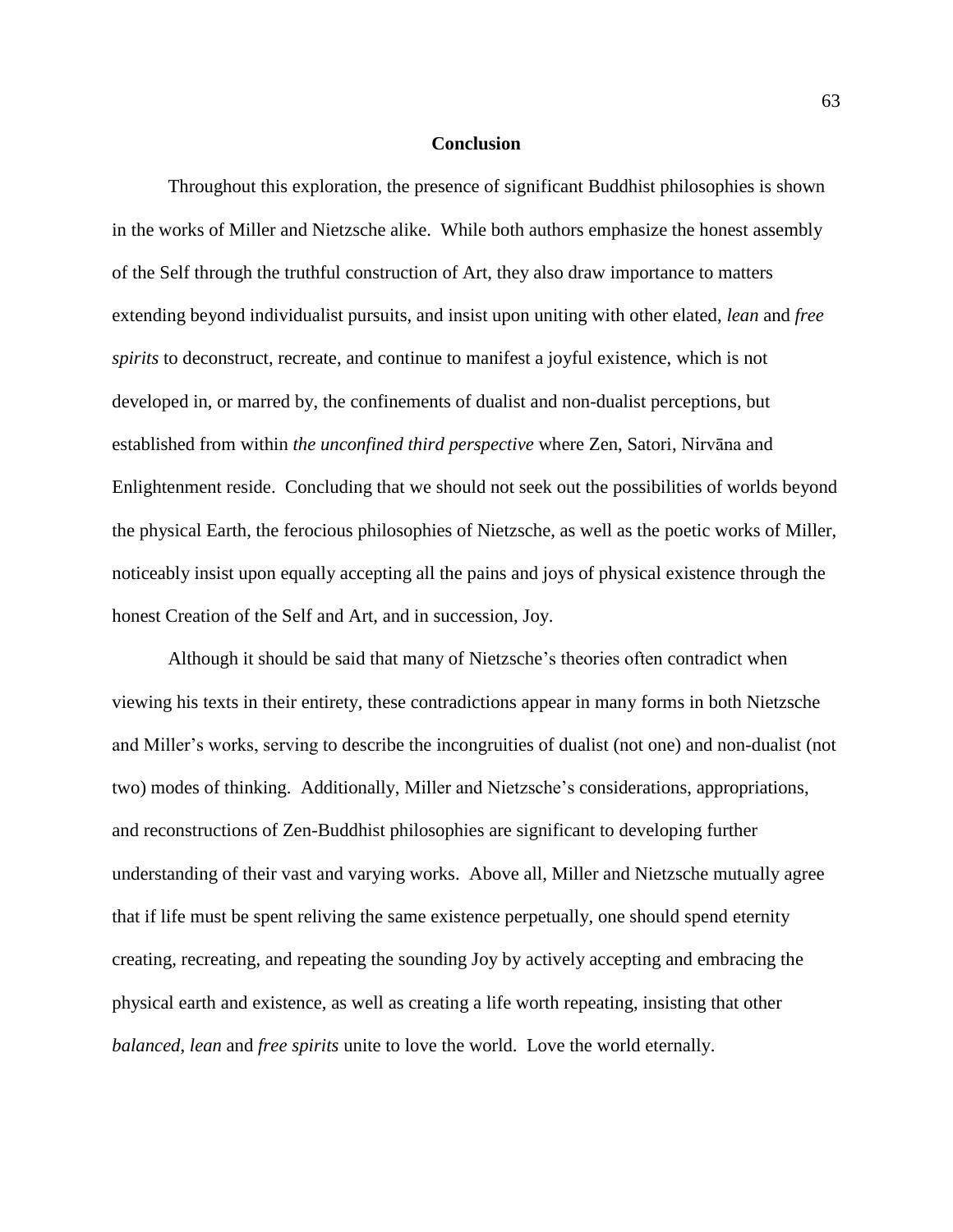#### **Works Cited**

Primary Sources:

Miller, Henry. *The Books in My Life*. New Directions, 1969.

---. *The Henry Miller Reader*. New Directions, 1959.

---. *Tropic of Cancer*. Grove Press, 1961.

---. *Henry Miller On Writing*. Kindle Edition. New Directions, 1964.

- Nagatomo, Shigenori. "Japanese Zen Buddhist Philosophy." *The Stanford Encyclopedia of Philosophy*, Ed. Edward N. Zalta, Stanford University, 2017. Accessed 2 January 2018. plato.stanford.edu/archives/spr2017/entries/japanese-zen.
- Nietzsche, Friedrich. *Thus Spoke Zarathustra: A Book for Everyone and No One*. Penguin Books, 2003.

Secondary Sources:

- Anderson, Lanier R.. "Friedrich Nietzsche." *The Stanford Encyclopedia of Philosophy*, Ed. Edward N. Zalta, Stanford University, 2017. Accessed 10 January 2018. plato.stanford.edu/archives/sum2017/entries/nietzsche/.
- Cahoone, Lawrence. *From Modernism to Postmodernism: An Anthology Expanded*. Blackwell Publishing Ltd., 2003.
- Call, Lewis. "Woman as Will and Representation: Nietzsche's Contribution to Postmodern Feminism." *Women in German Yearbook*, vol. 11, 1995, pp. 113–129. *JSTOR*, 5 January 2018. [jstor.org/stable/20688820.](http://www.jstor.org/stable/20688820)
- Decker, James A.. *Henry Miller and Narrative Form: Constructing the Self, Rejecting Modernity*. Taylor & Francis Inc., 2005.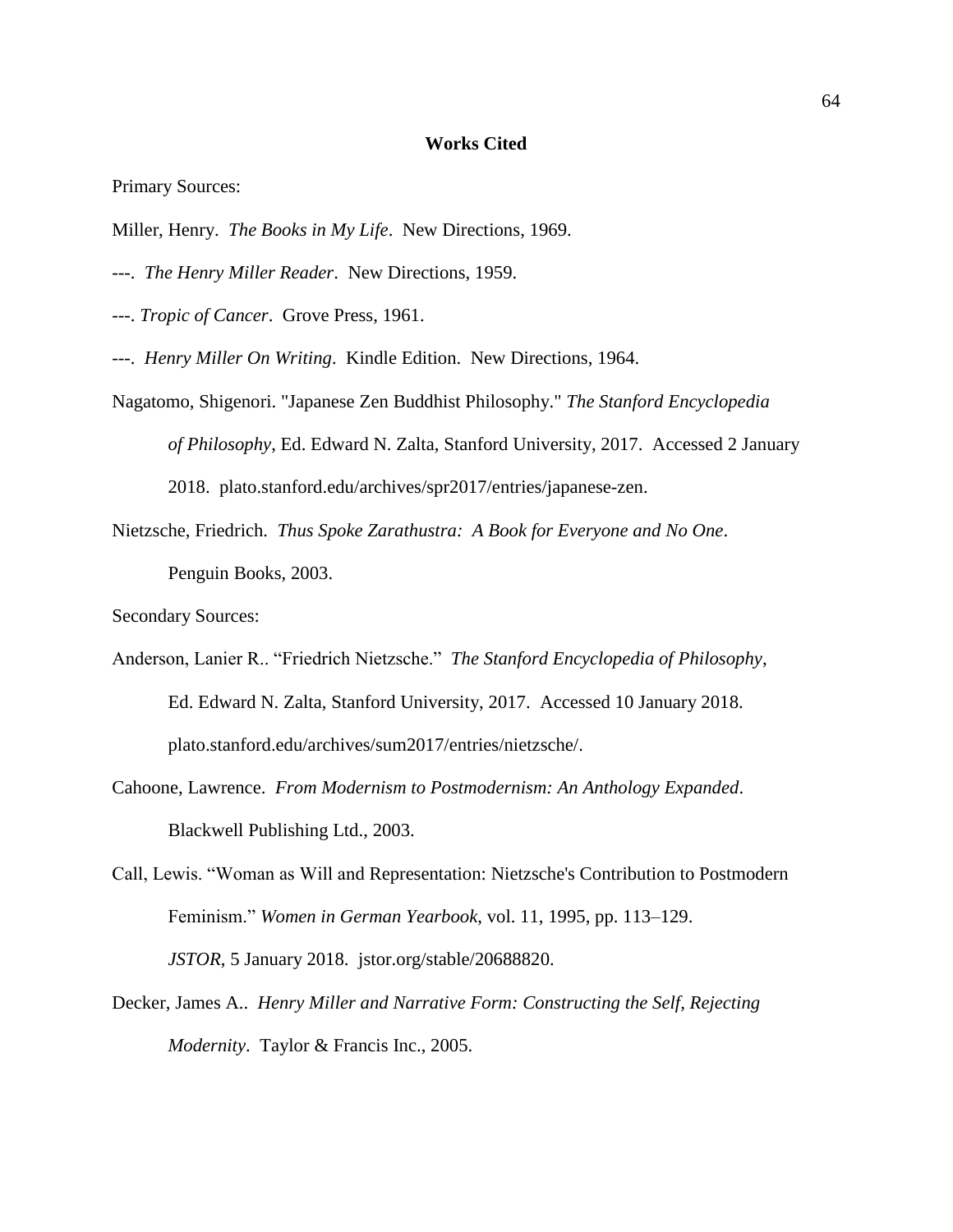- Durrell, Lawrence. "Introduction." *The Henry Miller Reader* by Henry Miller. New Directions, 1959, pp. ix-xi.
- Elmen, Benjamin A.. "Nietzsche and Buddhism." *Journal of the History of Ideas*, vol. 44, no. 4, 1983, pp. 671-686. *JSTOR*, 19 March 2013. [jstor.org/stable/2709223.](http://www.jstor.org/stable/2709223)
- Faber, Marion. "Introduction." *Human, All Too Human: A Book for Free Spirits* by Friedrich Nietzsche. University of Nebraska Press, 1996, pp. xxi-xxxix.
- Faulkner, Joanne. "Keeping It in the Family: Sarah Kofman Reading Nietzsche as a Jewish Woman." *Hypatia*, vol. 23, no. 1, 2008, pp. 41-64. *JSTOR*, 2 January 2018. jstor.org/stable/25483149.
- Foxeus, Niklas. "Mimicking the State in Burma/Myanmar: Royal, Nationalist, and Militant Ideology in a New Buddhist Movement." *Bijdragen Tot De Taal-*, *Land- En Volkenkunde*, vol. 172, no. 2/3, 2016, pp. 197-224. *JSTOR*, 30 March 2018. jstor.org/stable/44325702.
- Gemes, Ken. "Postmodernism's Use and Abuse of Nietzsche." *Philosophy and Phenomenological Research*, vol. 62, no. 2, 2001, pp. 337-360. *JSTOR*, 3 February 2018. jstor.org/stable/2653702.
- Graham-Lund, Mary. "Henry Miller: A Fierce Oracle." *The North American Review*, vol. 252, no. 1, 1967, pp. 18-21. *JSTOR*, 12 March 2013. jstor.org/stable/25116536.
- Goodman, Charles. "Ethics in Indian and Tibetan Buddhism." *The Stanford Encyclopedia of Philosophy,* Ed. Edward N. Zalta, Stanford University, 2017. Accessed 28 February 2018. plato.stanford.edu/archives/spr2017/entries/ethics-indian-buddhism/.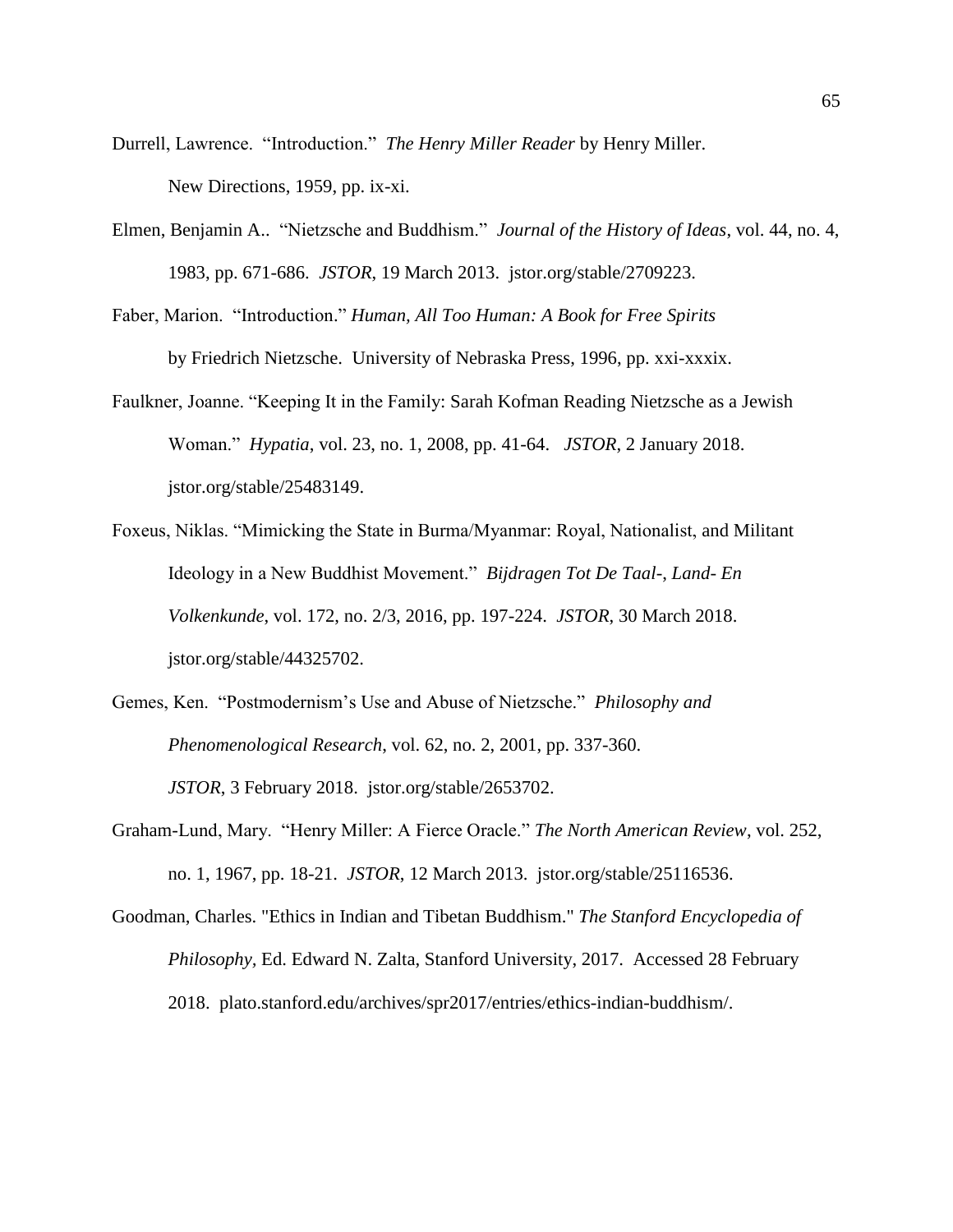- Helm, Barbara. "Combating Misogyny? Responses to Nietzsche by Turn-of-the-Century German Feminists." *Journal of Nietzsche Studies*, vol. 27, 2004, pp. 64–84. *JSTOR*, 5 February 2018. jstor.org/stable/20717831.
- Jackson, Paul R.. "Henry Miller, Emerson, and the Divided Self." *American Literature*, vol. 43, no. 2, 1971, pp. 231-241. *JSTOR*, 13 March 2013. jstor.org/stable/2924239.
- Kaufmann, Walter. *Nietzsche: Philosopher, Psychologist, Antichrist*. Princeton and Oxford Princeton University Press, 1974, PDF file. Accessed 10 January 2018. [cnqzu.com/library/Philosophy/neoreaction/Friedrich%20Nietzsche/Walter\\_Kaufmann%2](http://cnqzu.com/library/Philosophy/neoreaction/Friedrich%20Nietzsche/Walter_Kaufmann%20-%20Nietzsche_Philosopher_Psychologist_Antichrist_(1975).pdf) [0-%20Nietzsche\\_Philosopher\\_Psychologist\\_Antichrist\\_\(1975\).pdf.](http://cnqzu.com/library/Philosophy/neoreaction/Friedrich%20Nietzsche/Walter_Kaufmann%20-%20Nietzsche_Philosopher_Psychologist_Antichrist_(1975).pdf)
- Lowenfels, Walter. "Unpublished Preface to "Tropic of Cancer."" *The Massachusetts Review*, vol. 5, no. 3, 1964, pp. 481-491. *JSTOR*, 12 March 2013. jstor.org/stable/25087141.
- Masuga, Katy. "Henry Miller and the Book of Life." *Texas Studies in Literature and Language*, vol. 52, no. 2, 2010, pp. 181–202. *JSTOR*, 12 March 2013. jstor.org/stable/40755571.
- Muller, Herbert. "The World of Henry Miller." *The Kenyan Review*, vol. 2, no. 3, 1940,

pp. 312-318. *JSTOR*, 5 May 2016. jstor.org/stable/4332172.

- Nietzsche, Friedrich. *Beyond Good and Evil*. New York, NY: Random House, Inc., 1989. Print.
- ---. *Human, All Too Human: A Book for Free Spirits*. University of Nebraska Press, 1996.
- ---. "On Truth and Lies in a Nonmoral Sense." *Everyday Theory: A Contemporary Reader*, Ed. Becky McLaughlin and Bob Coleman, Pearson Education, 2005, pp. 749-756.
- ---. *The Birth of Tragedy: Out of the Spirit of Music*. Kindle Edition. Penguin Books, 1993. ---. *The Gay Science*. Random House Inc., 1974.
- ---. *The Twilight of the Idols and the Anti-Christ*. Penguin Books, 2003.